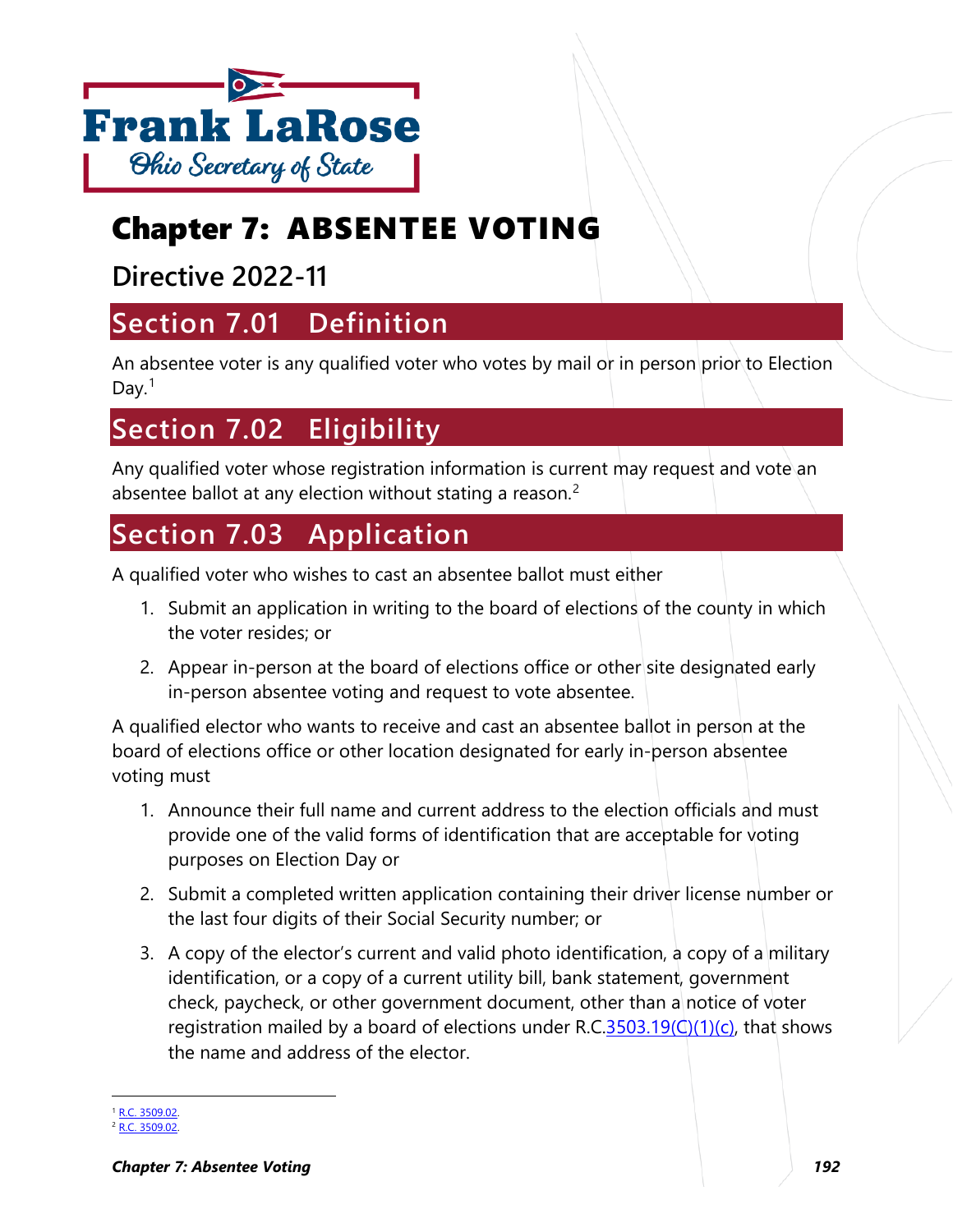While there is no required form for an application for an absentee ballot, the Secretary of State's Office makes available prescribed forms specific to each type of absentee vote

## **ABSENTEE BALLOT APPLICATIONS**

County boards of elections are prohibited from mailing unsolicited absentee ballot applications to any voter. $3$ 

Boards of elections are not prohibited from placing absentee ballot applications on the board's website or in various public places (e.g., libraries, etc.). A request in writing in any form, a verbal request in person or by phone, or the completion of some manner of automated form of application (telephonic or web-based) initiated by an individual voter constitutes a proper request for an absentee ballot application and is not prohibited.

## **REQUIRED FIELDS**

Generally, an absentee ballot application in any form is sufficient if it contains **ALL** of the following pieces of information:[4](#page-1-1)

- 1. The voter's name;
- 2. The voter's signature;<sup>[5](#page-1-2)</sup>
- 3. The address at which the voter is registered to vote;
- 4. The voter's date of birth;
- 5. **ONE** of the following:
	- The voter's driver license number;
	- The last four digits of the voter's Social Security number; or
	- A copy of a current and valid photo identification, a military identification, or a current (within the last 12 months) utility bill, bank statement, government check, paycheck, or other government document (other than a notice of voter registration mailed by a board of elections) that shows the voter's name and address.
- 6. A statement identifying the election for which the absentee ballot is requested;
- 7. A statement that the person requesting the ballot is a qualified elector; $<sup>6</sup>$  $<sup>6</sup>$  $<sup>6</sup>$ </sup>
- 8. If the request is for a primary election ballot, the voter's party affiliation; and

<span id="page-1-0"></span>[R.C. 3501.05.](http://codes.ohio.gov/orc/3501.05)

[R.C. 3509.03.](http://codes.ohio.gov/orc/3509.03)

<span id="page-1-2"></span><span id="page-1-1"></span><sup>&</sup>lt;sup>5</sup> Generally, signing or affixing a signature to an election-related document requires a person's written, cursive-style legal mark written in that person's own hand. However, a voter with a disability may personally affix their signature through the use of a reasonable accommodation, including the use of assistive technology or an augmentative device such as a signature stamp. Se[e R.C. 3501.011,](http://codes.ohio.gov/orc/3501.011) [3501.382\(F\)](http://codes.ohio.gov/orc/3501.382) and related [OAG 2015-012.](https://www.ohioattorneygeneral.gov/getattachment/1bc41cbc-8b6c-44eb-93ae-fb826e604a6c/2015-012.aspx)

<span id="page-1-3"></span><sup>&</sup>lt;sup>6</sup> Unde[r R.C. 3503.01,](http://codes.ohio.gov/orc/3503.01) a voter's qualifications to vote are determined as of the date of the election.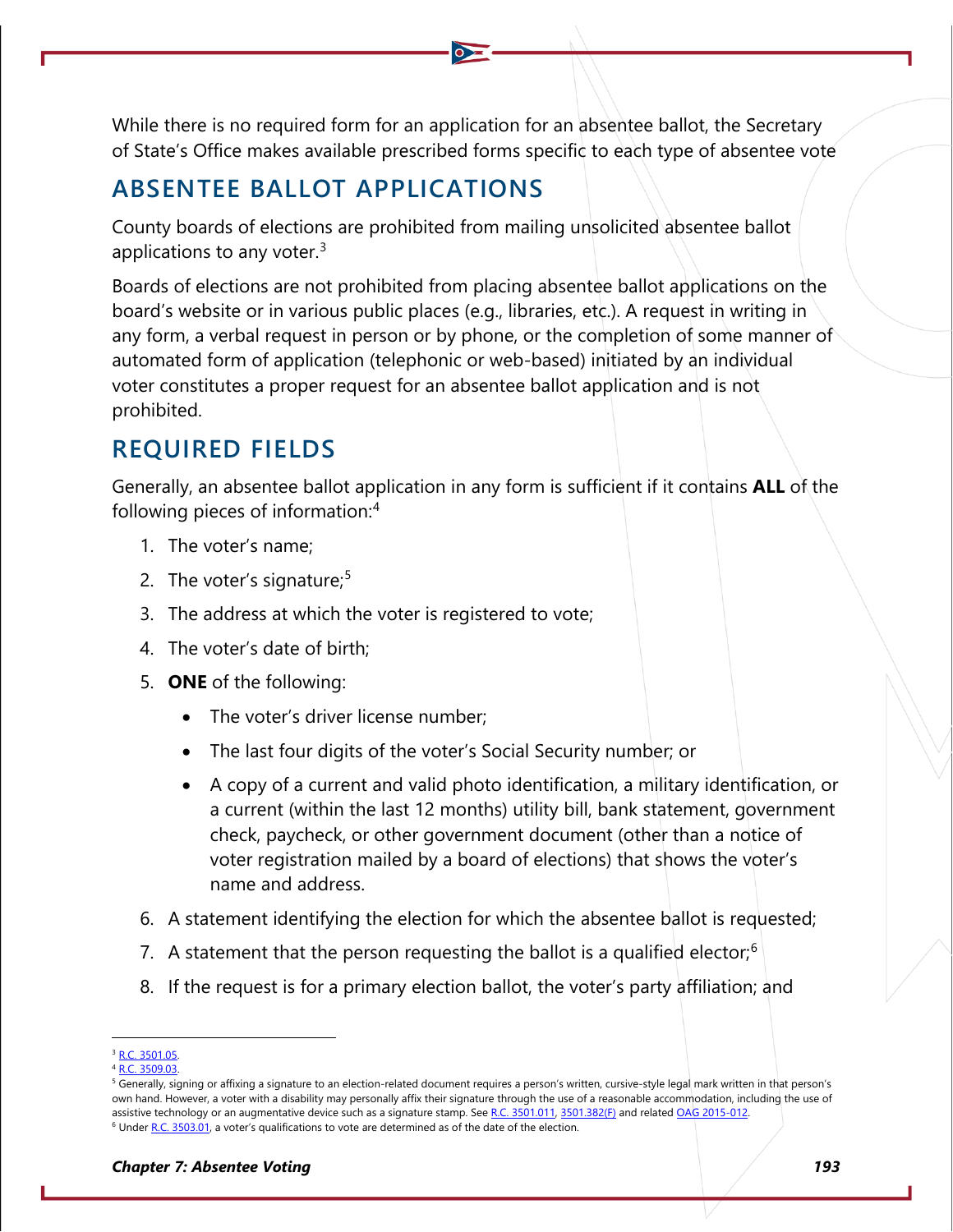9. If the voter desires a ballot to be mailed to the elector, the address to which that ballot shall be mailed.

Certain types of absentee voters must provide additional information in order to receive an absentee ballot, as discussed below. All absentee ballot applications, except the Federal Post Card Application (FPCA) used by absentee voters who are uniformed services or overseas citizens (UOCAVA), are valid for a single election only.<sup>[7](#page-2-0)</sup> All other voters must reapply for an absentee ballot prior to each election in which the voter wishes to vote by absentee ballot.

## **APPLICATION IN-PERSON (NO WRITTEN APPLICATION)**

For early in-person absentee voters that prefer to vote in-person (without filling out an absentee ballot application) $^8$  $^8$ , the following are forms of identification which are  $\,$ acceptable for voting purposes on Election Day and now are acceptable forms of identification for early in-person absentee voting:

• An unexpired Ohio driver license or state identification card with present or former address so long as the voter's present residential address is printed in the official list of registered voters for that precinct;

**Note:** An Ohio driver license or state identification card with an old or former address IS ACCEPTABLE as a valid form of identification necessary to cast a regular ballot when the voter's current address is printed in the pollbook.

• A military identification;

**Note**: Military identification cards or copies of such cards must be accepted whether or not they contain the voter's name or address. However, it still must allow a precinct election official to determine that it is the military ID card of the person who is presenting it for the purpose of voting.

- A photo identification issued by the United States government or the State of Ohio, that contains the voter's name and current address and that has an expiration date that has not passed;
- An original or copy of a current utility bill with the voter's name and present address;

**Note:** A utility bill is a statement of fees owed and/or paid for services. It may be a printout of an electronically transmitted statement for services owed, paid, or a regular paper copy. A utility bill includes, but is not limited to, water, sewer, electric, heating, cable, Internet, telephone and cellular telephone services.

<span id="page-2-0"></span><sup>7</sup> [R.C. 3509.02;](http://codes.ohio.gov/orc/3509.02) [R.C. 3509.03.](http://codes.ohio.gov/orc/3509.03)

<span id="page-2-1"></span><sup>&</sup>lt;sup>8</sup> Please note that this is still an option for those who prefer to fill out an application and/or take the ballot home with them.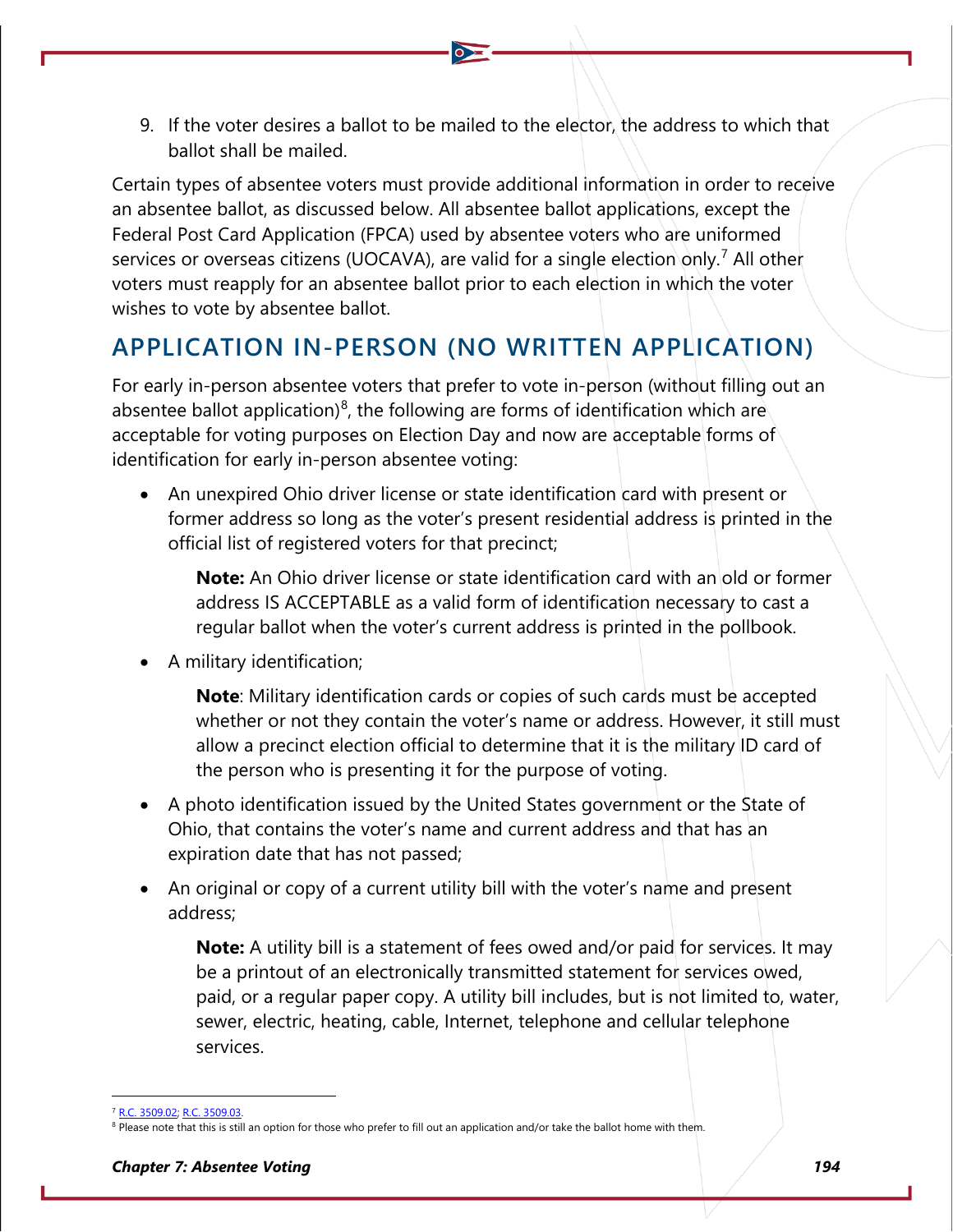- An original or copy of a current bank statement with the voter's name and present address;
- An original or copy of a current government check with the voter's name and present address;
- An original or copy of a current paycheck with the voter's name and present address; or
- An original or copy of a current other government document (other than a notice of voter registration mailed by a board of elections) that shows the voter's name and present address.

For utility bills, bank statements, government checks, paychecks, and other government documents, "current" is defined as within the last 12 months. "Other government document" includes license renewal and other notices, fishing and marine equipment operator's license, court papers, or grade reports or transcripts. "Government office" includes any local (including county, city, township, school district and village), state or federal (United States) government office, branch, agency, commission, public college or university or public community college, whether or not in Ohio.<sup>[9](#page-3-0)</sup>

### **PROVISIONAL BALLOTS**

Early in-person voting is a form of absentee voting under Ohio law.<sup>[10](#page-3-1)</sup> If a voter previously submitted an absentee ballot application to receive a ballot by mail and appears to vote early in-person at the board of elections or early vote center, the voter does not need to vote provisionally (presuming no other reason for provisional voting applies). $11$ 

As a reminder, if a voter submitted a valid application for an absentee ballot (either by mail or in person), that voter must be flagged in the voter registration system and the pollbook.<sup>[12](#page-3-3)</sup> If such a voter appears to vote on Election Day at their polling location, they must cast a provisional ballot, even if they did not receive or return their ballot.<sup>[13](#page-3-4)</sup>

<span id="page-3-0"></span>[R.C. 3505.18;](http://codes.ohio.gov/orc/3503.18) Chapter 7 of the Ohio Election Official Manual[; Directive 2008-80.](https://www.ohiosos.gov/globalassets/elections/directives/2008/dir2008-80.pdf)

<span id="page-3-2"></span><span id="page-3-1"></span> $^{10}$  [R.C. 3509.051](https://codes.ohio.gov/ohio-revised-code/section-3509.051)

<sup>&</sup>lt;sup>11</sup> See R.C. **3505.181** for the reasons that a voter may be required to vote provisionally.

<span id="page-3-3"></span> $12$  This does not apply to Safe at Home address confidentiality program participants pe[r R.C. 111.44.](https://codes.ohio.gov/ohio-revised-code/section-111.44)

<span id="page-3-4"></span><sup>&</sup>lt;sup>3</sup> [R.C. 3509.09\(B\)](https://codes.ohio.gov/ohio-revised-code/section-3509.09)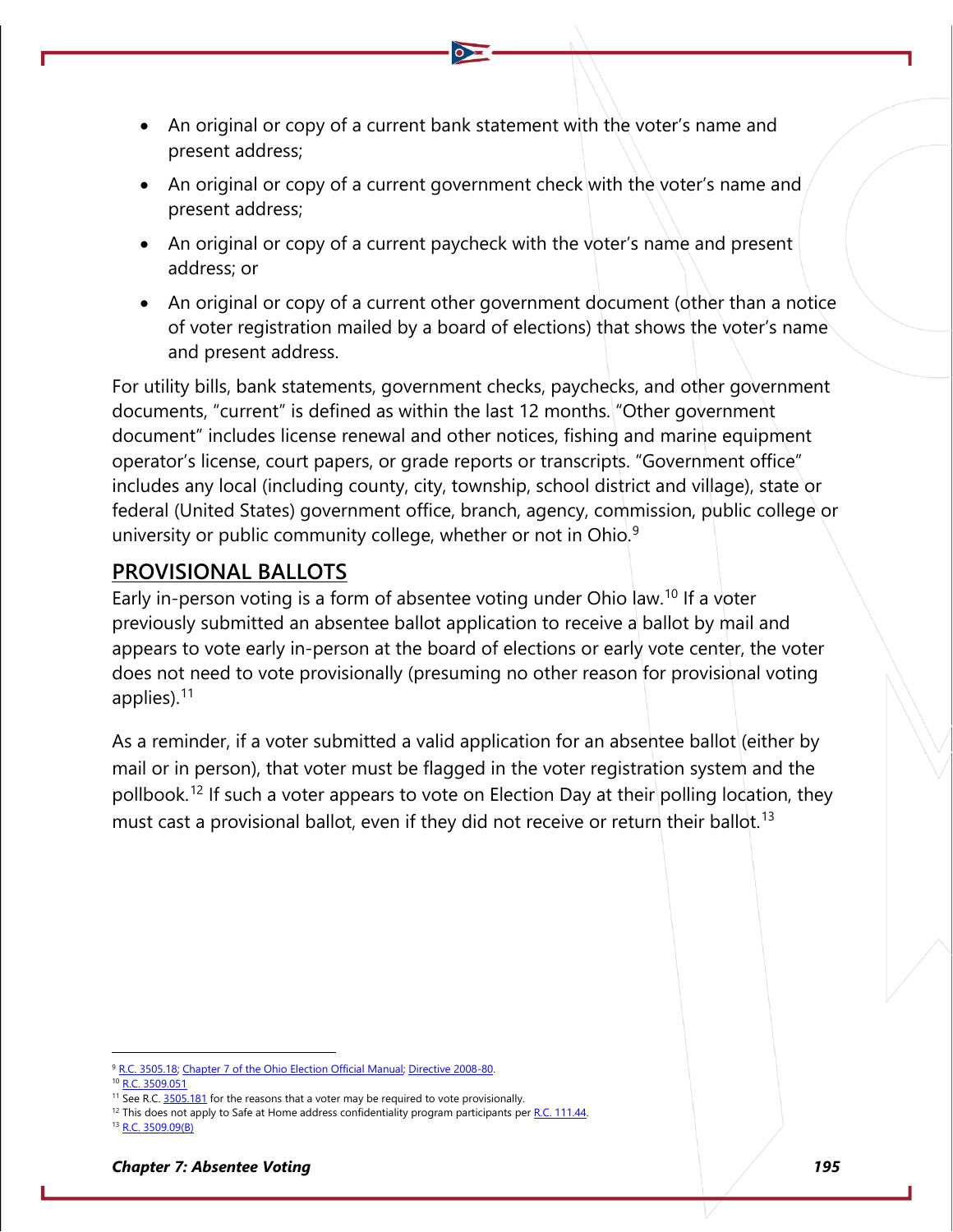# <span id="page-4-6"></span>**Section 7.04 Absentee Voting**

## **ABSENTEE VOTING BY MAIL**

To cast an absentee ballot by mail, voters apply using Ohio Secretary of State [Form 11-A](https://www.ohiosos.gov/globalassets/elections/forms/11-a_english.pdf) or any written application containing all the required information mentioned previously. Voters may submit applications to receive an absentee ballot by mail beginning January 1st of the election year or 90 days before the election, whichever is earlier, and ending 12:00 p.m. noon the Saturday before Election Day.<sup>[14](#page-4-0)</sup>

Boards may begin mailing absentee ballots to those who have requested them on the first day after the close of voter registration before Election Day and may continue mailing absentee ballots as they receive valid applications up until 12:00 p.m. noon the Saturday before Election Day.[15](#page-4-1)

A voter who receives an absentee ballot by mail may return it to the office of the board of elections through the mail or by personal delivery:

#### 1. **Return by Mail**

- a. The absentee ballot must be postmarked no later than the day before Election Day and received at the board of elections office no later than the 10th day after Election Day.<sup>[16](#page-4-2)</sup>
- b. If the absentee ballot does not have a postmark, it must be received at the board of elections office no later than 7:30 p.m. on Election Day.
- c. A postmark does not include mail sent using a postage evidencing system, including a postage meter or postage from private companies that dispense postage through the internet (e.g., Stamps.com), known as the PC Postage program. $17$

#### 2. **Return by Personal Delivery**

A voter may deliver the absentee ballot personally or may have a family member<sup>[18](#page-4-4)</sup> deliver the absentee ballot by the close of polls on Election Day at the office of the board of elections only. No one may return a voted absentee ballot to a precinct polling location.<sup>[19](#page-4-5)</sup>

<span id="page-4-0"></span><sup>&</sup>lt;sup>14</sup> [R.C. 3509.03.](http://codes.ohio.gov/orc/3509.03)

<span id="page-4-2"></span><span id="page-4-1"></span><sup>15</sup> [R.C. 3509.01;](http://codes.ohio.gov/orc/3509.01) [R.C. 3509.03.](http://codes.ohio.gov/orc/3509.03)

<sup>&</sup>lt;sup>16</sup> [R.C. 3509.05\(B\)\(1\).](http://codes.ohio.gov/orc/3509.05)

<sup>&</sup>lt;sup>17</sup> [R.C. 3509.05\(B\)\(2\).](http://codes.ohio.gov/orc/3509.05) See also, 39 CFR 501.01.

<span id="page-4-5"></span><span id="page-4-4"></span><span id="page-4-3"></span><sup>&</sup>lt;sup>18</sup> [R.C. 3509.05\(A\);](http://codes.ohio.gov/orc/3509.05) "Family member" includes spouse, domestic partner, mother, father, step-mother, step-father, mother-in-law, father-in-law, brother, sister, step-brother, step-sister, half brother, half sister, brother-in-law, sister-in-law, grandmother, grandfather, aunt, uncle, child, step-child, son-in-law, daughter-in-law, or other family member living in the same household. <sup>19</sup> [R.C. 3509.05\(A\).](http://codes.ohio.gov/orc/3509.05)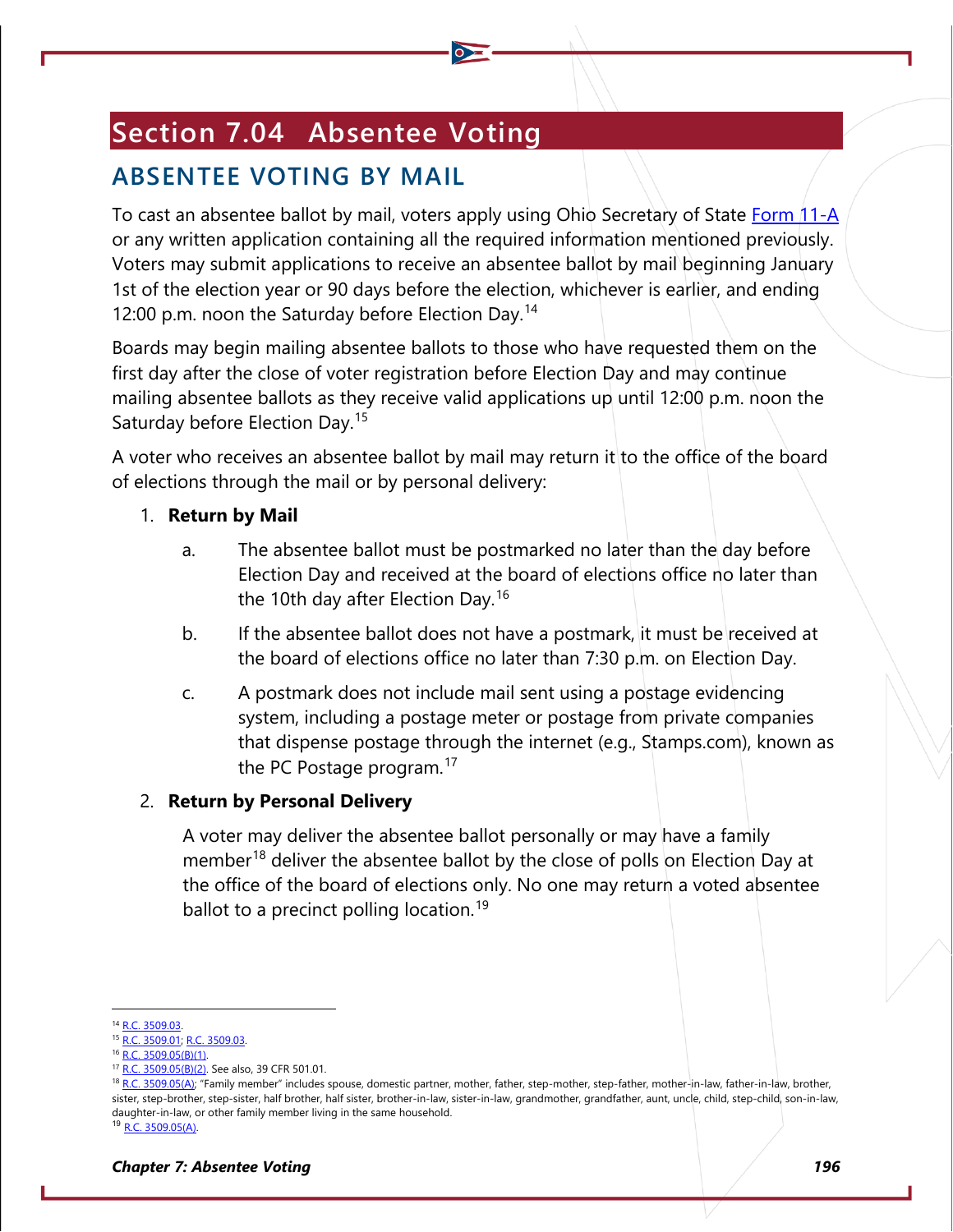## **USE OF REMOTE BALLOT MARKING SYSTEM.**

A voter with a qualifying disability under the Americans with Disabilities Act (ADA) may timely submit a completed application to receive an absentee ballot by mail and request to mark their absentee ballot using a county's remote ballot marking system. A qualifying voter must provide all of the information required for an absentee ballot application and the following:

- 1. A statement that the person has a qualifying disability under the Americans with Disabilities Act ("ADA");<sup>[20](#page-5-0)</sup>
- 2. A statement that the person needs to use the remote ballot marking system to mark independently their ballot; and
- 3. The email address to which the board can deliver the person's ballot; and
- 4. The address to which the voter wants the Identification Envelope  $-$  Statement of Voter (Secretary of State [Form 12-A\)](https://www.sos.state.oh.us/globalassets/elections/forms/12-a_english.pdf) mailed to the voter, if that address is different from the voter's registration address.

The voter may use Secretary of State [Form 11-G](https://www.ohiosos.gov/globalassets/elections/forms/11-g2.pdf) for this purpose. The form is located on the Secretary of State's website, and each board of elections must make it available upon request. If a voter submits a written absentee ballot application to a board of elections on a form other than the Secretary of State [Form 11-G](https://www.ohiosos.gov/globalassets/elections/forms/11-g2.pdf) but indicates on the application that they have a disability and wants to use the remote ballot marking system, the board must make reasonable efforts to obtain any additional information necessary to process the application and make the remote ballot marking system available to the voter.

Once the board receives a timely and complete application from a voter, the board must transmit the following promptly to the voter via email to the email address provided by the voter:

- 1. A link through which the voter may access and mark their ballot using the remote ballot marking system;
- 2. Secretary of State [Form 12-A](https://www.sos.state.oh.us/globalassets/elections/forms/12-a_english.pdf) (Identification Envelope Statement of Voter)<sup>[21](#page-5-1)</sup>;
- 3. Secretary of State **Form 12-N** (Instructions to Voters Using a Remote Ballot Marking System); and
- 4. Any additional instructions prepared by the board of elections or the vendor that the voter might need to utilize the remote ballot marking system.

<span id="page-5-0"></span> $^{20}$  A board of elections must accept as true the voter's statement that they have a qualifying disability under the ADA. Under no circumstances may a board of elections require a voter to provide documentation of their disability or any information beyond what is requested on Secretary of State Form [11-G.](https://www.ohiosos.gov/globalassets/elections/forms/11-g2.pdf)

<span id="page-5-1"></span><sup>&</sup>lt;sup>21</sup> Each board must use the version o[f Secretary of State Form 12-A](https://www.sos.state.oh.us/globalassets/elections/forms/12-a_english.pdf) that appears on the Secretary of State's website, because that version of the form is compliant with Web Content Accessibility Guidelines (WCAG) 2.0 and is a fillable PDF.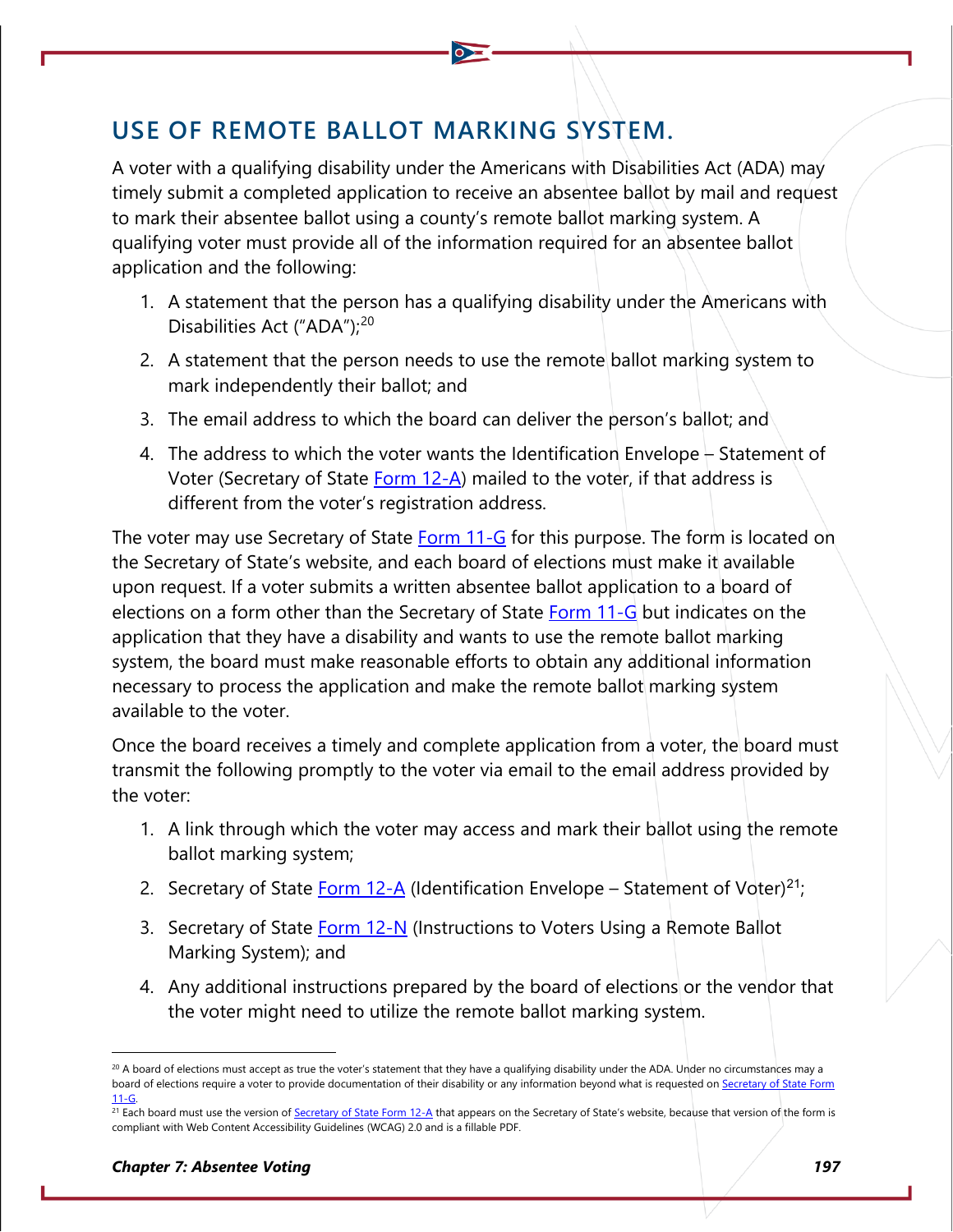If a board of elections receives a notice of delivery failure for the email, the board must verify that it attempted to send the email to the email address provided, and, if so, the board must contact the voter immediately to obtain a valid email address. The voter must provide any alternate email address to the board in writing using a separate written application for an absent voter's ballot. If the board is unable to obtain a valid email address for a voter by 12:00 p.m. noon on the Saturday before Election Day, the board must transmit the ballot to the voter by regular, U.S. Mail.

The board also must send the voter an absentee ballot identification envelope and statement of voter (Secretary of State [Form 12-A\)](https://www.ohiosos.gov/globalassets/elections/forms/12-a_english.pdf) and an absentee ballot return envelope (Secretary of State [Form 12-F\)](https://www.ohiosos.gov/globalassets/elections/forms/12-f.pdf) via regular U.S. Mail on the same day that the board emails the link and instructions to the voter. The identification envelope and absentee ballot return envelope must be sent either to the voter's registration address or to the address requested by the voter on the voter's written application, if the voter has requested that the envelopes be sent to an alternate address.

As with all absentee ballot identification envelopes, boards of elections are required to pre-print the voter's name and address (at which the voter is registered to vote) on the voter's identification envelope prior to mailing it to the voter. In addition to pre-printing the voter's name and address (at which the voter is registered to vote) on the envelope, the board also must indicate the location that the voter needs to sign the statement of absentee voter by punching two small holes with a hole puncher – one on the "X" following "Signature" and one at the end of the signature line. This will allow the voter to detect – by touch – where they need to place their signature.

A voter can mark their ballot by accessing the remote ballot marking system through the link provided to the voter. Each board of elections must work closely with its remote ballot marking system vendor to assist a voter with troubleshooting and resolving any issues. Each board of elections also must work closely with its vendor to provide detailed step-by-step instructions for a voter to follow to access and use the system.

After marking the ballot, the voter must print it and enclose it in an envelope using one of the following methods:

- 1. The voter may complete electronically, print, and sign the Identification Envelope – Statement of Voter (Secretary of State [Form 12-A\)](https://www.ohiosos.gov/globalassets/elections/forms/12-a_english.pdf) that the board emailed to the voter and enclose it with the voter's ballot in any envelope provided by the voter.
- 2. The voter may complete and sign the Identification Envelope  $-$  Statement of Voter (Secretary of State [Form 12-A\)](https://www.ohiosos.gov/globalassets/elections/forms/12-a_english.pdf) that the board mailed to the voter and enclose their ballot in the Identification Envelope.

The voter may return their voted ballot to the board of elections by mail or by personal delivery: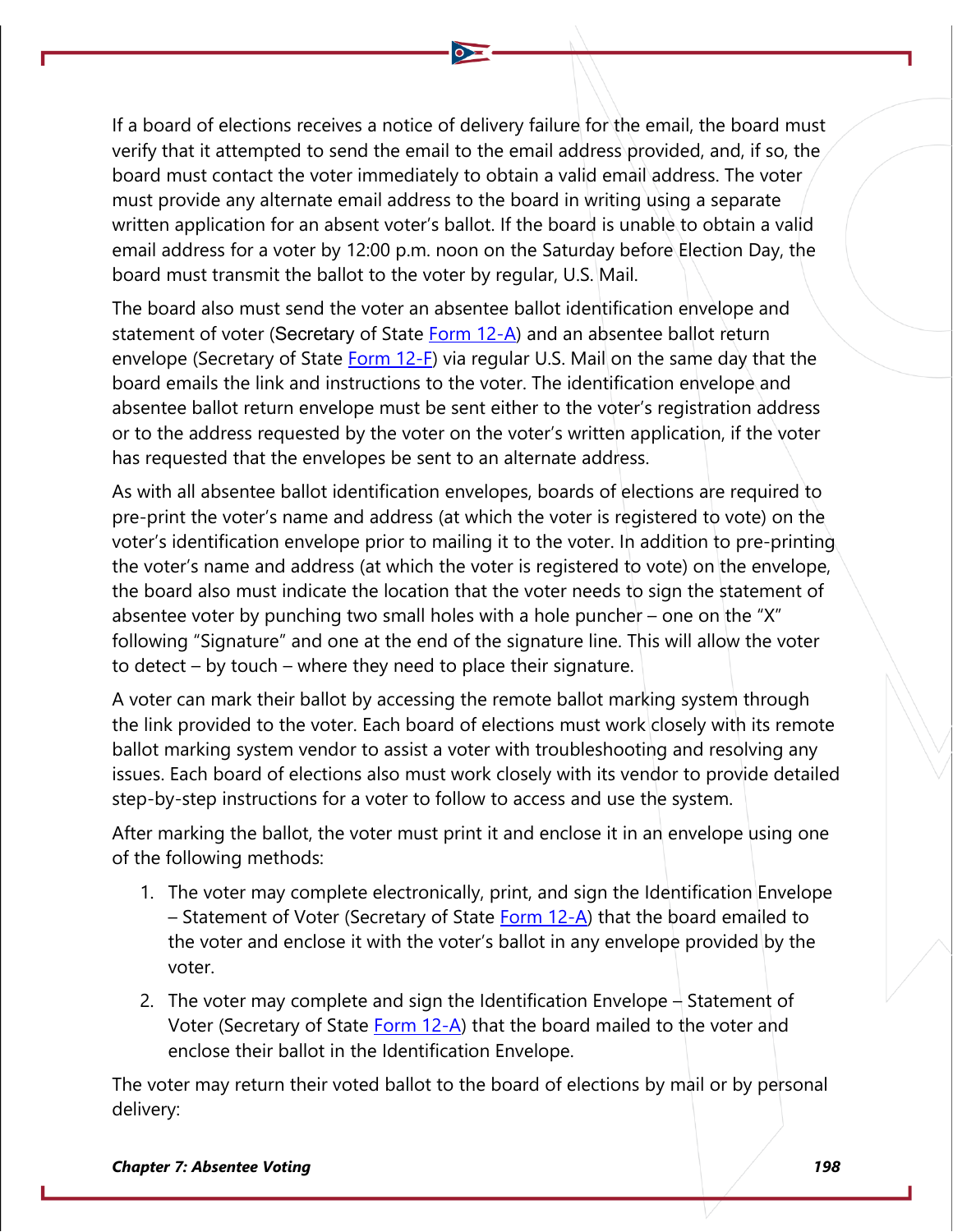#### 1. **Return by Mail**

- The absentee ballot must be postmarked no later than the day before Election Day and received at the board of elections office no later than the 10th day after Election Day.<sup>[22](#page-7-0)</sup>
- If the absentee ballot does not have a postmark, it must be received at the board of elections office no later than 7:30 p.m. on Election Day.
- A postmark does not include mail sent using a postage evidencing system, including a postage meter or postage from private companies that dispense postage through the internet (e.g., Stamps.com), known as the PC Postage program.[23](#page-7-1)

#### 2. **Return by Personal Delivery**

A voter may deliver the absentee ballot personally or may have a family member<sup>[24](#page-7-2)</sup> deliver the absentee ballot by the close of polls on Election Day at the office of the board of elections only. No one may return a voted absentee ballot to a precinct polling location.<sup>[25](#page-7-3)</sup>

## **ABSENTEE VOTING IN PERSON**

### **UNIFORM HOURS STATEWIDE FOR EARLY IN-PERSON ABSENTEE VOTING**

Early in-person absentee voting begins on the first day after the close of voter registration before Election Day for all types of absentee voters.<sup>[26](#page-7-4)</sup>

All boards of elections must adopt the following as their business hours for early inperson absentee voting:[27](#page-7-5)

#### 1. **Elections Conducted in Even Years (excluding special elections)**

#### a. **Presidential General Election**

#### *Weeks One and Two of Voting*

Voting begins the day after the close of registration for the election. Boards must be open for early in-person absentee voting on any holiday established by state or federal law.

<span id="page-7-0"></span> $2^2$  R.C. 3509.05(B)(1)

<sup>&</sup>lt;sup>23</sup> [R.C. 3509.05\(B\)\(2\).](http://codes.ohio.gov/orc/3509.05) See also, 39 CFR 501.01.

<span id="page-7-2"></span><span id="page-7-1"></span><sup>&</sup>lt;sup>24</sup> [R.C. 3509.05\(A\);](http://codes.ohio.gov/orc/3509.05) "Family member" includes spouse, domestic partner, mother, father, step-mother, step-father, mother-in-law, father-in-law, brother, sister, step-brother, step-sister, half brother, half sister, brother-in-law, sister-in-law, grandmother, grandfather, aunt, uncle, child, step-child, son-in-law, daughter-in-law, or other family member living in the same household.

<span id="page-7-3"></span> $25$  [R.C. 3509.05\(A\)..](http://codes.ohio.gov/orc/3509.05)

<sup>26</sup> [R.C. 3509.01;](http://codes.ohio.gov/orc/3509.01) [R.C. 3511.10.](http://codes.ohio.gov/orc/3511.10)

<span id="page-7-5"></span><span id="page-7-4"></span><sup>27</sup> Settlement agreement, *NAACP v. Husted*, (Case No. 2:14-CV-404). See also *Ohio Democratic Party, et. al v. Jon Husted, et. al* (U.S. Supreme Court Case No. 16A223).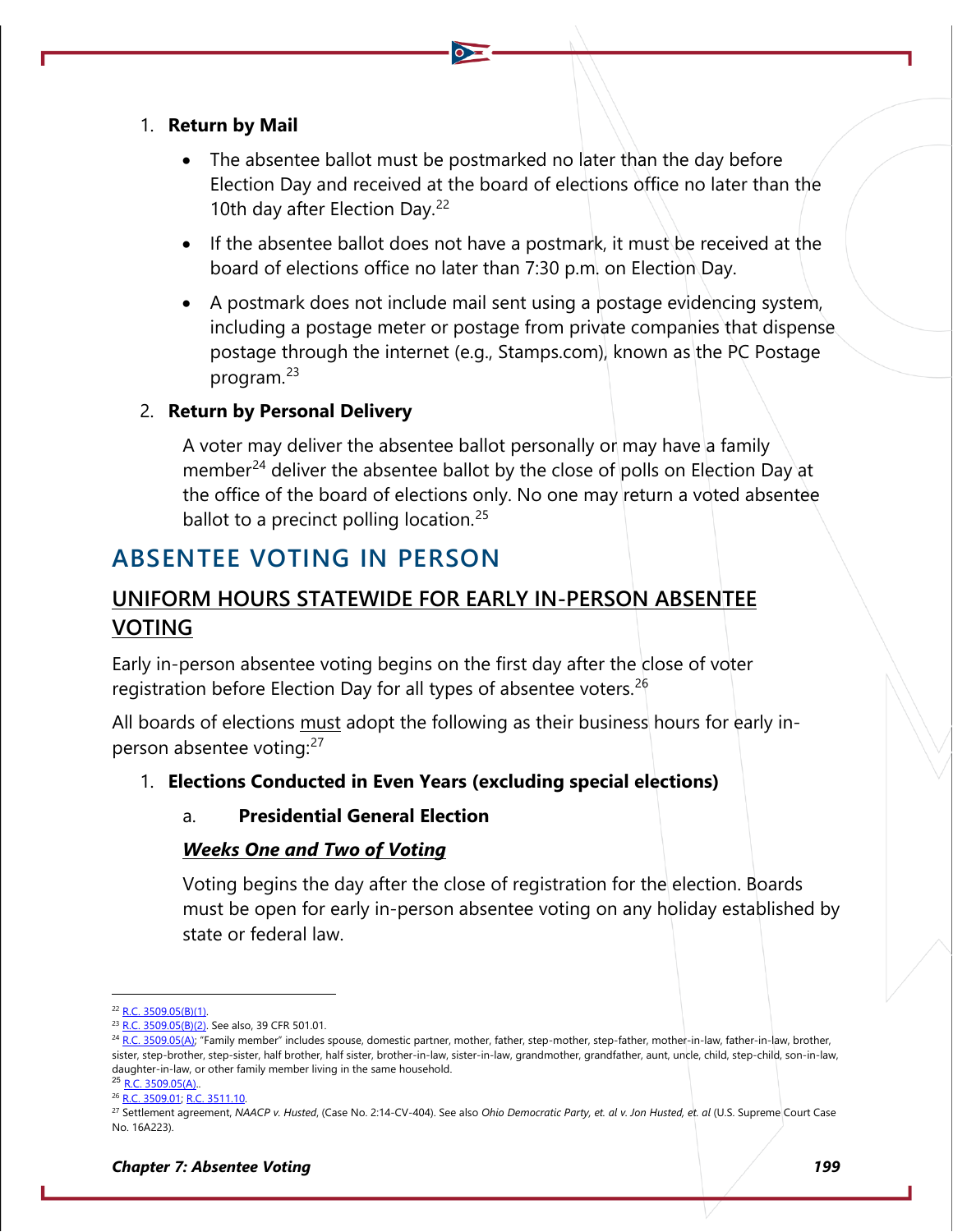$\Box$  8:00 a.m. to 5:00 p.m. on each weekday (Monday through Friday)

#### *Week Three of Voting*

Boards must be open for early in-person absentee voting during the hours listed below, including on any holiday established by state or federal law.

- 8:00 a.m. to 6:00 p.m. on each weekday (Monday through Friday)
- $\Box$  8:00 a.m. to 4:00 p.m. on Saturday
- $\Box$  1:00 p.m. to 5:00 p.m. on Sunday

#### *Week Four of Voting*

Boards must be open for early in-person absentee voting during the hours listed below, including on any holiday established by state or federal law.

- $\Box$  8:00 a.m. to 7:00 p.m. on each weekday (Monday through Friday)
- □ 8:00 a.m. to 4:00 p.m. on the Saturday before Election Day
- $\Box$  1:00 p.m. to 5:00 p.m. on the Sunday before Election Day

#### *Week of Election Day*

 $\Box$  8:00 a.m. to 2:00 p.m. on the Monday before Election Day

#### b. **Presidential Primary and Gubernatorial General Elections**

#### *Weeks One and Two of Voting*

Voting begins the day after the close of registration for the election. Boards must be open for early in-person absentee voting on any holiday established by state or federal law.

 $\Box$  8:00 a.m. to 5:00 p.m. on each weekday (Monday through Friday)

#### *Week Three of Voting*

Boards must be open for early in-person absentee voting during the hours listed below, including on any holiday established by state or federal law.

- $\Box$  8:00 a.m. to 5:00 p.m. on each weekday (Monday through Friday)
- $\Box$  8:00 a.m. to 4:00 p.m. on Saturday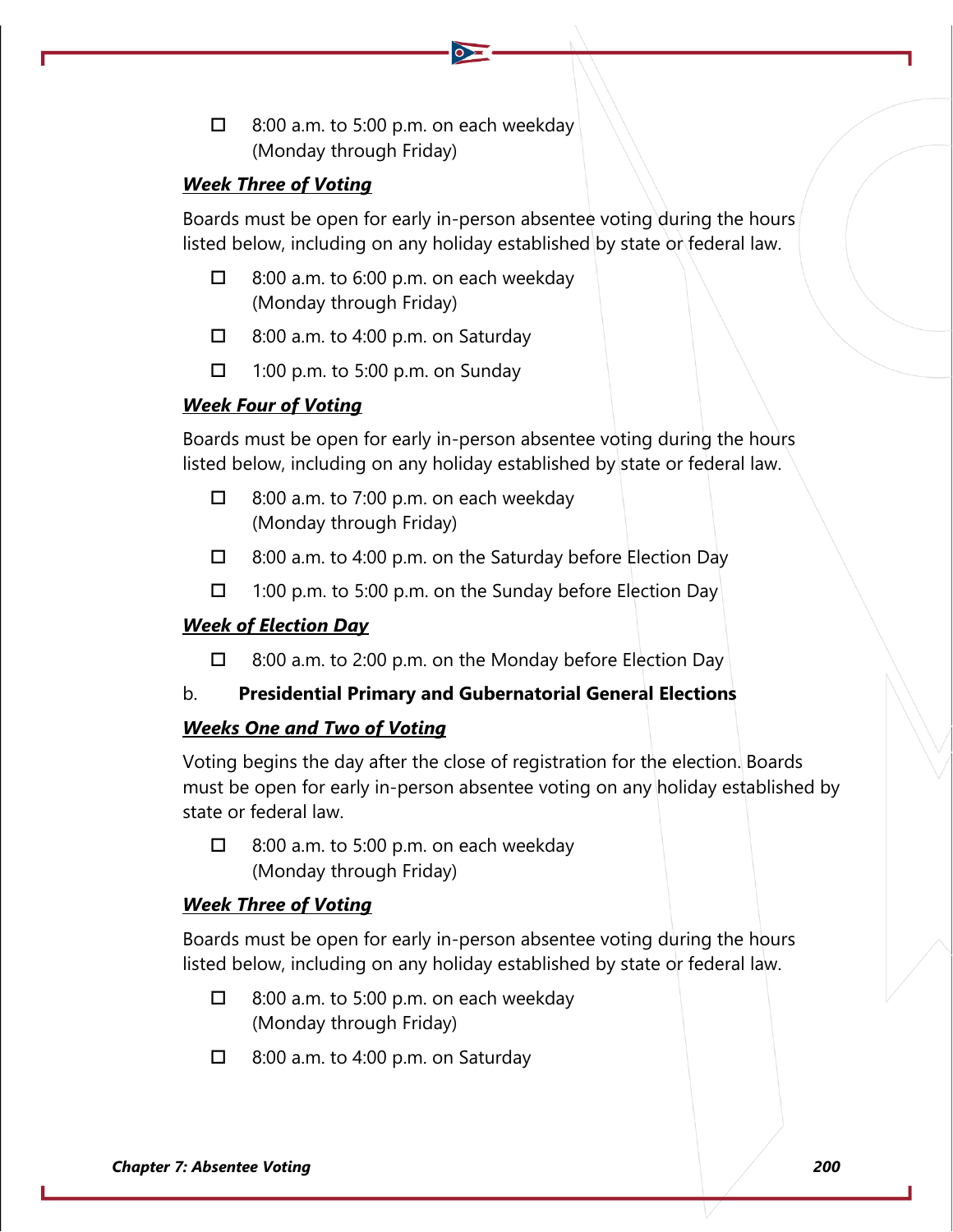#### *Week Four of Voting*

Boards must be open for early in-person absentee voting during the hours listed below, including on any holiday established by state or federal law.

- 8:00 a.m. to 7:00 p.m. on each weekday (Monday through Friday)
- 8:00 a.m. to 4:00 p.m. on the Saturday before Election Day
- $\Box$  1:00 p.m. to 5:00 p.m. on the Sunday before Election Day

### *Week of Election Day*

8:00 a.m. to 2:00 p.m. on the Monday before Election Day

### 2. **Elections Conducted in Odd Years, Special Elections, and Primary Elections (excluding presidential primary elections)**

### *Weeks One, Two and Three of Voting*

Voting begins the day after the close of registration for the election. Boards must **not** be open for early in-person absentee voting on any holiday established by state or federal law.

 $\Box$  8:00 a.m. to 5:00 p.m. on each weekday (Monday through Friday)

### *Week Four of Voting*

Boards must be open for early in-person absentee voting during the hours listed below. Boards must not be open for early in-person absentee voting on any holiday established by state or federal law.

- $\Box$  8:00 a.m. to 7:00 p.m. on each weekday (Monday through Friday)
- □ 8:00 a.m. to 4:00 p.m. on the Saturday before Election Day
- 1:00 p.m. to 5:00 p.m. on the Sunday before Election Day

### *Week of Election Day*

8:00 a.m. to 2:00 p.m. on the Monday before Election Day

If there are any in-person absentee voters waiting in line when voting ends on a particular day during the early in-person absentee voting period, the early in-person absentee voting location shall be kept open until those voters who were in line when the location closed for the day have cast a ballot.<sup>[28](#page-9-0)</sup>

<span id="page-9-0"></span><sup>28</sup> [R.C. 3509.01\(B\)\(3\).](http://codes.ohio.gov/orc/3509.01)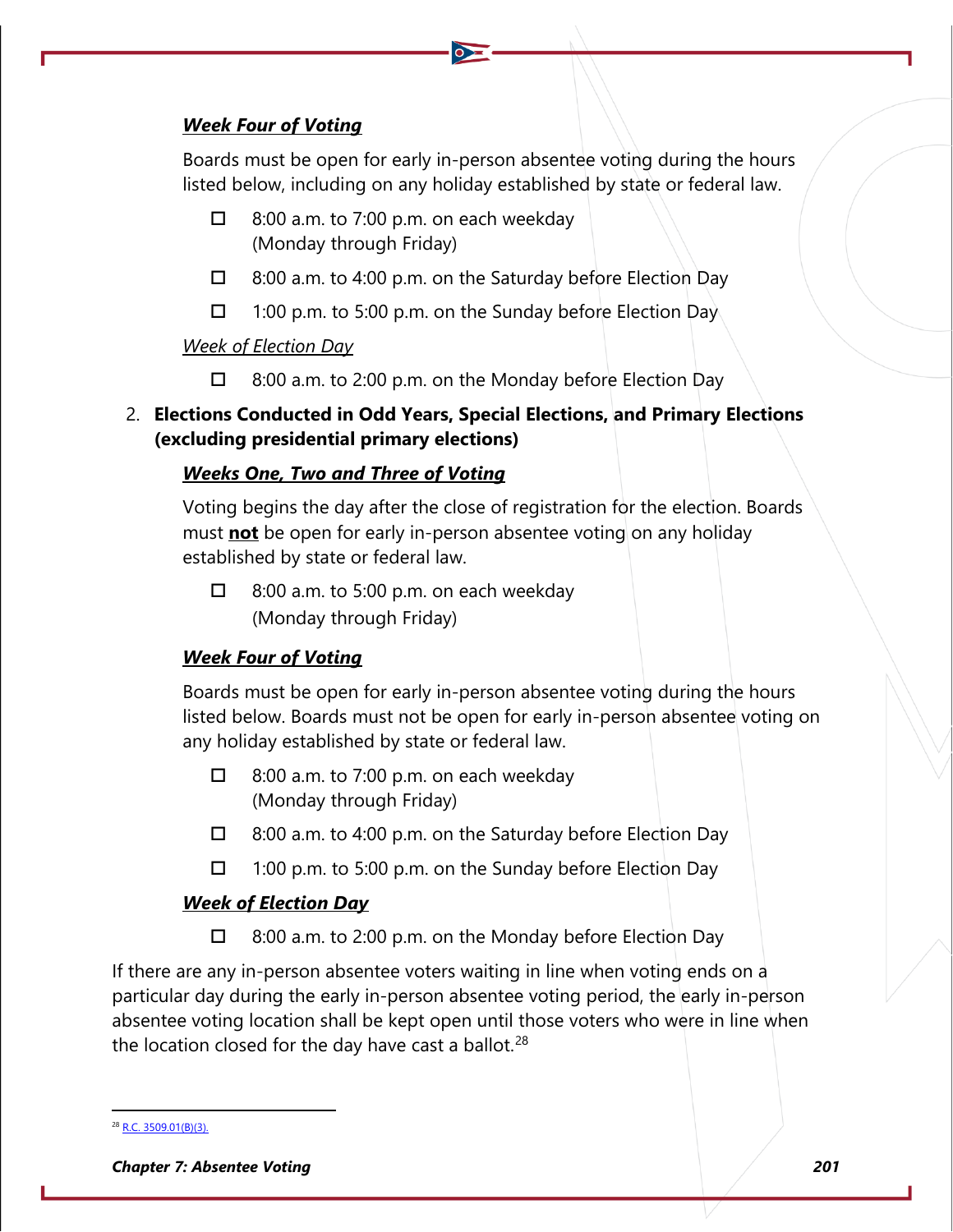Boards must place signage at their office (and at their early in-person absentee voting location if that location is different from their office) alerting voters to this schedule.

#### **EARLY IN-PERSON ABSENTEE VOTING LOCATION**

Boards of elections may accommodate early in-person absentee voting at the board office, or may designate another location for that purpose.<sup>[29](#page-10-0)</sup> If the board chooses to designate an alternate location for early in-person absentee voting, early in-person absentee voting may occur only at that location, and that designated location must comply with all applicable requirements and prohibitions for polling locations.<sup>[30](#page-10-1)</sup> Boards. of elections having designated another location for early in-person absentee voting may not issue absentee ballots to voters, other than by mail, from the board office.

Boards of elections operating an alternate site for early in-person absentee voting before the election may accept the return of absentee ballots to such alternate site in addition to the board of elections office, but may only allow early in-person absentee voting at one location.

### **EARLY IN-PERSON ABSENTEE VOTING BALLOT ISSUING AND RETURN PROCEDURES**

#### 1. **Identification Requirements**

A qualified elector who chooses to receive and cast an absentee ballot early in-person may do either of the following:

- Provide one of the valid forms of identification that is acceptable for voting purposes on Election Day.<sup>[31](#page-10-2)</sup>
- Provide the last four digits of their Social Security number or their Ohio driver licenses number on a completed [Form 11-A](https://www.sos.state.oh.us/globalassets/elections/forms/11-a_english.pdf).<sup>[32](#page-10-3)</sup>

If the voter completes a  $Form 11-A$  and provides their driver's license number or last four digits of their Social Security Number for identification, the board must verify that it matches the information contained in the board's voter registration records.

#### 2. **Receiving and Casting a Ballot**

The board must provide a signature book to be signed by the early in-person absentee voter<sup>[33](#page-10-4)</sup> after the board has verified the eligibility of the voter. The board then must verify the voter's signature, identify the correct ballot style for the voter, and issue an absentee ballot to the voter. A voter who applies

<span id="page-10-1"></span><span id="page-10-0"></span><sup>&</sup>lt;sup>9</sup> [R.C. 3501.10\(C\).](http://codes.ohio.gov/orc/3501.10)

[R.C. 3501.11\(Z\).](http://codes.ohio.gov/orc/3501.11)

<sup>31</sup> [R.C. 3509.051\(A\)\(1\).](https://codes.ohio.gov/ohio-revised-code/section-3509.051) See Section 1.03 of this Chapter for valid forms of identification.

<span id="page-10-3"></span><span id="page-10-2"></span>[R.C. 3509.051\(A\)\(2\).](https://codes.ohio.gov/ohio-revised-code/section-3509.051)

<span id="page-10-4"></span><sup>33</sup> [R.C. 3509.051\(C\)](http://codes.ohio.gov/orc/3509.051)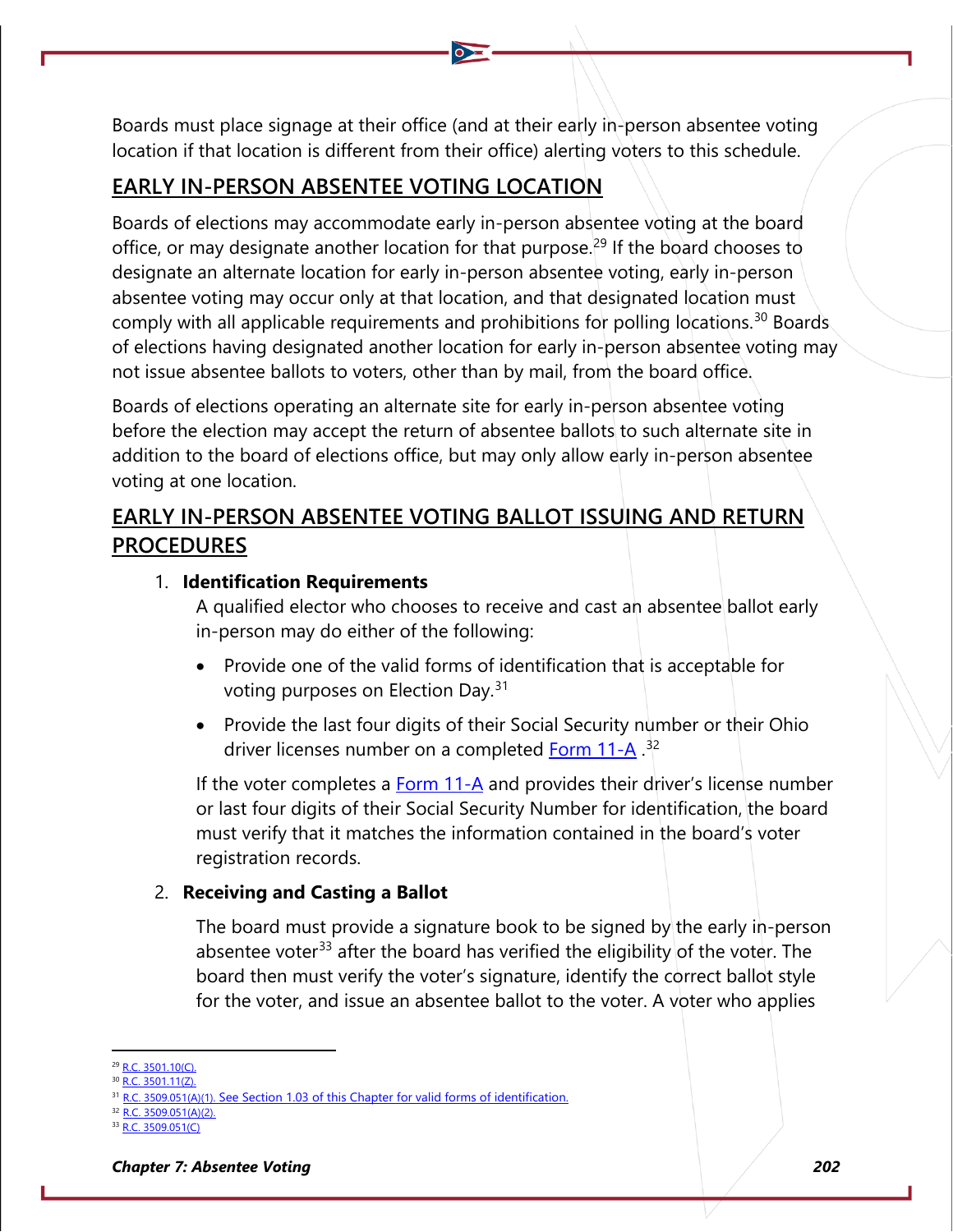for and receives an absentee ballot in person may vote the ballot immediately or may take that ballot home to complete at a later date. An early in-person absentee voter who is issued an optical scan ballot must mark the ballot at the board of elections office or other site designated for early in-person absentee voting and insert the voted ballot into the scanner to cast it. An early in-person absentee voter casting their ballot on a DRE or touchscreen interface must mark and cast the ballot using the voting machine. The board is not required to issue, and an early in-person absentee voter is not required to complete, an Identification Envelope – Statement of Voter (Secretary of State **Form 12-A**), if the voter is casting their ballot at the board of elections office or other site designated for early in-person absentee voting.<sup>[34](#page-11-0)</sup>

If an absentee voter chooses to take the ballot home, the board **must** provide the absentee voter a return mailing envelope and Identification Envelope – Statement of Voter (Secretary of State Form  $12-A$ ).<sup>[35](#page-11-1)</sup>. A voter who receives an absentee ballot in person and takes the ballot home to vote may return it to the office of the board of elections through the mail or by personal delivery:

#### **Return by Mail**

- $\Box$  The absentee ballot must be postmarked no later than the day before Election Day and received at the board of elections office no later than the 10th day after Election Day.
- $\Box$  If the absentee ballot does not have a postmark, it must be received at the board of elections office no later than 7:30 p.m. on Election Day.
- $\Box$  A postmark does not include mail sent using a postage evidencing system, including a postage meter or postage from private companies that dispense postage through the internet (e.g., Stamps.com), known as the PC Postage program.[36](#page-11-2)

#### **Return by Personal Delivery**

A voter may deliver the absentee ballot personally or may have a family member<sup>[37](#page-11-3)</sup> deliver the absentee ballot by the close of polls on Election Day at the office of the board of elections only. No one may return a voted absentee ballot to a precinct polling location.[38](#page-11-4)

<sup>&</sup>lt;sup>4</sup> [R.C. 3509.051\(B\).](http://codes.ohio.gov/orc/3509.051)

<span id="page-11-1"></span><span id="page-11-0"></span><sup>&</sup>lt;sup>35</sup> [See Chapter 5, Section 1.04, of the Ohio Election Official Manual.](#page-4-6)

<span id="page-11-2"></span><sup>&</sup>lt;sup>36</sup> [R.C. 3509.05\(B\)\(2\).](http://codes.ohio.gov/orc/3509.05) See also, 39 CFR 501.01.

<span id="page-11-4"></span><span id="page-11-3"></span><sup>37</sup> [R.C. 3509.05\(A\);](http://codes.ohio.gov/orc/3509.05) "Family member" includes spouse, domestic partner, mother, father, step-mother, step-father, mother-in-law, father-in-law, brother, sister, step-brother, step-sister, half brother, half sister, brother-in-law, sister-in-law, grandmother, grandfather, aunt, uncle, child, step-child, son-in-law, daughter-in-law, or other family member living in the same household. <sup>38</sup> [R.C. 3509.05\(A\)](http://codes.ohio.gov/orc/3509.05).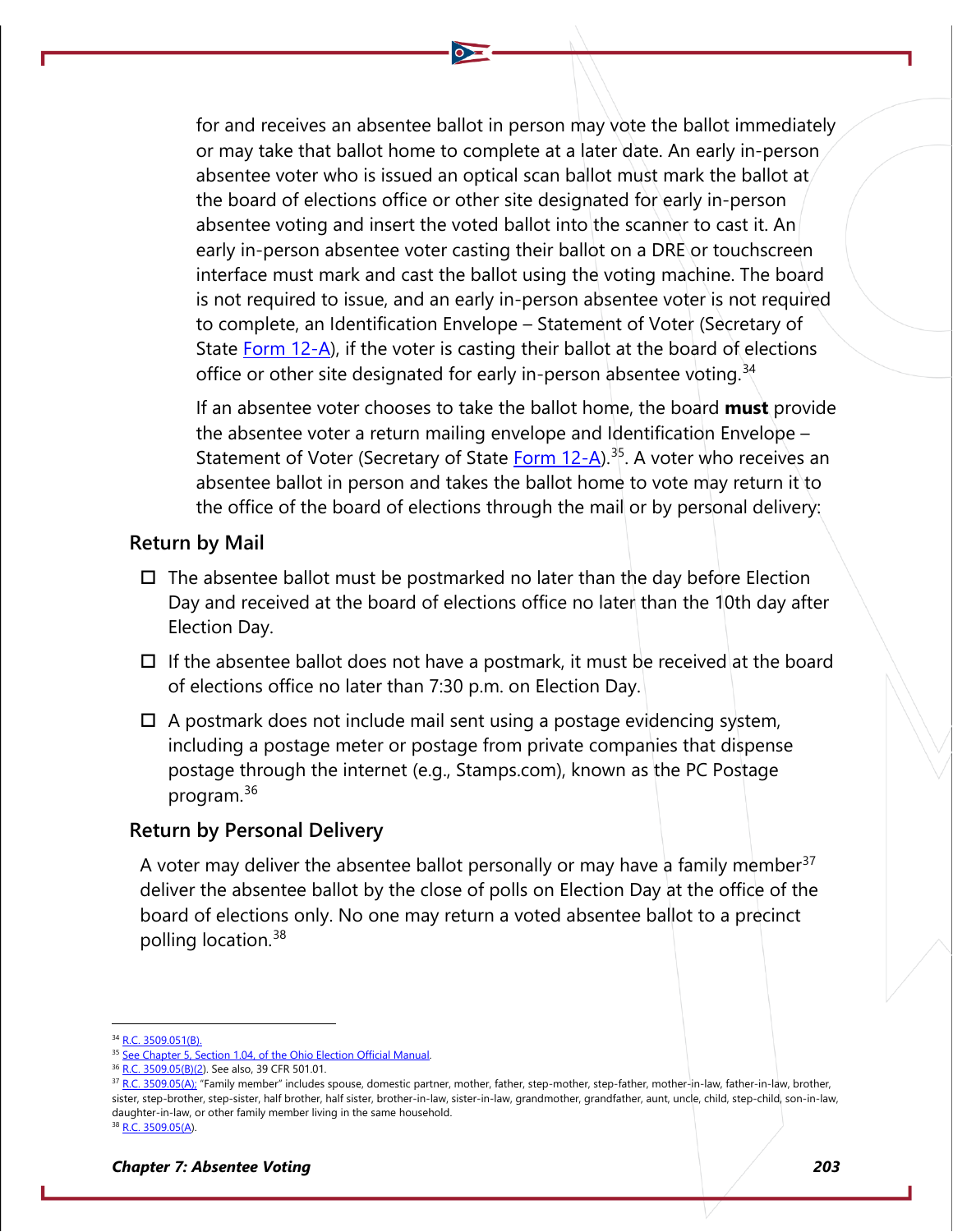## **CURBSIDE VOTING**

Curbside voting is the process followed when a person who is physically unable to enter a polling location, including the early voting location, can send another person into the polling location to inform election officials of their desire to vote. Boards should clearly display information regarding parking for curbside voting and explain eligibility requirements for curbside voters.

When election officials are made aware of the name of a voter who is physically outside of the polling location, but is physically unable to enter the polling location, the following should be done:

- $\Box$  One of the election officials checks the pollbook for the name of the voter.
- $\Box$  If the voter is a qualified elector, the election official places the voter's name and address on a blank sheet of paper.
- $\square$  Two election officials of different political parties take the sheet containing the voter's name and address outside the polling location to the voter.
- $\Box$  The voter confirms the name and address are correct.
- $\Box$  The voter provides appropriate identification for voting purposes.
- $\Box$  The voter's identification is examined.
- $\Box$  The voter signs the sheet containing their name and address.
- $\Box$  The two election officials return the sheet containing the voter's signature to the polling location and attempt to verify the voter's signature in the pollbook.
- $\Box$  The two election officials should verify that the voter's signature substantially conforms to the voter's signature in the pollbook.
- $\Box$  The two election officials record that the voter is a curbside voter if the voter does not physically sign the pollbook.
- $\Box$  The two election officials determine the type of ballot to be issued to voter.
- $\Box$  The two election officials obtain the paper ballot and the appropriate ballot envelope or secrecy sleeve.
- $\Box$  The two election officials take the appropriate ballot (regular or provisional) and corresponding envelope or secrecy sleeve to the voter located outside the polling location.
- $\Box$  The two election officials provide instructions to the voter on how to mark the ballot.
- $\Box$  The voter marks the ballot and places it in the appropriate envelope or secrecy sleeve (if a provisional ballot, the voter must complete the Identification Envelope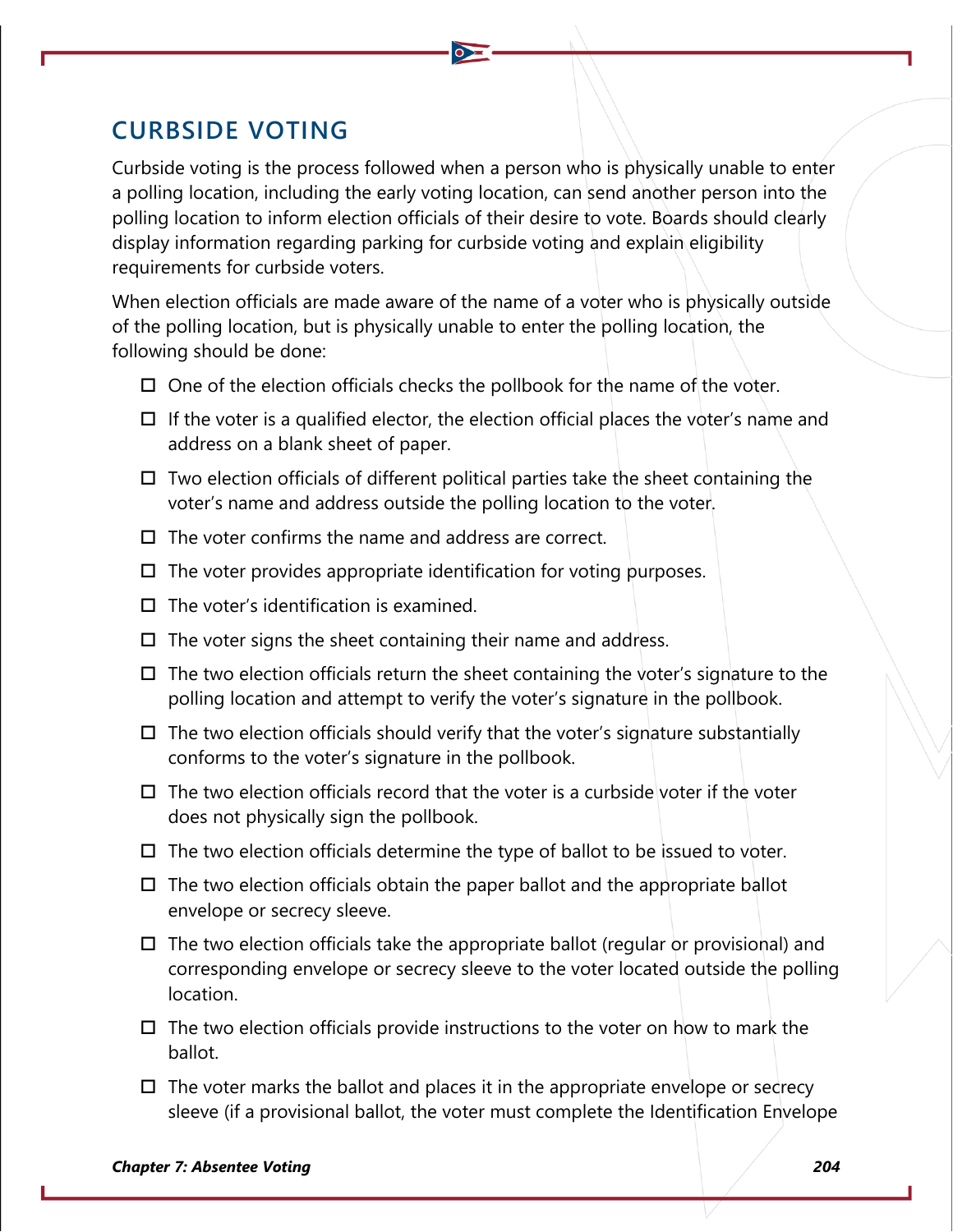– Provisional Affirmation (Form  $12$ -B) and be given a copy of the Provisional Ballot Notice [\(Form 12-H\)](https://www.ohiosos.gov/globalassets/elections/forms/2020/12-h_bilingual.pdf).

 $\Box$  The two election officials take the appropriate envelope or secrecy sleeve containing the corresponding voted ballot back into the polling location and place it in the appropriate ballot container. The board should scan the ballots cast curbside when and where it also scans any other ballots placed in an emergency slot. Boards should adopt a policy that determines whether such ballots are scanned centrally or in the board of elections or early in-person vote center..

If a voter who wishes to utilize the curbside voting process is unable to sign their name:

- $\Box$  The two election officials witness the voter's mark on the sheet containing the voter's name and address that was taken outside the polling location.
- $\square$  The two election officials return the sheet containing the voter's mark to the polling location.
- $\Box$  The two election officials record next to the voter's name in pollbook "Curbside" Voter – Unable to Sign."

If a voter who wishes to utilize the curbside voting process is unable to mark their ballot:

 $\Box$  The two election officials follow the procedures for a voter who wishes to cast a ballot (regular or provisional) and is unable to mark their ballot.

### **STEPS FOR VOTING EARLY IN-PERSON ABSENTEE AFTER THE VOTER APPLIED FOR AN ABSENTEE BALLOT BY MAIL**

If a voter previously submitted an absentee ballot application to receive a ballot by mail and appears to vote early in-person at the board of elections or early vote center, the voter does not need to vote provisionally (presuming no other reason for provisional voting applies).  $39$ 

If the voter has not returned their mailed absentee ballot, the board of elections must record in its voter registration system that the original ballot is spoiled. In addition, the board must ask the voter to return the spoiled ballot for tracking purposes. If the voter returns their original ballot, the board must place it in a container designated for spoiled ballots. However, a voter does not need to return their original absentee ballot in order to cast a regular early in-person absentee ballot.

<span id="page-13-0"></span><sup>&</sup>lt;sup>39</sup> See [R.C. 3505.181](http://codes.ohio.gov/orc/3505.181) for reasons that a voter may be required to vote provisionally.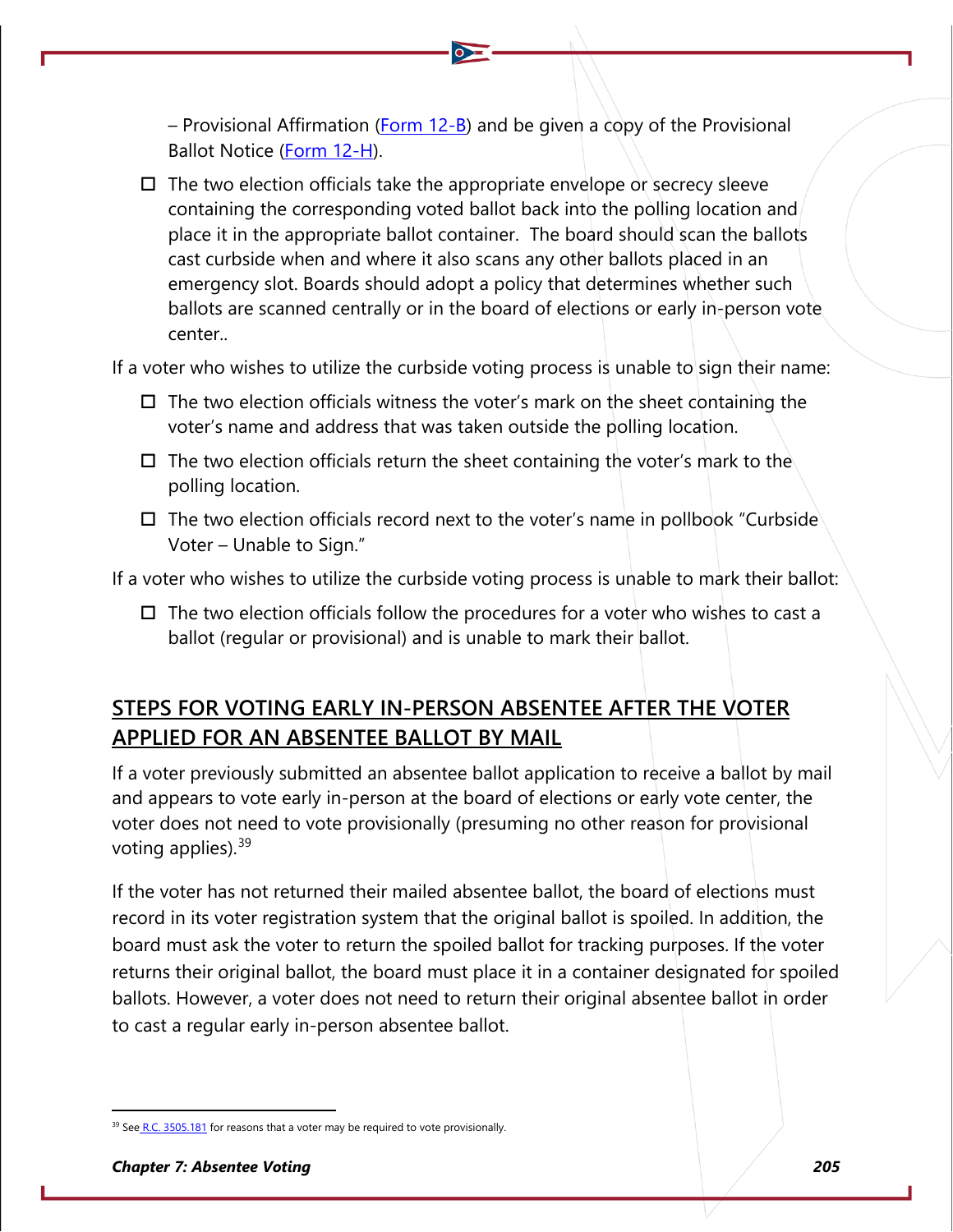If a voter tears, soils, defaces, or erroneously marks a paper ballot before casting it, the voter may return the ballot and receive a replacement. A voter who received one ballot in the mail and another as an early in-person absentee voter may receive only one more replacement paper ballot. The voter cannot receive a replacement ballot after that voter's ballot has been cast. Replacement ballots are not necessary for an electronically displayed ballot on a voting machine, because the voter has the ability to change their selections before casting the ballot.<sup>[40](#page-14-0)</sup>

## **ABSENTEE VOTING UNDER SPECIAL CIRCUMSTANCES**

Ohio law provides some guidelines for other types of absentee voting under special circumstances.

### **DISABILITY OR CONFINEMENT**

A voter who has a disability or is confined and cannot vote at a polling location on Election Day or in person at the board office due to personal illness, physical disability, infirmity, or confinement may vote by absentee ballot.<sup>[41](#page-14-1)</sup> This includes voters who are confined to a nursing home, jail, or workhouse. An absentee voter who has a disability or is confined applies using Secretary of State [Form 11-F](https://www.ohiosos.gov/globalassets/elections/forms/11-f.pdf) or any written application containing all the required information plus the nature of the voter's illness, physical disability, infirmity, or confinement.

Voters with a disability or who are confined may submit applications to receive an absentee ballot beginning January 1st of the year or 90 days before the election, whichever is earlier, and ending 12:00 p.m. noon on the Saturday before Election Day.

A voter who has a disability or is confined may receive and return an absentee ballot by mail or in person through two boards of elections employees:

#### **Return by Mail**

- $\Box$  The absentee ballot must be postmarked no later than the day before Election Day and received at the board of elections office no later than the 10th day after Election Day.
- $\Box$  If the absentee ballot does not have a postmark, it must be received at the board of elections office no later than 7:30 p.m. on Election Day.
- $\Box$  A postmark does not include mail sent using a postage evidencing system, including a postage meter or postage from private companies that dispense postage through the internet (e.g., Stamps.com), known as the PC Postage program.[42](#page-14-2)

 $^{0}$  Se[e R.C. 3505.23](http://codes.ohio.gov/orc/3505.23) and [R.C. 3509.051\(E\).](http://codes.ohio.gov/orc/3509.051)

<span id="page-14-1"></span><span id="page-14-0"></span><sup>&</sup>lt;sup>1</sup> R.C. 3509,08(A).

<span id="page-14-2"></span>[R.C. 3509.05\(B\)\(2\).](http://codes.ohio.gov/orc/3509.05) See also, 39 CFR 501.01.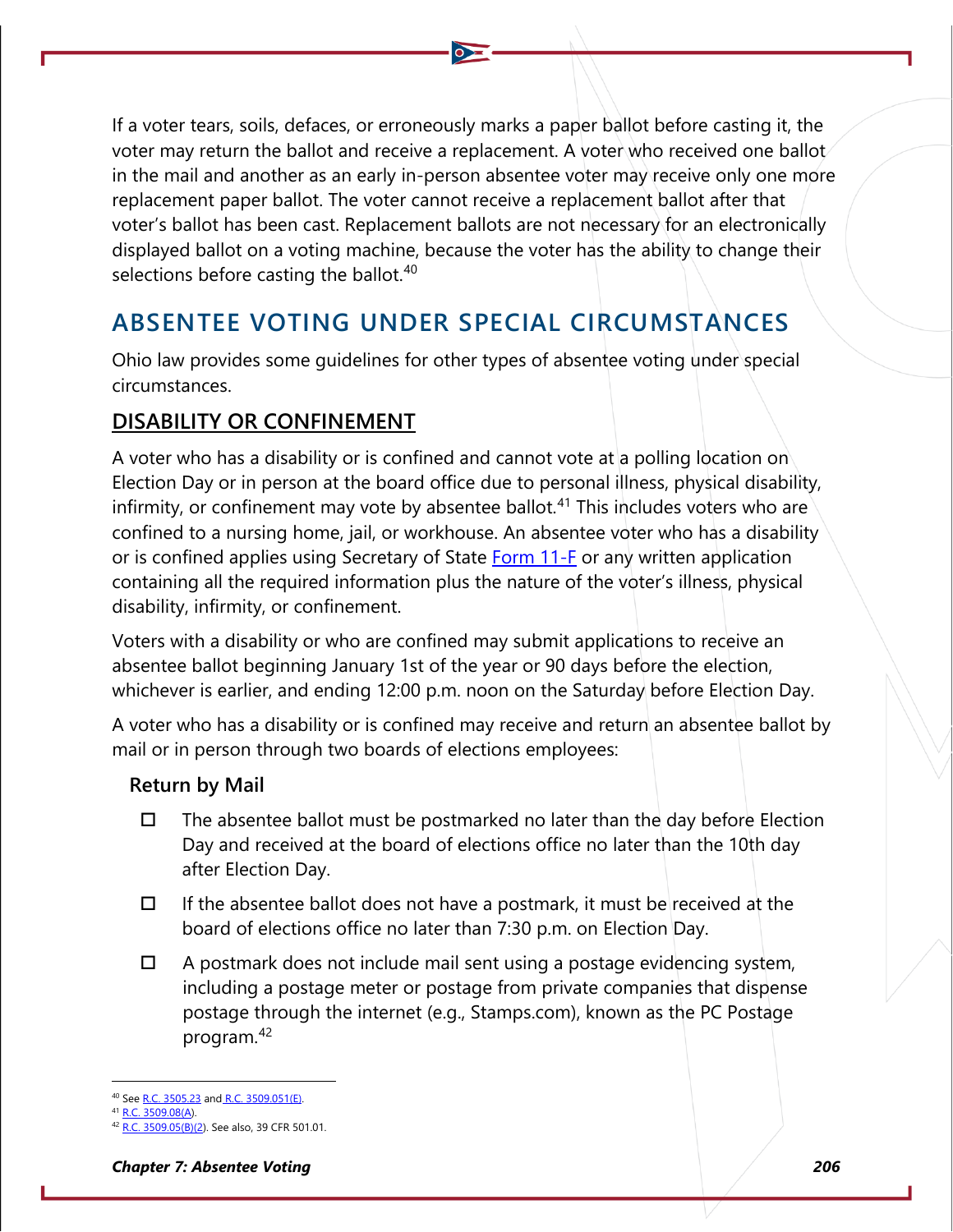### **Receipt and Return by Two Board of Elections Employees**

- $\Box$  The two boards of elections employees, each belonging to different major political parties, may deliver an absentee ballot to a voter who has a disability or is confined, and return the ballot to the board office.
- $\Box$  The two board employees must be present during delivery, voting, and return of the ballot and must subscribe to that fact on the absentee ballot identification envelope [\(Form 12-C\)](https://www.ohiosos.gov/globalassets/elections/forms/12-c.pdf).<sup>[43](#page-15-0)</sup>

An absentee voter who has a disability or is confined and who also is required to vote. a provisional ballot due to a change of address or change of name may vote a provisional absentee ballot.<sup>[44](#page-15-1)</sup> [Form 11-I](https://www.ohiosos.gov/globalassets/elections/forms/11-i.pdf) is the absentee ballot application prescribed for this purpose. No other type of absentee voter may vote provisionally by absentee ballot.

### **UNFORESEEABLE HOSPITALIZATION**

An absentee voter who is confined to a hospital or whose minor child is confined to a hospital due to an accident or unforeseeable medical emergency occurring after the absentee voting by mail application deadline of 12:00 p.m. noon on the Saturday before Election Day may vote by absentee ballot.[45](#page-15-2) Any such voter applies using Secretary of State [Form 11-B](https://www.ohiosos.gov/globalassets/elections/forms/11-b.pdf) or any written application containing all the required information plus the hospital at which the applicant or the applicant's minor child has been admitted, the date of the applicant's or the applicant's child's admission to the hospital, and the offices for which the applicant is qualified to vote.<sup>[46](#page-15-3)</sup>

Voters with an unforeseeable hospitalization may submit applications beginning after 12:00 p.m. noon on the Saturday before Election Day and ending at 3:00 p.m. on Election Day.

An absentee voter with an unforeseeable hospitalization within the county may receive and return the absentee ballot through a family member, or through two boards of elections employees.<sup>[47](#page-15-4)</sup>

If the hospitalization is out of county, the absentee voter may receive and return the absentee ballot through a family member or by mail. $48$ 

- <span id="page-15-0"></span>[R.C. 3509.08\(A\)](http://codes.ohio.gov/orc/3509.08)
- <span id="page-15-1"></span>[R.C. 3503.16\(G\).](http://codes.ohio.gov/orc/3503.16)
- <span id="page-15-2"></span><sup>45</sup> [R.C. 3509.08\(B\)\(1\).](http://codes.ohio.gov/orc/3509.08) 3509 BR(B)(2)
- <span id="page-15-4"></span><span id="page-15-3"></span>3509.08(B)(2)

<span id="page-15-5"></span><sup>48</sup> [R.C. 3509.08\(B\)\(2\).](http://codes.ohio.gov/orc/3509.08)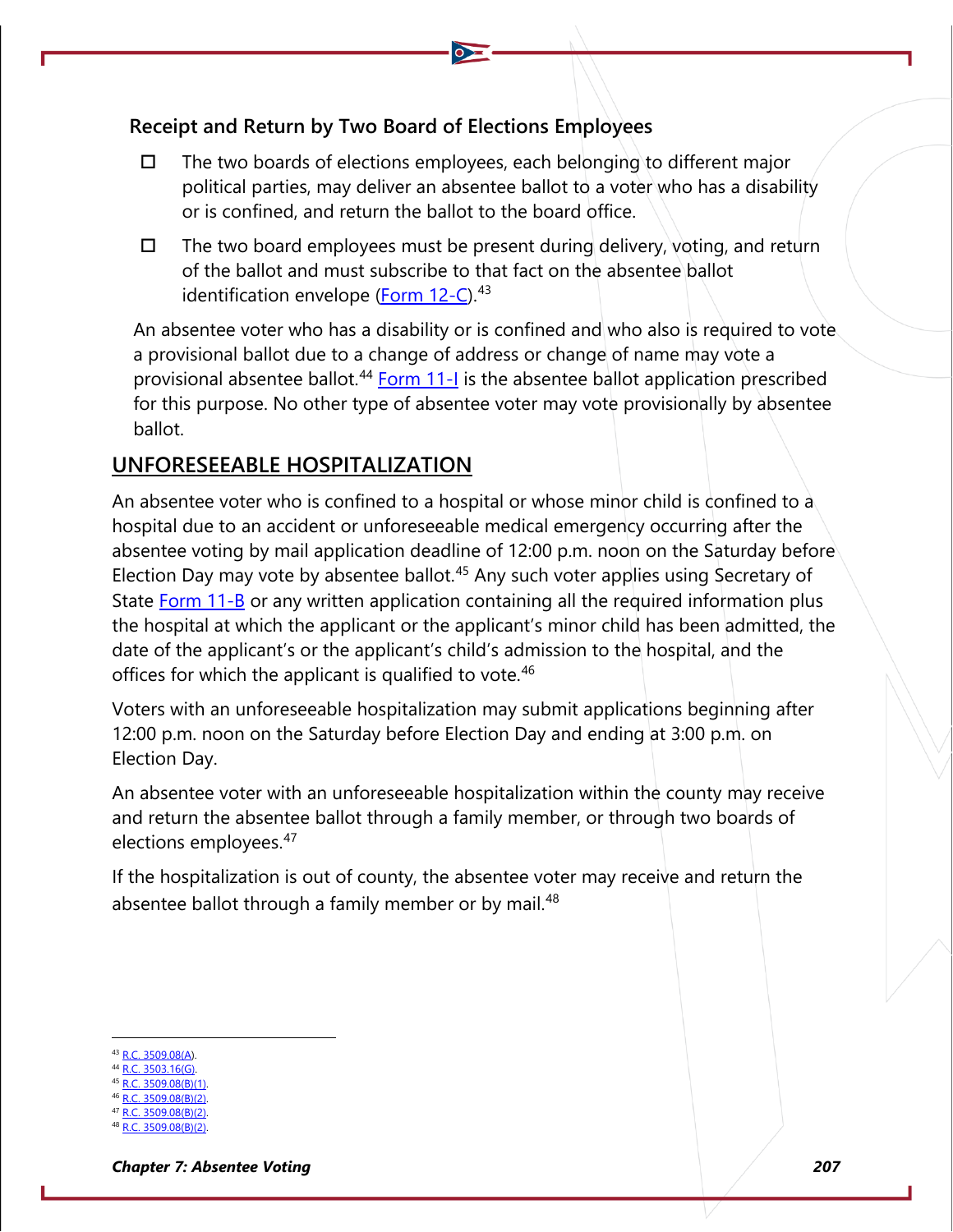#### **Receipt and Return by a Family Member**

 $\Box$  A family member<sup>[49](#page-16-0)</sup> of the voter may deliver the absentee ballot to the voter, and return the voted absentee ballot to the board of elections office by the close of polls on Election Day.<sup>[50](#page-16-1)</sup> A voter's family member may not return a voted absentee ballot to a precinct polling location.

#### **Receipt and Return by Two Boards of Elections Employees**

 $\Box$  Two boards of elections employees, each belonging to different major political parties, may deliver a ballot to an absentee voter who is hospitalized or whose minor child is hospitalized within the county.<sup>[51](#page-16-2)</sup> The two board employees must be present during delivery, voting, and return of the ballot, and must subscribe to that fact on the Absentee Ballot Identification Envelope [\(Form 12-C\)](https://www.ohiosos.gov/globalassets/elections/forms/12-c.pdf).

#### **Receipt and Return by Mail**

- $\Box$  If the hospital is located outside the county in which the voter is registered to vote, the board may mail the absentee ballot.<sup>[52](#page-16-3)</sup>
- $\Box$  The absentee ballot must be postmarked no later than the day before Election Day and received at the board of elections office no later than the 10th day after Election Day.
- $\Box$  If the absentee ballot does not have a postmark, it must be received at the board of elections office no later than 7:30 p.m. on Election Day.
- $\Box$  A postmark does not include mail sent using a postage evidencing system, including a postage meter or postage from private companies that dispense postage through the internet (e.g., Stamps.com), known as the PC Postage program.[53](#page-16-4)

<span id="page-16-0"></span><sup>49</sup> [R.C. 3509.05\(A\);](http://codes.ohio.gov/orc/3509.05) "Family member" includes spouse, domestic partner, mother, father, step-mother, step-father, mother-in-law, father-in-law, brother, sister, step-brother, step-sister, half brother, half sister, brother-in-law, sister-in-law, grandmother, grandfather, aunt, uncle, child, step-child, son-in-law, daughter-in-law, or other family member living in the same household.

<span id="page-16-1"></span><sup>50</sup> [R.C. 3509.08\(B\)\(2\).](http://codes.ohio.gov/orc/3509.08)

<span id="page-16-2"></span><sup>51</sup> [R.C. 3509.08\(B\)\(2\).](http://codes.ohio.gov/orc/3509.08)

<span id="page-16-3"></span><sup>52</sup> [R.C. 3509.08\(B\)\(2\).](http://codes.ohio.gov/orc/3509.08)

<span id="page-16-4"></span><sup>53</sup> [R.C. 3509.05\(B\)\(2\).](http://codes.ohio.gov/orc/3509.05) See also, 39 CFR 501.01.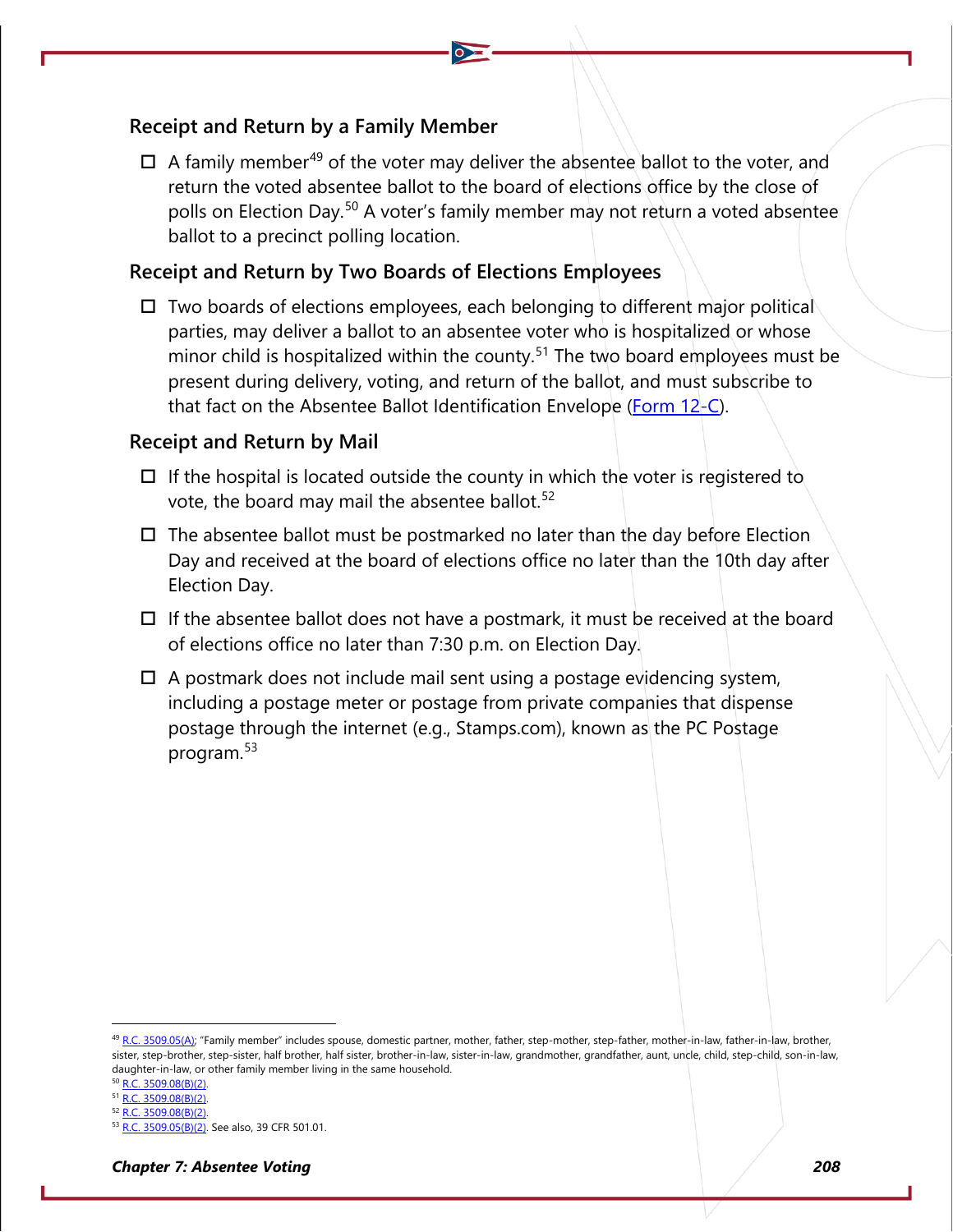### **UOCAVA VOTERS**

Both federal and state laws govern absentee voting by uniformed services and overseas United States citizens. The Uniformed and Overseas Citizens Absentee Voting Act (UOCAVA)<sup>[54](#page-17-0)</sup> and the Military and Overseas Voter Empowerment (MOVE) Act<sup>[55](#page-17-1)</sup> are federal laws enacted to protect the rights of United States citizens to vote in federal elections while they are serving in the uniformed services or residing overseas. The Ohio General Assembly has incorporated those federal protections into the Ohio Revised Code and has extended them to state and local elections.<sup>[56](#page-17-2)</sup>

#### **The following voters are UOCAVA Voters:[57](#page-17-3)**

#### **A uniformed services voter is:**

- $\Box$  A member of the active or reserve components of the U.S. Army, Navy, Air Force, Marine Corps, or Coast Guard;
- $\Box$  A member of the National Guard and the organized militia who is on activated status:<sup>[58](#page-17-4)</sup>
- $\Box$  A member of the merchant marine, the commissioned corps of the Public Health Service or the National Oceanic and Atmospheric Administration; or
- $\Box$  A spouse or dependent of any of the above.

#### **An overseas voter is:**

- $\Box$  A person who is considered by Ohio law to be a resident of the state, but currently is living outside the U.S. Before leaving the U.S., the voter was last eligible to vote in Ohio or would have been eligible to vote in Ohio had the voter been 18 years of age or older; or
- $\Box$  A person who was born outside the U.S., but who has a parent or quardian who last resided and was last eligible to vote in Ohio before leaving the U.S.

UOCAVA voters apply for absentee ballots using the Federal Post Card Application (FPCA) or by filing a written request with the board of elections containing all the following required information:

- The voter's name;
- Signature;
- Address at which registered to vote in Ohio;

<span id="page-17-0"></span><sup>54</sup> 52 U.S.C.A. § 20301.

<span id="page-17-1"></span><sup>55</sup> Subtitle H ("Military Voting") of Title V of the National Defense Authorization Act for Fiscal Year 2010, Public Law 111-84 (2010).

<span id="page-17-2"></span><sup>56</sup> Amended Substitute House Bill 48 (2010) and Amended Substitute House Bill 224 (2011).

<sup>57</sup> [R.C. 3511.01.](http://codes.ohio.gov/orc/3511.01)

<span id="page-17-4"></span><span id="page-17-3"></span><sup>58</sup> The Ohio organized militia consists of Ohio citizens who are members of the Ohio National Guard, the Ohio Naval Militia, and the Ohio Military Reserve[. R.C. 5923.01.](http://codes.ohio.gov/orc/5923.01)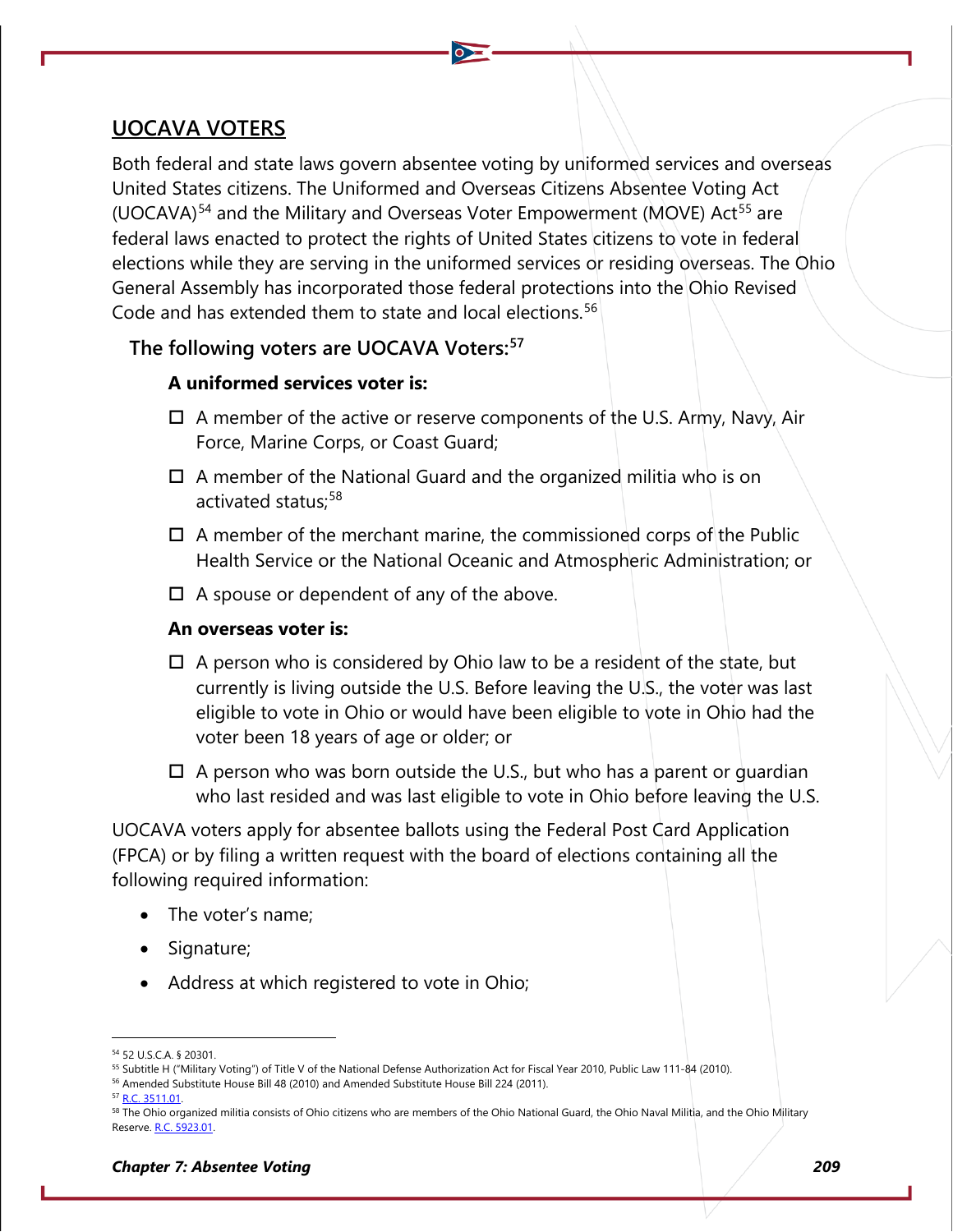- Date of birth;
- Acceptable form of identification;
- The election(s) for which the voter is requesting ballots;
- Statements that the voter is a qualified elector, an absent UOCAVA voter, and that the voter or the voter's parent or guardian, if applicable, resided in Ohio for at least 30 days prior to commencing service or leaving the U.S.;
- The voter's party affiliation (primary elections only);
- The method by which the voter wishes to receive a ballot (mail, email, or fax); and
- The mailing address, email address, or fax number at which the voter wishes to receive the ballot.<sup>[59](#page-18-0)</sup>

Only UOCAVA voters may submit absentee ballot applications by mail, email, fax, or in person.<sup>[60](#page-18-1)</sup> Applications by mail, email, or fax must be received by the board by 12:00 p.m. noon on the Saturday before the election. $61$  An application delivered in person to the office of the board of elections must be received by the close of polls on Election Day.<sup>[62](#page-18-3)</sup>

In addition, relatives of UOCAVA voters may apply for absentee ballots on the UOCAVA voter's behalf if the UOCAVA voter is already registered to vote by using Secretary of State [Form 11-E](https://www.ohiosos.gov/globalassets/elections/forms/11-e.pdf) or the FPCA.<sup>[63](#page-18-4)</sup> A relative must submit the form on behalf of the registered UOCAVA voter in person or by mail to the county board of elections office.

The FPCA serves both as a voter registration form if the voter is not already registered or needs to update their registration and a request for absentee ballots. An FPCA used to register or update the registration of a qualified UOCAVA voter must reach election officials no later than 30 days before the election in order to be valid.<sup>[64](#page-18-5)</sup> If a voter applies for an absentee ballot using an FPCA, that request is a request for absentee ballots for every election in that year, unless the voter specifically notes that they are requesting a ballot only for a single election in the year.<sup>[65](#page-18-6)</sup> If the board receives an absentee ballot application that is not an FPCA, and it is clear that the applicant is a UOCAVA voter under Ohio law, the board must provide the voter the same accommodations as if the voter had applied using an FPCA.<sup>[66](#page-18-7)</sup>

<sup>61</sup> [R.C. 3511.04\(B\).](http://codes.ohio.gov/orc/3511.04)

<span id="page-18-0"></span><sup>59</sup> [R.C. 3511.02\(A\).](http://codes.ohio.gov/orc/3511.02)

<span id="page-18-1"></span><sup>60</sup> [R.C. 3503.19\(B\);](http://codes.ohio.gov/orc/3503.19) [R.C. 3511.021\(A\)\(2\).](http://codes.ohio.gov/orc/3511.021)

<span id="page-18-3"></span><span id="page-18-2"></span> $62$  [R.C. 3511.10.](http://codes.ohio.gov/orc/3511.10) In instances where UOCAVA applications are received on or close to Election Day pursuant to this section, the board of elections must make best efforts to transmit the ballot to the voter in order for the voter to complete and return it such that it may be counted. 63 [R.C. 3511.02\(C\);](http://codes.ohio.gov/orc/3511.02) Relatives include "spouse, father, mother, father-in-law, mother-in-law, grandfather, grandmother, brother or sister of the whole

<span id="page-18-5"></span><span id="page-18-4"></span>blood or half blood, son, daughter, adopting parent, adopted child, stepparent, stepchild, daughter-in-law, son-in-law, uncle, aunt, nephew, or niece." <sup>64</sup> 52 U.S.C.A. § 20302.

<span id="page-18-6"></span><sup>65</sup> [R.C. 3511.02.](http://codes.ohio.gov/orc/3511.02)

<span id="page-18-7"></span><sup>66</sup> [R.C. 3509.10.](http://codes.ohio.gov/orc/3509.10)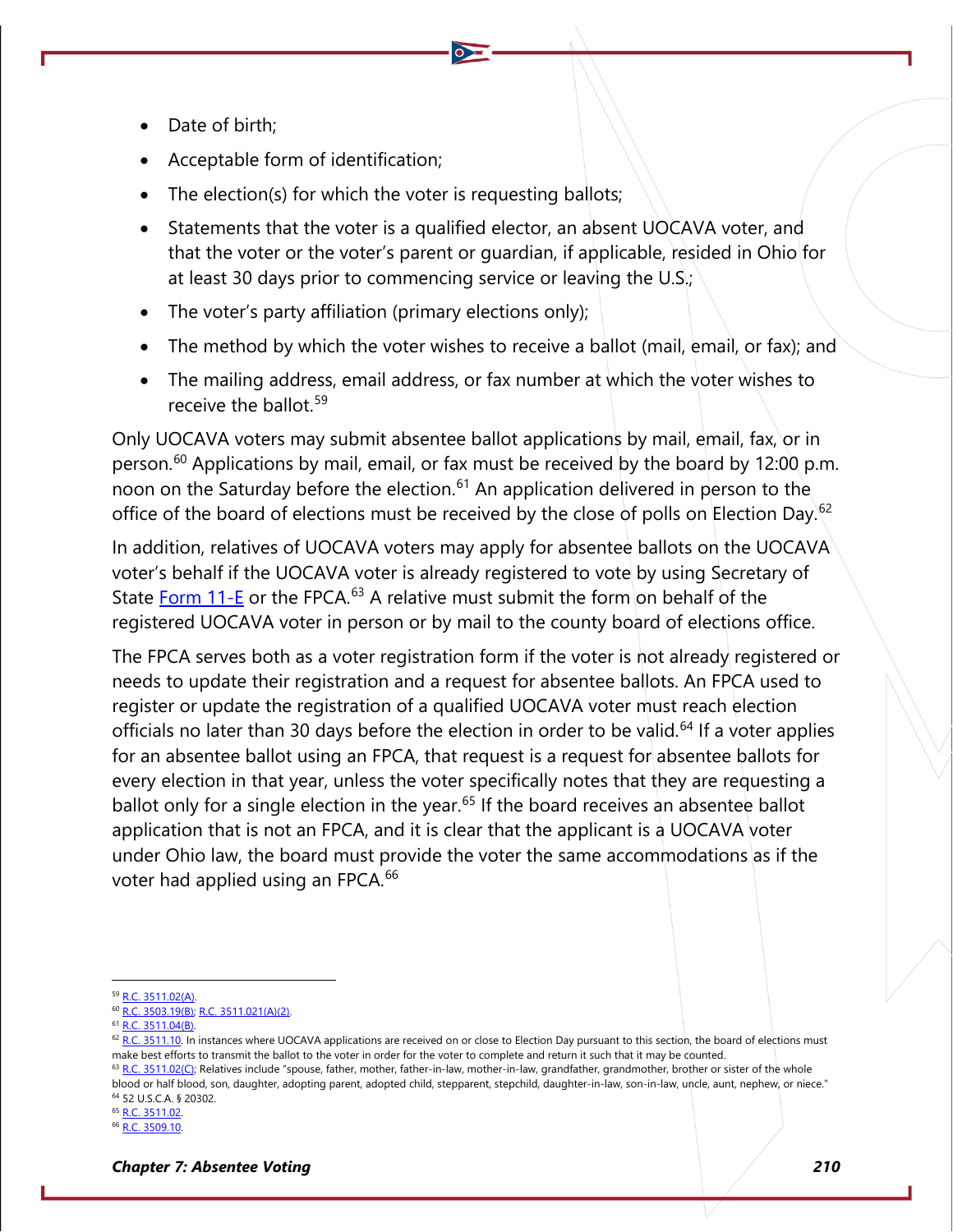If the UOCAVA voter is using the FPCA to register to vote or to update their registration, an emailed or faxed copy of a signed form is acceptable under the law to register an eligible voter.

In regard to UOCAVA voters, each county must complete the following tasks:

1. **Prepare Two Notices of Elections for Voters Using the Federal Write-In Absentee Ballot**

Each board of elections must prepare two election notices for each precinct for use with the Federal Write-In Absentee Ballot.<sup>[67](#page-19-0)</sup> A uniformed services or overseas voter may request a copy of this notice to be sent via mail, fax, or email.<sup>[68](#page-19-1)</sup> If the board of elections maintains an internet website, the board must post the initial notice and the updated notice on its website.<sup>[69](#page-19-2)</sup>

Please refer to Secretary of State [Form 120](https://www.ohiosos.gov/globalassets/elections/forms/120.docx) for an election notice template.

a. Initial Notice

The board must make available an initial notice at least 100 days before each regularly scheduled election and as soon as possible before an election that is not regularly scheduled. This initial notice must contain the following:

- o A list of all federal, state, and local offices the board expects to be on the ballot;
- $\circ$  A list of all questions and issues the board expects to be on the ballot; and
- o Specific instructions on how a uniformed services or overseas voter must indicate their choice on the Federal Write-In Absentee Ballot.
- b. Updated Notice

After the date on which the ballot form is certified, and no later than 46 days before each election, the board of elections must make available an updated notice with the following information:

- o A list of certified candidates for each office on the ballot;
- o A list of all certified questions and issues on the ballot; and
- o Specific instructions on how a uniformed services or overseas voter must indicate their choice on the Federal Write-In Absentee Ballot.

<span id="page-19-0"></span> $R \cap 3511.16$ 

<span id="page-19-2"></span><span id="page-19-1"></span> $R.C. 3511.16(B).$ [R.C. 3511.16\(C\).](http://codes.ohio.gov/orc/3511.16)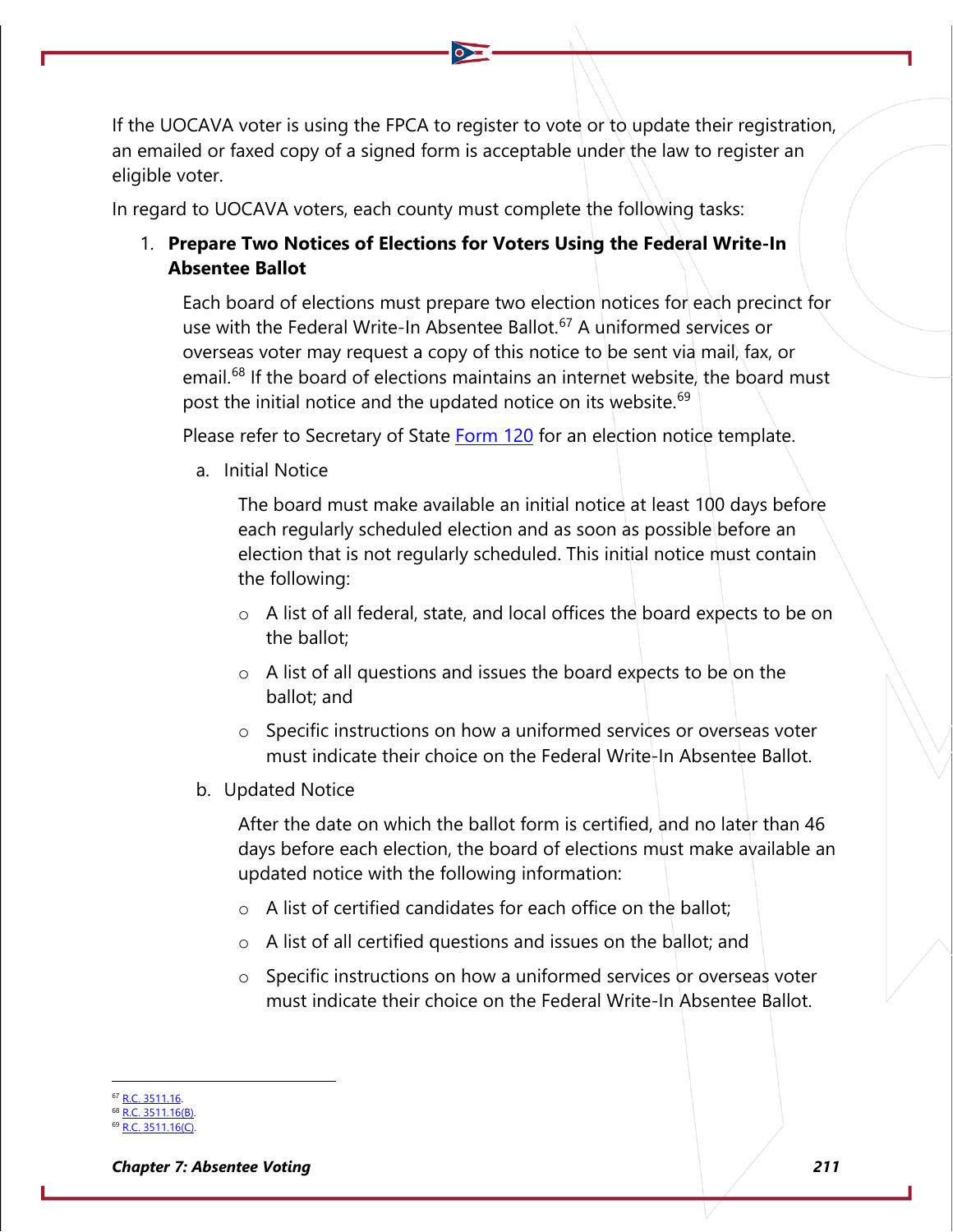#### 2. **Transmit UOCAVA Ballots on the 46th Day Before Each Election**

On the 46th day before each election—even if the 46th day falls on a day the board is not regularly open for business—each board must transmit an absentee ballot to every UOCAVA voter who has filed a valid application with the board as of January 1st of that year or 90 days before the election, whichever is earlier, to receive an absentee ballot by mail, email, or fax. UOCAVA ballots must be transmitted on the 46th day. **This is a mandatory deadline**. Boards must have the necessary personnel on site to accept UOCAVA applications, review them for validity, and issue ballots on the 46th day prior to the election.

UOCAVA voters may receive absentee ballots by mail, email, or fax. Each UOCAVA voter should designate on the application form the manner in which the voter prefers to receive the ballot. If the UOCAVA voter does not express a preference on the application, the board of elections must deliver the absentee ballot via standard mail.[70](#page-20-0)

**All uniformed services and overseas voters may vote a complete ballot all federal, state, and local candidate and issue contests—of the Ohio precinct in which the voter resided immediately before leaving Ohio for military service or to reside overseas.** A person who moves from Ohio to a location outside the United States without becoming a resident of another state does not lose Ohio residency, and is therefore eligible to vote on all candidate and issue contests.<sup>[71](#page-20-1)</sup>

When the board transmits a ballot to a UOCAVA voter, it must provide the following items:

- Ballot;
- Secretary of State [Form 12-A](https://www.sos.state.oh.us/globalassets/elections/forms/12-A.pdf) (Identification Envelope with Statement of Voter);
- Secretary of State [Form 12-K](https://www.sos.state.oh.us/globalassets/elections/forms/12-K.pdf) (Instructions to Uniformed Services or Overseas Voters); and
- Secretary of State [Form 12-J](https://www.sos.state.oh.us/globalassets/elections/forms/12-J.pdf) (Ballot Tracking for Military and Overseas Voters-Notification of PIN).

When sending a ballot to a UOCAVA voter via email, it is sufficient to attach the ballot to the email in .pdf form generated from the election management system ("EMS"). The actual ballot issued to the UOCAVA voter will be the one

<span id="page-20-0"></span><sup>&</sup>lt;sup>0</sup> [R.C. 3511.021\(A\)\(2\).](http://codes.ohio.gov/orc/3511.021)

<span id="page-20-1"></span><sup>&</sup>lt;sup>71</sup> [R.C. 3503.02\(G\).](http://codes.ohio.gov/orc/3503.02) Note: A non-UOCAVA voter who moves from Ohio to another state within the U.S and resides there for four years or more still is deemed to have lost their residence in Ohio[; R.C. 3503.02\(F\).](http://codes.ohio.gov/orc/3503.02) In the Classification portion of the FPCA, there are separate checkboxes. Under Ohio law, all UOCAVA voters are treated similarly and are issued a complete ballot, regardless of which box they check.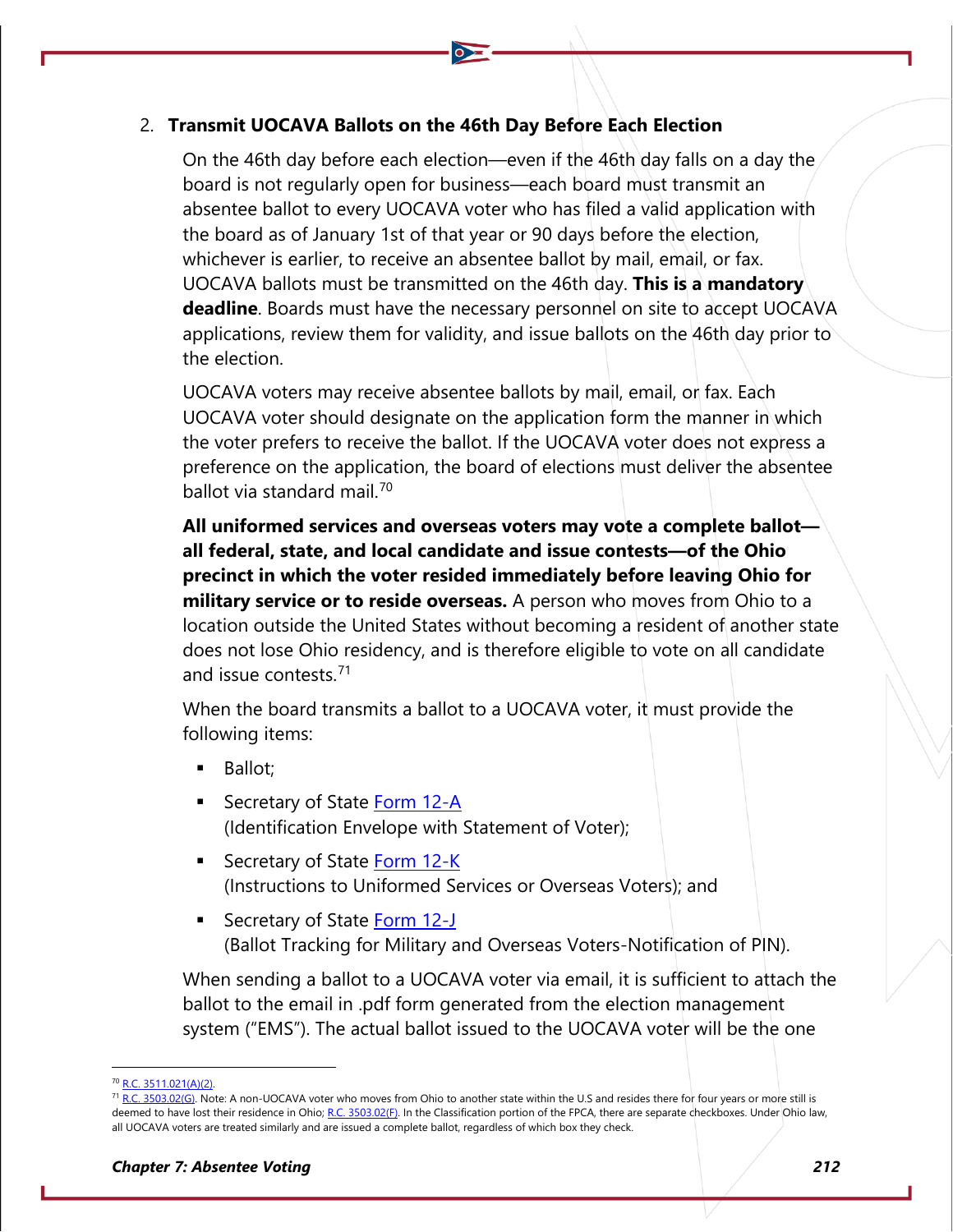used when remaking the ballot upon return. It will have a stub.

If the board receives more than one absentee ballot request from a UOCAVA voter and has already issued that voter a ballot, the board may not transmit another ballot to the same voter unless the voter's subsequent request states the voter submitted an initial request more than 30 days before the election, but has not received a ballot as of the 15th day before the election. The board must also ensure that it has not received a voted ballot from that voter.<sup>[72](#page-21-0)</sup>

#### **Federal Write-In Absentee Ballot ("FWAB")**

The FWAB may be used by a UOCAVA voter to vote for all federal, state, and local offices, questions, and issues in every election.<sup>[73](#page-21-1)</sup>

The voter will download the FWAB from the Federal Voting Assistance Program website at [www.fvap.gov](http://www.fvap.gov/) and complete the ballot with the information the board provides in the election notices explained above.

The FWAB is meant to serve as a backup ballot for a UOCAVA voters who made a timely application for, and did not receive, an absentee ballot. A FWAB can be counted only if the voter requested an absentee ballot by the deadline of noon on the Saturday before Election Day.[74](#page-21-2) If, after mailing the FWAB to the board of elections, the voter receives the requested absentee ballot, the voter may vote the ballot and return it to the board of elections. If the board receives the voter's valid absentee ballot by the 10th day after the election, it must count the absentee ballot and not the FWAB.

The declaration accompanying a FWAB may be used simultaneously to register the person to vote for the next election if it is received no later than 30 days before the election. If the UOCAVA voter who submits a FWAB to the board of elections after that point and is not already a registered Ohio voter, the ballot cannot count. However, the declaration will serve to register an otherwise eligible voter to vote in future elections.<sup>[75](#page-21-3)</sup>

#### 3. **Enter UOCAVA Voter Data into the Centralized Ballot Tracking System (CBTS)**

The Centralized Ballot Tracking System (CBTS) allows UOCAVA voters to track the status of their absentee ballots.<sup>[76](#page-21-4)</sup> When the board receives a valid FPCA or Secretary of State [Form 11-E,](https://www.ohiosos.gov/globalassets/elections/forms/11-e.pdf) it must enter the voter into the CBTS to create a voter record. The CBTS will automatically generate a unique, personal identification number (PIN) for the voter. The board must provide the voter

<span id="page-21-0"></span><sup>&</sup>lt;sup>2</sup> [R.C. 3511.08.](http://codes.ohio.gov/orc/3511.08)

<span id="page-21-2"></span><span id="page-21-1"></span><sup>73</sup> [R.C. 3511.14.](http://codes.ohio.gov/orc/3511.14) 52 U.S.C.A. § 20303 an[d R.C. 3511.02.](https://codes.ohio.gov/ohio-revised-code/section-3511.02)

 $R.C. 3511.14(B).$ 

<span id="page-21-4"></span><span id="page-21-3"></span>[R.C. 3511.021\(B\).](http://codes.ohio.gov/orc/3511.021)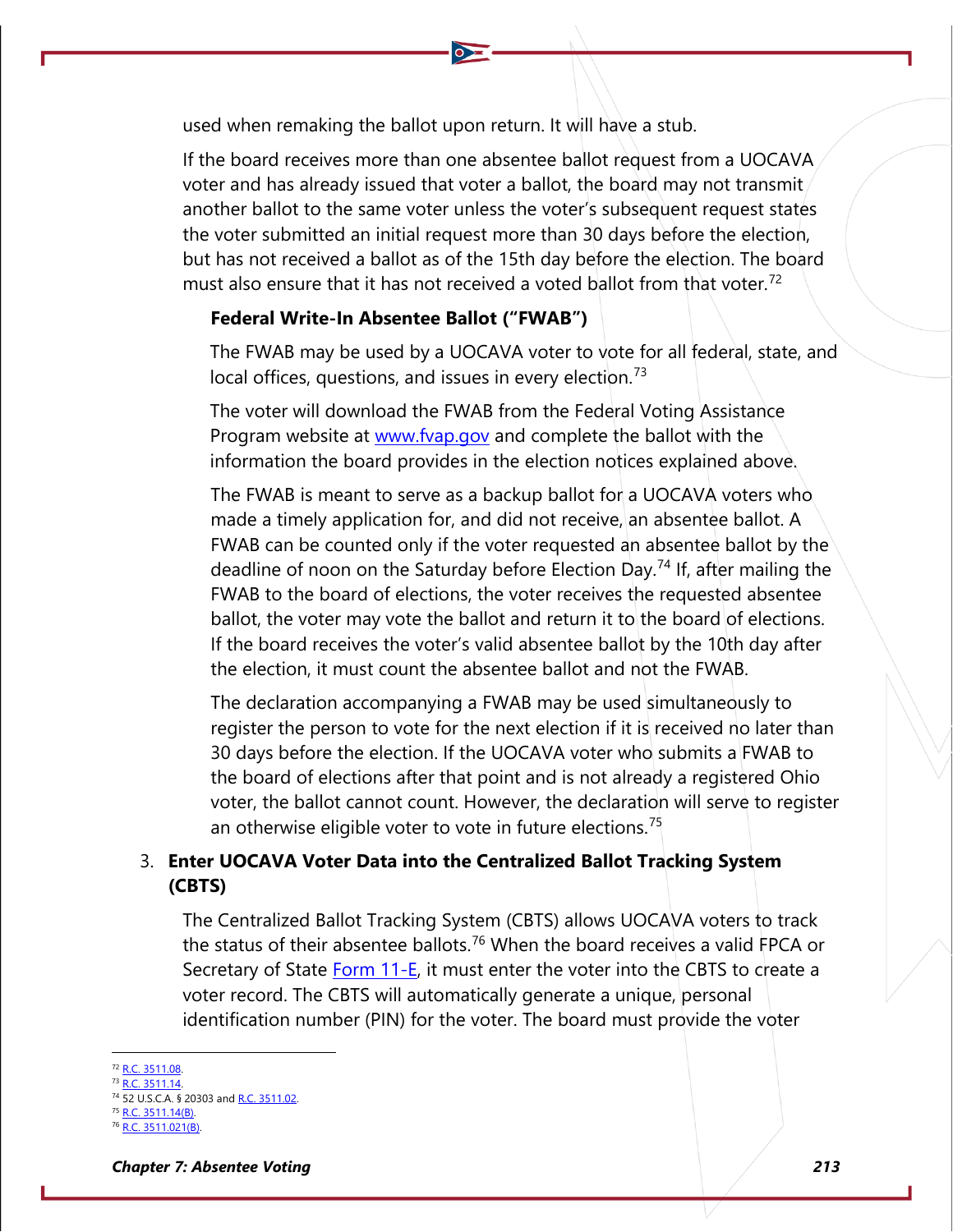notification of the assigned PIN, which the voter will use to log in and view ballot status. Secretary of State [Form 12-J](https://www.ohiosos.gov/globalassets/elections/forms/12-J.pdf) may be used to notify a voter of their assigned PIN and to inform the voter how to access the CBTS website and track the ballot.

Once the board creates a voter record, it is required to update and maintain the accuracy of that record. Each absentee ballot record must be updated with the following information:

- $\Box$  Date the board received the FPCA or Secretary of State [Form 11-E;](https://www.ohiosos.gov/globalassets/elections/forms/11-E.pdf)
- $\square$  Date the board transmitted the blank absentee ballot to the voter;
- $\square$  Date the board received the voted absentee ballot:
- $\Box$  What errors, if any, the board detected on the absentee ballot ID envelope; and
- $\Box$  Whether the absentee ballot was counted.

### **All CBTS records must be updated completely before the official canvass is completed.**

If you do not have a copy of the CBTS manual, please contact the Secretary of State's Elections Division.

### **SAFE AT HOME VOTERS**

Substitute House Bill 359 from the 131<sup>st</sup> General Assembly created an address confidentiality program, known as the "Safe at Home" program, for victims of crimes, such as domestic violence, human trafficking, rape, sexual battery, and menacing by stalking. The Ohio Secretary of State's Office administers this program and is responsible for creating an absentee ballot application and identification envelope for participants of the program. To protect their confidentiality, a participant in the program must vote *only* absentee by mail, using their identification number on the absentee ballot application and identification envelope instead of their address.<sup>[77](#page-22-0)</sup> A participant with questions regarding how to request and receive an absentee ballot without compromising the confidentiality of their address should contact the Safe at Home Program at the Secretary of State's Office at 1-614-995-2255.

<span id="page-22-0"></span><sup>77</sup> [R.C. 3509.04\(B\).](http://codes.ohio.gov/orc/3509.04)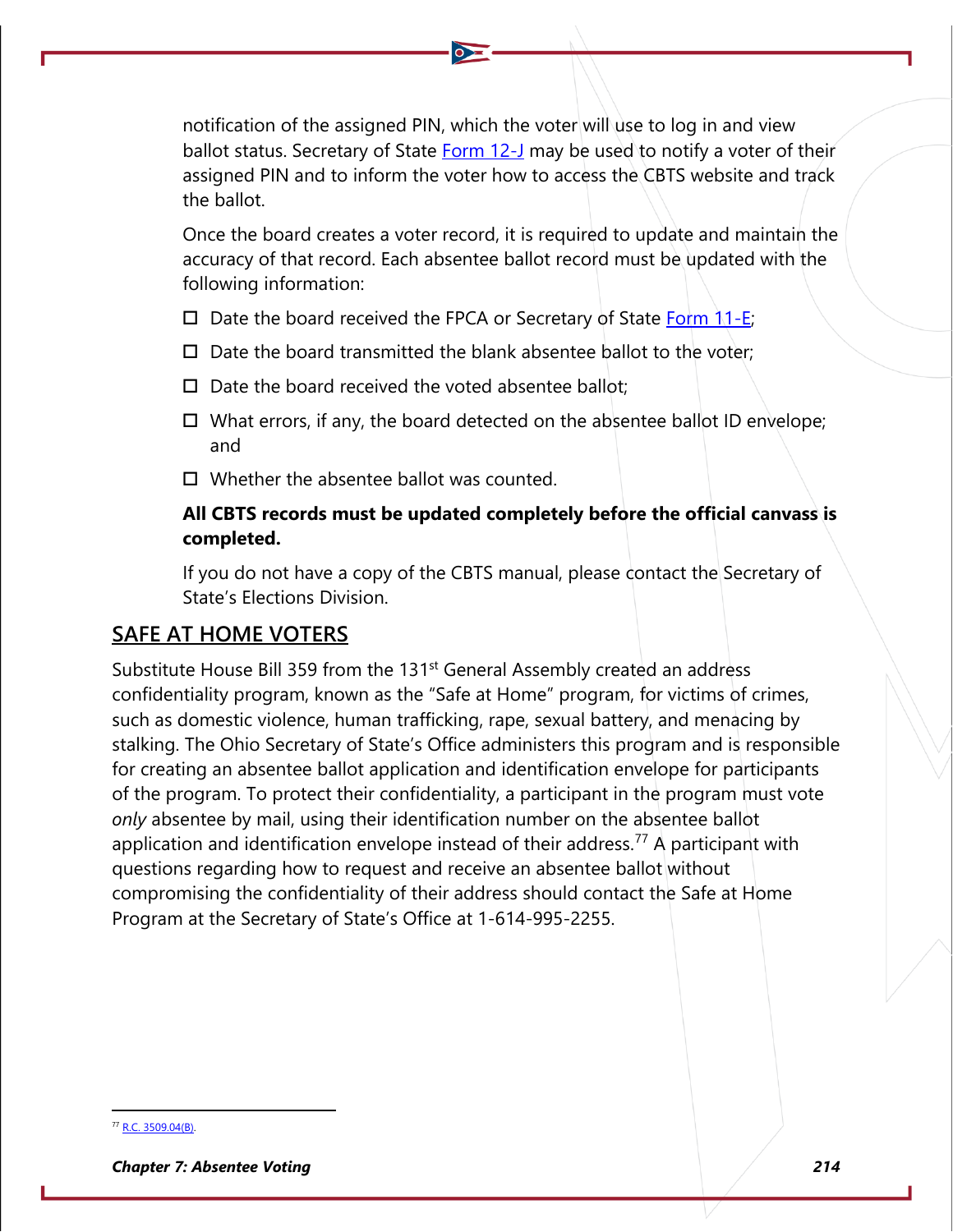# **Section 7.05 Processing Absentee Ballot Applications**

# **PRE-PRINTING ONLY NAME AND ADDRESS ON ABSENTEE BALLOT APPLICATION**

In the required fields of any type of absentee ballot application, the board may pre-print only a voter's name and address before mailing to a voter who requests it.<sup>[78](#page-23-0)</sup> None of the other required pieces of information on any type of absentee ballot application shall be completed by election officials on a voter's behalf, unless the voter requests assistance and is a voter with a disability or with literacy challenges.<sup>[79](#page-23-1)</sup>

## **PROHIBITION ON PRE-PAYING POSTAGE ON ABSENTEE BALLOT RETURN**

No board is permitted to pre-pay return postage for any type of absentee ballot application.<sup>[80](#page-23-2)</sup>

## **SUBMISSION BY FAX OR EMAIL**

Only UOCAVA voters may submit absentee ballot applications by mail, email, or fax.<sup>[81](#page-23-3)</sup>

Non-UOCAVA absentee ballot applications must be mailed or delivered to the board of elections in person. A board may not accept or process a non-UOCAVA absentee ballot application received by fax or email.

## **INCOMPLETE APPLICATIONS**

If the board receives an application for an absentee ballot that does not contain all the required information listed above, the board must promptly notify the voter of the additional information required to complete the application and ask the voter to submit a new, complete application containing all required information.<sup>[82](#page-23-4)</sup>

Boards must utilize telephone numbers and email addresses to contact the voter to notify the voter that additional information is required to provide an absentee ballot. However, if electronic contact is not possible, boards must notify the voter by mail that additional information is required.<sup>[83](#page-23-5)</sup>

In the event that an absentee ballot application from a UOCAVA voter is missing some

<sup>78</sup> [R.C. 3509.03\(F\).](http://codes.ohio.gov/orc/3509.03)

<span id="page-23-1"></span><span id="page-23-0"></span><sup>79</sup> [R.C. 3505.24;](http://codes.ohio.gov/orc/3505.24) [R.C. 3509.03;](http://codes.ohio.gov/orc/3509.03) [R.C. 3511.02\(F\);](http://codes.ohio.gov/orc/3511.02) [R.C. 3511.10.](http://codes.ohio.gov/orc/3511.10)

<span id="page-23-2"></span><sup>80</sup> [R.C. 3509.03;](http://codes.ohio.gov/orc/3509.03) [R.C. 3511.02\(E\).](http://codes.ohio.gov/orc/3511.02) This prohibition does not affect UOCAVA voters' use of the USPS Official Absentee Balloting Materials postage-paid envelope if they choose to return their FPCAs through the USPS.

<span id="page-23-3"></span><sup>81</sup> [R.C. 3503.191\(B\);](http://codes.ohio.gov/orc/3503.191) [R.C. 3511.021\(A\)\(2\).](http://codes.ohio.gov/orc/3511.021)

<span id="page-23-5"></span><span id="page-23-4"></span><sup>82</sup> R.C. [3509.04\(A\)](http://codes.ohio.gov/orc/3509.04)

<sup>83</sup> [R.C. 3509.03;](https://codes.ohio.gov/ohio-revised-code/section-3509.03) [R.C. 3509.04\(A\); R.C. 3509.04\(B\)](https://codes.ohio.gov/ohio-revised-code/section-3509.04)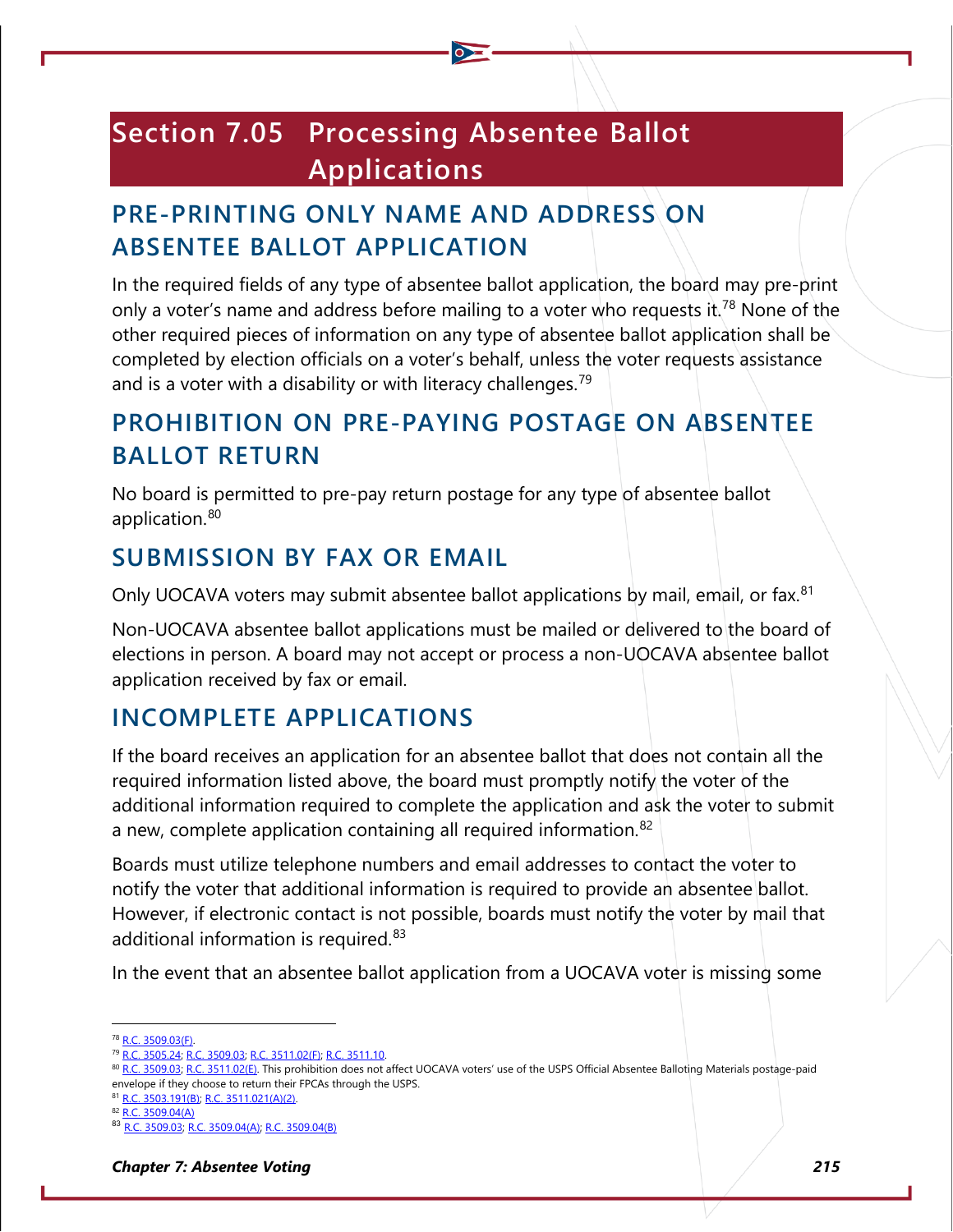of the required information or that the board of elections is unable to open the file in which the voter transmitted the FPCA, the board must contact the voter immediately, using the quickest and most effective available means of communication. Boards must attempt to contact the voter using all the contact information provided on the form and must ask the voter to resubmit a complete application containing all required information.

The board may not return an original incomplete application of any type to the voter, as once an application is received at the board office, it is a public record. In addition, election officials may not complete an application's missing information on behalf of the voter. The voter must personally complete any missing information on the application, unless the voter has paperwork on file with the board of elections to receive assistance from a designated attorney-in-fact.<sup>[84](#page-24-0)</sup>

## **ABSENTEE BALLOT APPLICATION PROVIDED TO THE INCORRECT COUNTY**

If the board of elections receives an absentee ballot application intended for another county, the board must transfer the original application to the correct county within five days of receipt or on the same day if the application is received within the last week of early voting. The application(s) must be accompanied by a transmittal form cover page. The transmittal form must contain the name and contact information of the board, the transmission date, and the number of applications transferred. The board may also include a list of applicants whose forms are included in the transmittal packet. Additionally, the board must retain a copy, in either paper or electronic format, of the original application as well as the transmittal form.

### **ISSUING BALLOTS**

**Absentee voting begins 46 days[85](#page-24-1) before each election for UOCAVA voters only and on the day after the close of registration before each election for all other types of absentee voters.[86](#page-24-2)** Due to the earlier start date for UOCAVA voting, boards must have ballots proofed and ready to mail prior to the 46th day before each election.

Once the board receives an application that meets the requirements explained above, it must provide the voter with the correct ballot for the voter's precinct, based on the voter's residence address.

<span id="page-24-0"></span><sup>&</sup>lt;sup>84</sup> [R.C. 3501.382;](http://codes.ohio.gov/orc/3501.382) [R.C. 3509.03;](http://codes.ohio.gov/orc/3509.03) [R.C. 3511.02.](http://codes.ohio.gov/orc/3511.02)<br><sup>85</sup> R.C. 3511.04.

<span id="page-24-2"></span><span id="page-24-1"></span>

 $R.C. 3509.01(B)$ .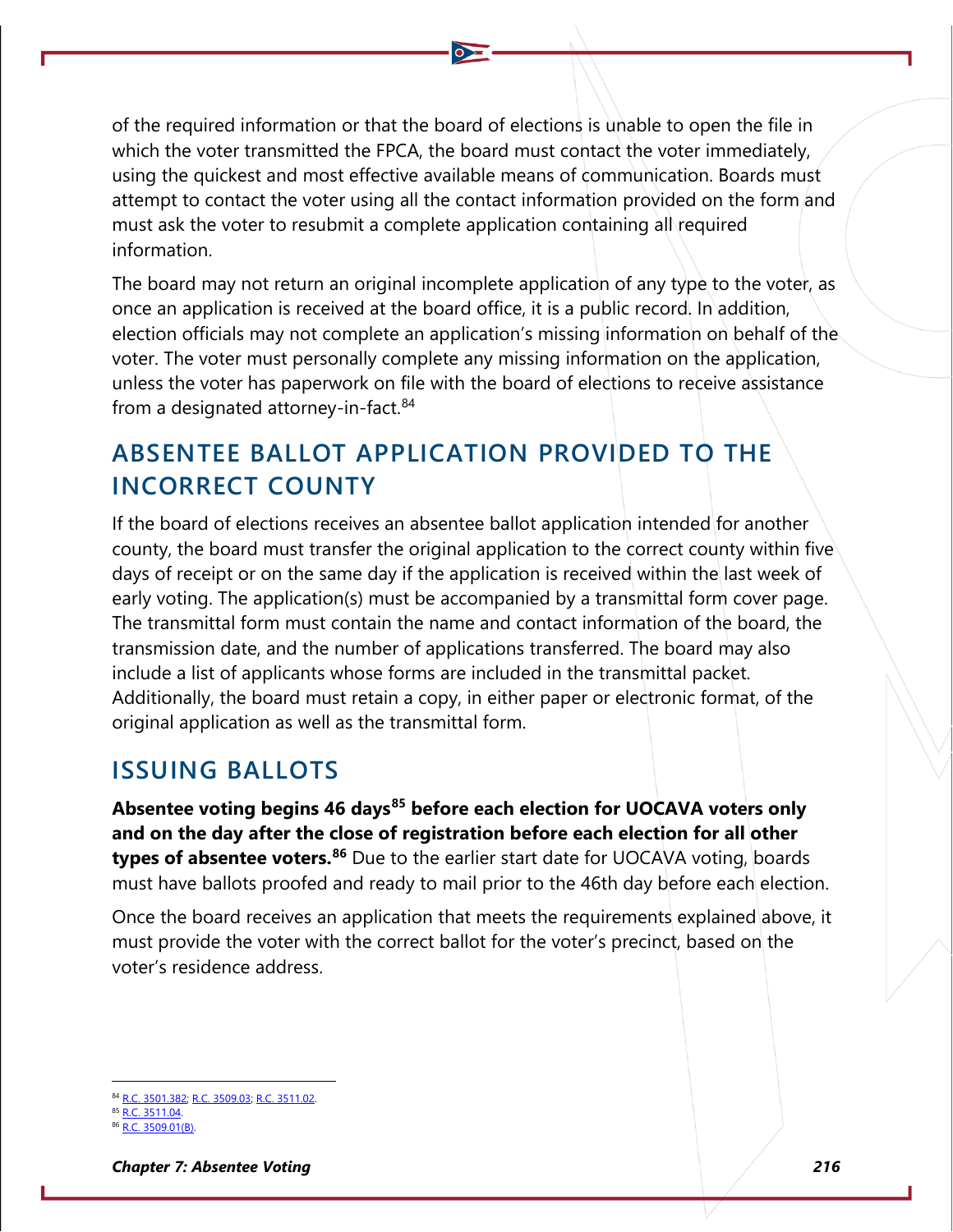## **OUTSOURCING ABSENTEE BALLOT PROCESSING**

Boards of elections may not outsource the printing and mailing of absentee ballots to vendors or any other third party unless the board receives prior written authorization from the Director of Elections, conditioned upon submission of appropriate quality assurance procedures. A board of elections must submit the request no later than 60 days before each election absentee ballot printing and mailing will be outsourced.  $87$  To request authorization, the board must follow the steps outlined below:

- 1. In a public meeting and no later than 70 days before an election, board members must vote to outsource the printing and mailing the absentee ballots.
- 2. Before selecting a vendor, the board of elections must consider any action, appearance of impropriety, or political bias that the choice of vendor might impute to the board.
- 3. The board of elections must prepare a draft contract reviewed by the county. prosecutor. The contract must include the following conditions (or substantially similar terms and conditions):
	- $\Box$  The board of elections must provide ballot image files (typically in .pdf format), absentee voting instructions, envelopes, and any additional inserts no later than the 46<sup>th</sup> day prior to Election Day.
	- $\Box$  The vendor must provide a complete physical proof of all absentee ballot styles and a sample of the complete mailing to the board of elections for review and proofing prior to production. The complete mailing proof must include the ballot, the instructions, the absentee identification envelope, the absentee return envelope, the mailing envelope, and any additional inserts the board may include with the ballot. As a best practice, the vendor should provide the physical proofs no later than the  $42<sup>nd</sup>$  day prior to Election Day.
	- $\Box$  The board must approve the proofs the vendor provided or promptly inform the vendor of any necessary changes. If changes are necessary, the vendor must provide new proofs, and the board must approve them before the vendor produces any ballots for distribution to voters. As a best practice, the board should approve final proofs by the 40<sup>th</sup> day prior to Election Day to allow adequate time for production.
	- $\Box$  No later than the 39<sup>th</sup> day prior to Election Day, the board must send all absentee voter data files to the vendor. The vendor must acknowledge receipt of the data files.

<span id="page-25-0"></span> $87$  If a board of elections is conducting elections which overlap one another, the board is permitted to make a request for more than one election at the same time.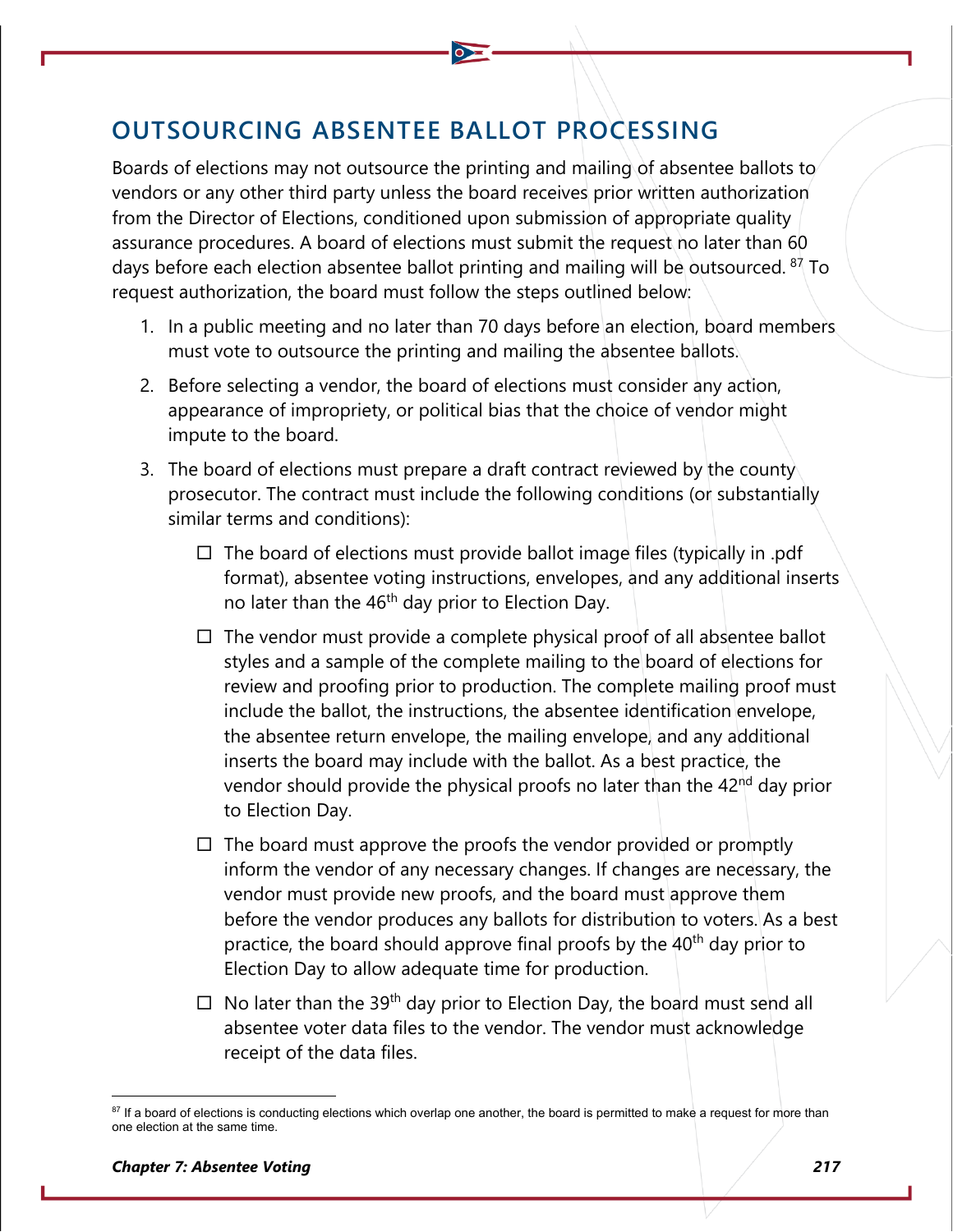- $\Box$  No later than the 35<sup>th</sup> day prior to Election Day, the board must send subsequent absentee voter data files to the vendor. The vendor must acknowledge receipt of the data file(s).
- $\Box$  No later than the 29<sup>th</sup> day prior to Election Day, the board must send subsequent absentee voter data files to the vendor. The vendor must acknowledge receipt of the data file(s).
- $\Box$  On the first day of absentee voting [\(see current year elections calendar\)](https://www.sos.state.oh.us/publications/#Elections), the vendor must complete the printing, insertion, and addressing, and deliver for distribution the absentee ballots for all records contained in any absentee voter data file received from the board of elections by the 39<sup>th</sup> day before the election.
- $\Box$  No later than the 24<sup>th</sup> day prior to Election Day, the vendor must complete the printing, insertion, and addressing, and deliver for distribution the absentee ballots for all records contained in any data files received by the 29<sup>th</sup> day before the election from the board of elections.
- $\Box$  If the board sends absentee voter data files to the vendor between the  $28<sup>th</sup>$  and 16<sup>th</sup> day prior to Election Day, the vendor must acknowledge receipt and process the data file(s). The vendor must complete the printing, insertion, and addressing of the absentee ballots. Additionally, vendors must deliver all absentee ballots for distribution within 48 hours of receiving the data file(s), including weekends or holidays.
- $\Box$  If the board sends absentee voter data files to the vendor between the 15<sup>th</sup> day and the Friday immediately prior to Election Day, the vendor must acknowledge receipt and process the file(s). The vendor must complete the printing, insertion, and addressing of the absentee ballots. Vendors must deliver all absentee ballots for distribution within 24 hours of receiving the data file(s), including on weekends or holidays.
- $\Box$  On the Saturday prior to Election Day, the board of elections must print and mail all outstanding absentee ballots associated with timely submitted applications.
- $\Box$  If the county has multiple elections with overlapping deadlines in the election cycles that prevent the board from meeting the above deadlines, the board must work with the vendor to produce a mutually agreeable adjusted schedule for the latter election(s) and submit it to the Secretary of State for approval 90 days prior to the election in which modifications are necessary.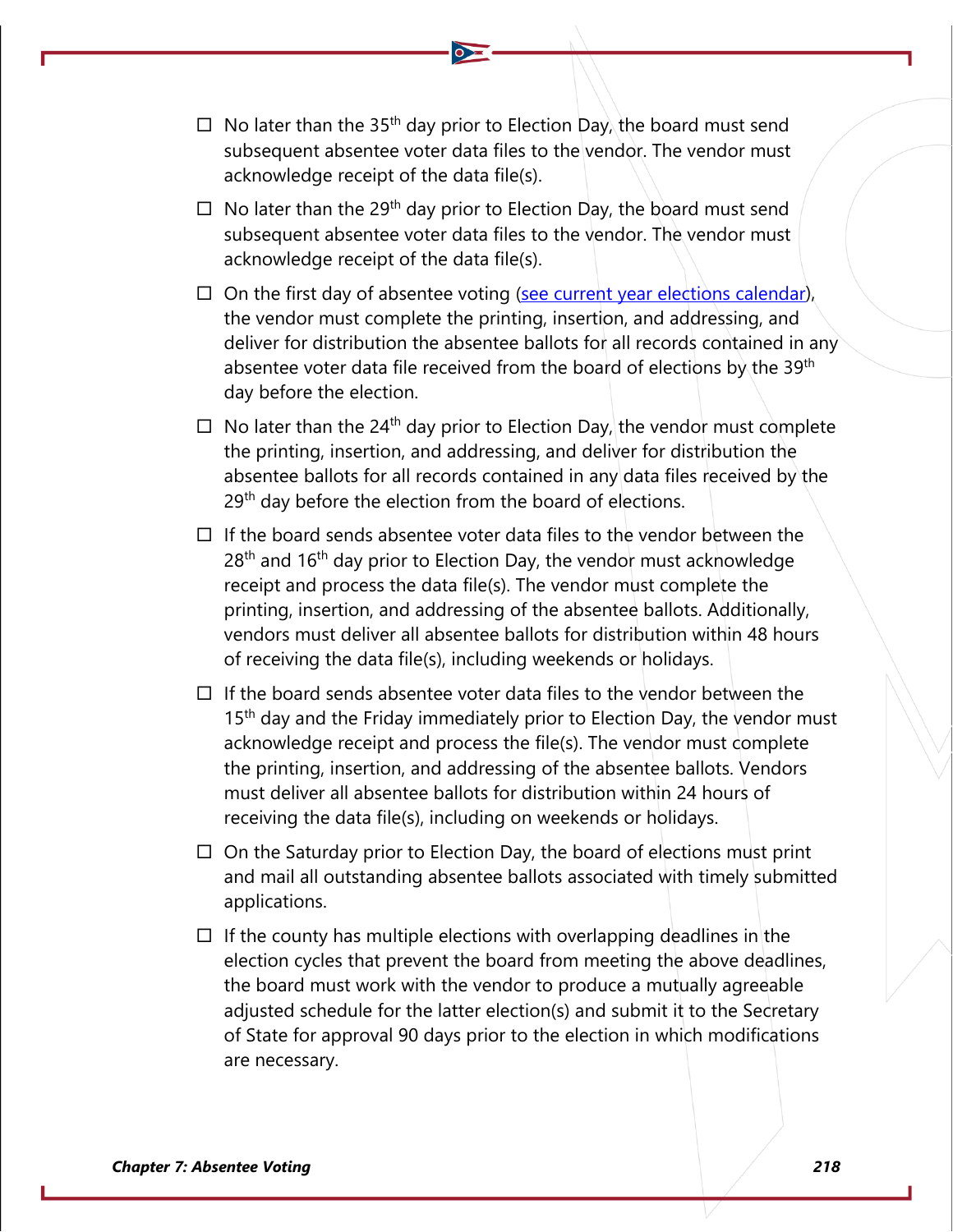- $\Box$  The print vendor must supply to the board of elections a detailed audit report of each ballot that was produced and delivered to the USPS within 12 hours of the ballots being delivered to the USPS.
- $\Box$  The print vendor must ensure no voter receives duplicate ballots.
- $\Box$  The print vendor must maintain operation seven days a week and operate during all federal holidays that occur between the first day of absentee voting and the Saturday prior to Election Day, if necessary, to fulfill the contract and order on the timeline established in the contract.
- $\Box$  The vendor must commit the human resources, technology, and supplies to fulfill the contract and order on the timeline established in the contract.
- $\Box$  The vendor must agree not to assign responsibility to any subcontractor, unless the contract lists the name and contact information for each subcontractor who will perform the terms of the contract.
- 4. The board of elections must include the following information in its request for authorization to outsource the printing and mailing of absentee ballots:
	- $\Box$  A copy of the draft contract with the vendor and confirmation that the county prosecutor reviewed it. The contract must contain the requirements set forth above.
	- $\Box$  The name and contact information of the print vendor located in Ohio who will print and mail the absentee ballots.
	- $\Box$  The name and contact information for any subcontractor who is responsible for maintaining the terms of the contract, if not the print vendor directly. Any subcontractor that prints ballots must be located in Ohio.<sup>[88](#page-27-0)</sup>
	- $\Box$  The method in which the .pdf artwork for the ballots and the absentee data files will be provided. Vendor should include the method they use to transfer files in a secure way.
	- $\Box$  The type of data that will be provided to the vendor each day, which must include the following:
		- o Absentee and/or county voter registration ID number;
		- o Voter's name;
		- o Voter's registration address;
		- o Mailing address (if applicable); and
		- o Precinct/Split information and/or ballot style information.

<span id="page-27-0"></span><sup>88</sup> [R.C. 3505.13.](http://codes.ohio.gov/orc/3505.13v1)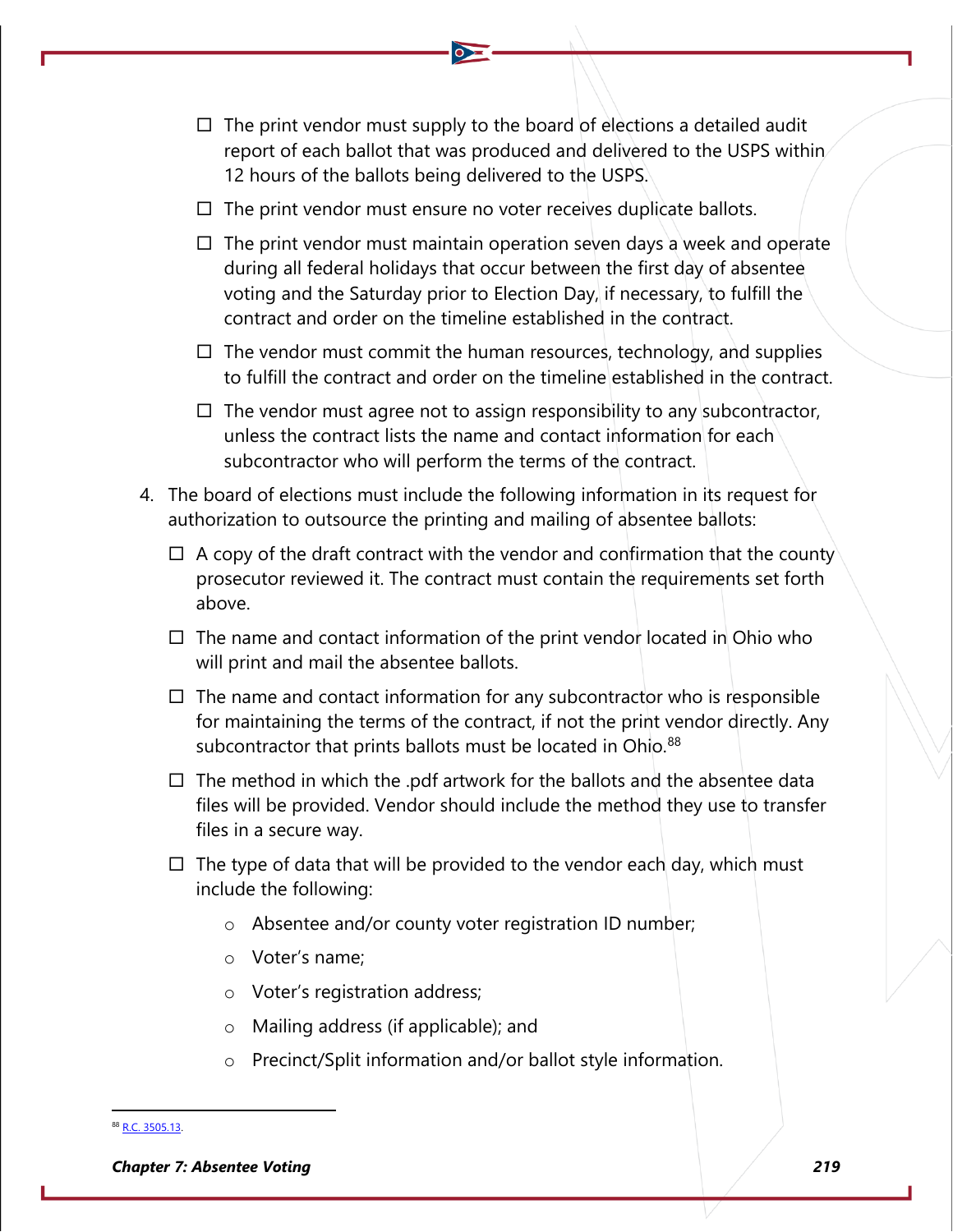- $\Box$  The actual service-level agreement for production and mailing of the absentee ballots that details the amount of time, after receiving the absentee data files, that the ballots will be mailed. See service-level agreement information above.
- $\Box$  The type of first-class postage (pre-sorted, bulk mail, stamps, etc.) and whether Intelligent Mail Barcode (IMb) tracing will be used for the delivery of the ballots. USPS recommends that all trays and sacks with mailings of ballot materials affix Tag 191, Domestic and International Ballots, and envelopes should be marked with the Official Election Mail logo.
- $\Box$  The process by which absentee ballots will ultimately be transmitted to the USPS and the USPS facility that will accept the mailing of the absentee ballots.
- $\Box$  The process for proofing any cross-reference/relationship tables that are provided to the vendor to ensure the correct ballot is associated with each precinct/split. The plan must detail that a sample data file will be provided to the printer and each type of ballot produced and proofed to ensure the crossreference tables correctly produce the ballot for each voter to the appropriate address.
	- o Vendor must provide proof that each precinct/split has been tested.
	- o Vendor must test all other printed documents such as voter instructions, withdrawal notices, etc.
	- o Vendor must test the proper printing of the delivery address, including, when a mailing address is provided in the data (address on identification envelope must be different than the mailing address).
	- o Vendor must proof and test the pre-printing of the name and voter registration address of the voter and voter ID.
- $\Box$  A plan to address the testing of all ballot styles across all precincts and splits. The vendor shall provide a full set of ballots to the board, including every ballot type for every precinct and split. The board must test each ballot produced using the ballot scanning equipment prior to approving the proof for production. The board must ensure that all precincts or precinct splits with more than one ballot sheet are correctly produced to ensure that the voter receives the proper ballot.
- $\Box$  A copy of the daily audit process. That process must allow for a crossreference of the data with the absentee data provided to the vendor. The vendor must provide the board with digital proofs that are reviewed for accuracy to ensure the correct ballot is being provided to the voter.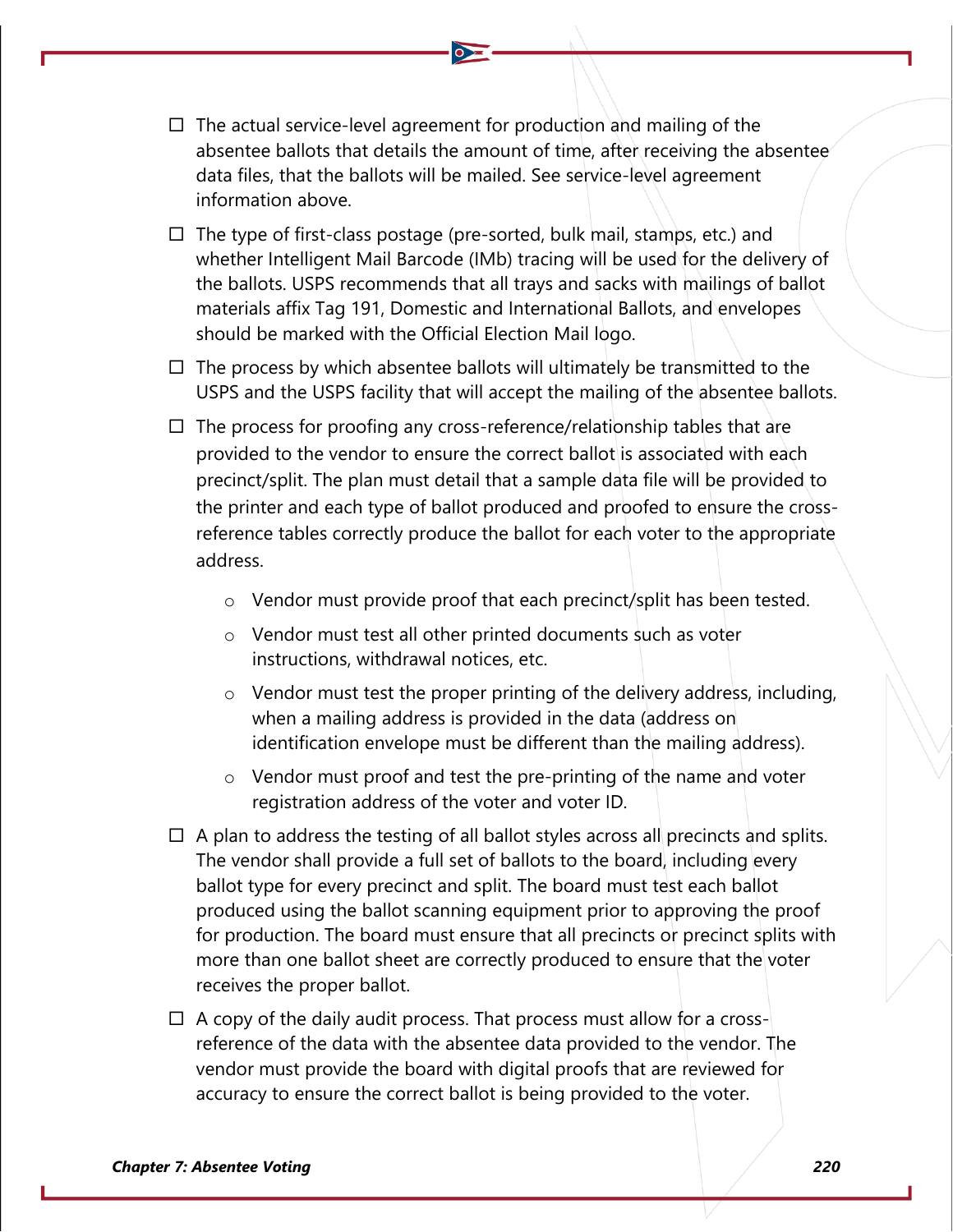- $\Box$  The process used to update the board's voter registration system using the report provided by the print vendor. Vendor reports must include the dates the ballots were mailed.
- $\Box$  A plan to address the mailing of the ballots in the seven days before Election Day, including how the vendor will fulfill same day requests, if the vendor is fulfilling the printing and mailing of absentee ballots during this period.
- $\Box$  Written assurances from the vendor that they have the human resources, technology, and supplies to fulfill the contract and order on the timeline established in the contract, based on the volume of absentee ballot requests anticipated in the election.

### **PROHIBITION ON CANCELLING REQUESTS**

A board of elections may not cancel a valid absentee ballot application once a voter submits it to their board of elections. Once a board of elections processes a complete absentee ballot application, it must issue the ballot (unless the board receives notice after accepting the application that the voter moved to another precinct, the voter is deceased, or is otherwise ineligible to cast the ballot). However, a voter may decide not to cast their absentee ballot and vote early in person or request a replacement absentee ballot to be sent by mail. If the voter appears to vote on Election Day at their polling location, they must cast a provisional ballot. $89$ 

### **IDENTIFICATION ENVELOPE AND PRE-PRINTING ONLY NAME AND ADDRESS**

Ohio law requires boards of elections to provide an identification envelope with the absentee ballot (Forms  $12-A$  and  $12-C$ ).<sup>[90](#page-29-1)</sup> State law permits boards of elections to preprint the voter's name and address (at which the voter is registered to vote) on the identification envelope unless the voter has a confidential voter registration record.<sup>[91](#page-29-2)</sup> None of the other required pieces of information on any type of absentee ballot application shall be completed by election officials on a voter's behalf, unless the voter requests assistance and is a voter with a disability or literacy challenges.  $92$ 

Boards of elections are instructed to pre-print the voter's name and address (at which the voter is registered to vote) on the voter's identification envelope prior to providing it to the voter. Boards of elections may fulfill this requirement by pre-printing the voter's name and address directly onto the identification envelope, by pre-printing the voter's name and address onto a sticker or label and then affixing the sticker or label to the identification envelope, or by some other method which accomplishes this purpose.

- <span id="page-29-1"></span>[R.C. 3509.04;](http://codes.ohio.gov/orc/3509.04) [R.C. 3511.05.](http://codes.ohio.gov/orc/3511.05)
- <span id="page-29-2"></span>C. 111.42; [R.C. 3511.02\(F\).](http://codes.ohio.gov/orc/3511.02)

<span id="page-29-0"></span>[R.C. 3509.09\(B\).](http://codes.ohio.gov/orc/3509.09)

<span id="page-29-3"></span>[R.C. 3505.24;](http://codes.ohio.gov/orc/3505.24) [R.C. 3509.04;](http://codes.ohio.gov/orc/3509.04) [R.C. 3511.05\(E\);](http://codes.ohio.gov/orc/3511.05) [R.C. 3511.10.](http://codes.ohio.gov/orc/3511.10)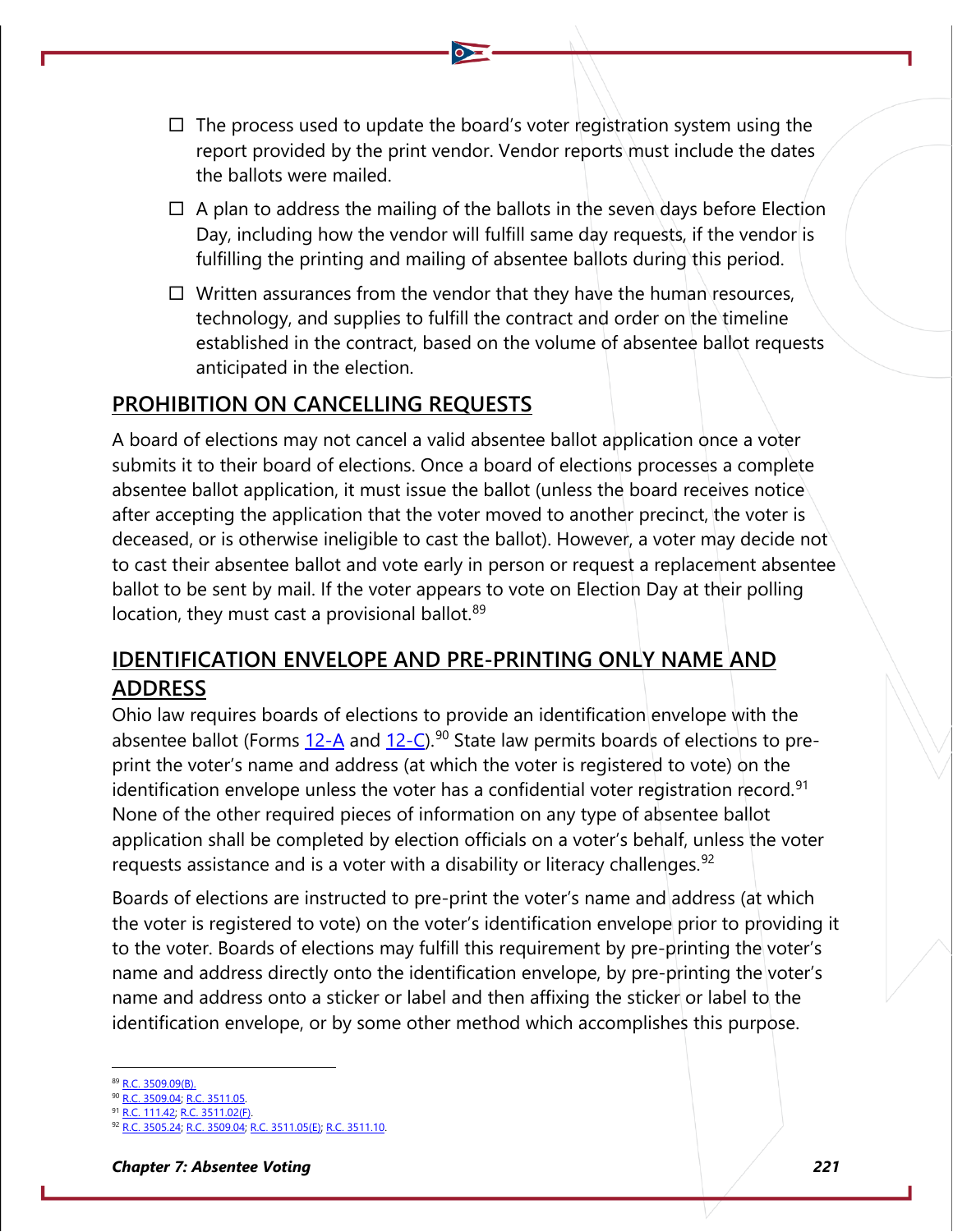When a voter's name is placed anywhere on the identification envelope by a board of elections (i.e., other than in the blanks identified for this purpose on Forms [12-A](https://www.ohiosos.gov/globalassets/elections/forms/12-A.pdf) or [12-](https://www.ohiosos.gov/globalassets/elections/forms/12-C.pdf) [C\)](https://www.ohiosos.gov/globalassets/elections/forms/12-C.pdf), the name portion of the statutory requirement for the identification envelope to contain the voter's name  $93$  is satisfied.

The statutory prohibition against pre-printing information other than the voter's name and address does not limit a board from printing other information helpful to the board in administering its duties (e.g., voter identification number, ballot style, precinct, partyaffiliation, municipality or other jurisdictions, bar codes, etc.). However, the board shall not pre-print the address of a participant in the Safe at Home program.<sup>[94](#page-30-1)</sup>

### **PROHIBITION ON PAYING RETURN POSTAGE ON AN ABSENTEE BALLOT**

No board is permitted to pre-pay return postage for any absentee ballot.<sup>[95](#page-30-2)</sup>

### **MAILING CONSIDERATIONS AND INSTRUCTIONS**

These instructions implement several administrative practices that are intended to increase the operational likelihood that ballots received after Election Day, if otherwise valid, can be included in the official canvass of the election. The instructions are based on close collaboration between state and local election officials in Ohio and the U.S. Postal Service.

USPS-expected level of service for point-to-point delivery of First-Class Mail is 2 to 5 days, and under ordinary circumstances, First-Class Mail in machinable letter-size envelopes is postmarked in an automated process versus flat-size envelopes, which generally receive a lower percentage of postmarks.

While no single operational or administrative action provides a complete remedy to the situation, the implementation of several administrative practices may increase the operational likelihood that ballots received after Election Day, if otherwise valid, can be included in the official canvass of the election. Therefore, boards of elections must implement the following:

- Include with every absentee ballot (except those issued and cast in person) the notice prescribed by the Secretary of State's Office, **Form 12.** A board of elections may print the SOS-prescribed notice on other instructional material that the board already inserts into its absentee ballot packets (e.g., on the back of Secretary of State [Form 12,](https://www.ohiosos.gov/globalassets/elections/forms/12.pdf) "Instructions to Absentee Voters").
- USPS highly recommends that all county boards of elections use letter-size

<span id="page-30-0"></span><sup>93</sup> *NEOCH v. Husted*, 837 F.3d 612 (6th Cir. 2016)[; R.C. 3509.06\(D\).](http://codes.ohio.gov/orc/3509.06)

<span id="page-30-1"></span><sup>94</sup> R.C. 3509.04

<span id="page-30-2"></span><sup>95</sup> [R.C. 3509.04;](http://codes.ohio.gov/orc/3509.04) [R.C. 3511.04.](http://codes.ohio.gov/orc/3511.04) This prohibition does not affect UOCAVA voters' use of the USPS Official Absentee Balloting Materials postage-paid envelope to return their ballots through the USPS.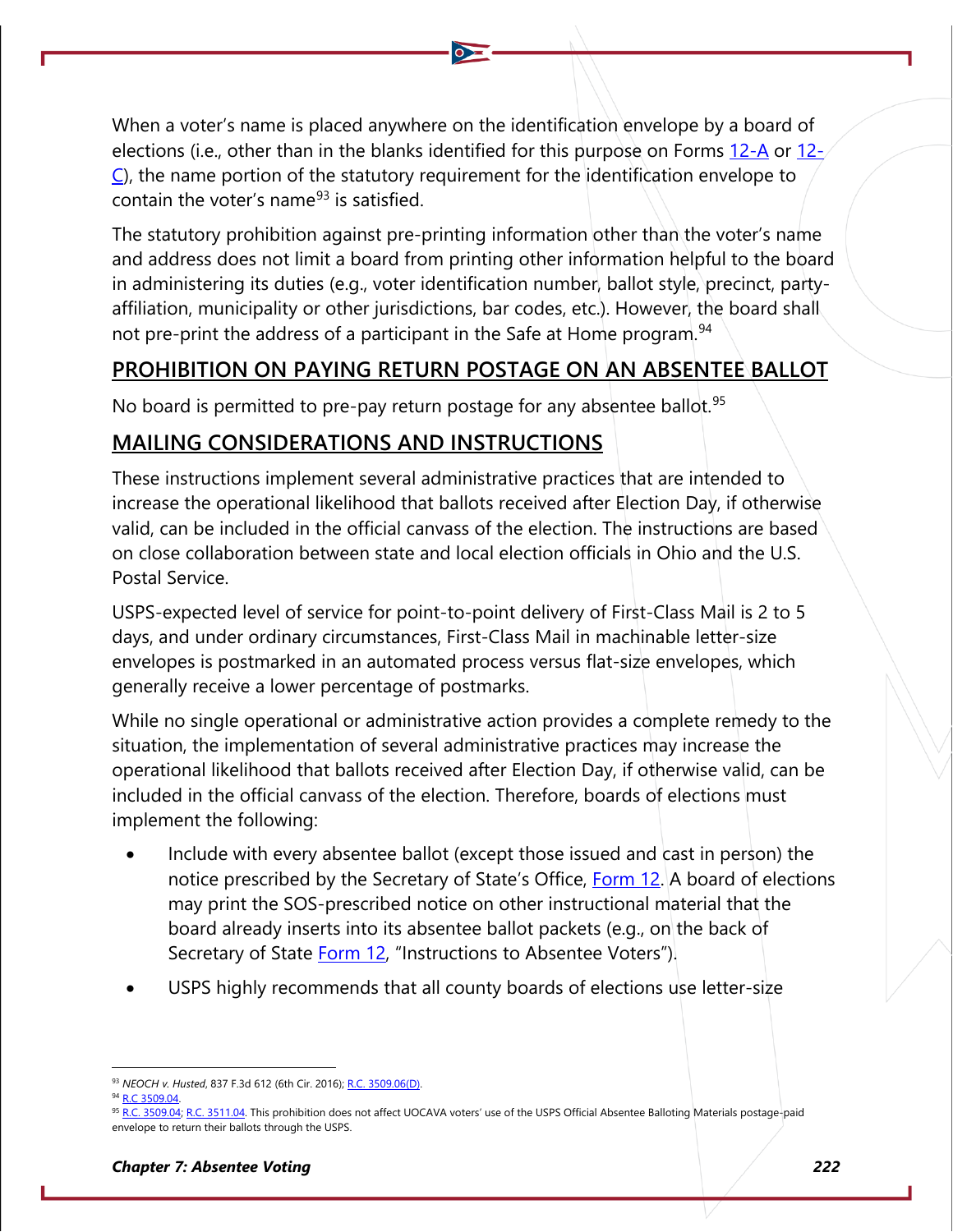courtesy reply envelopes.<sup>[96](#page-31-0)</sup> As noted above, use of this envelope size will increase the operational likelihood that the ballot receives a postmark. However, even letter-size envelopes could be treated as flats depending on the weight of the absentee ballot return envelope, which includes the ballot sheets enclosed in an identification envelope. We cannot know how many sheets will be necessary to accommodate ballot length from one election to the next. The use of letter-size envelopes (depending on ballot length) will increase the likelihood of postmarking in most counties for most elections. Boards of elections not already using letter-size courtesy reply envelopes must carefully consider whether continuation of this practice for the presidential general election is in the best interest of its county's voters given the recommendation from USPS.

• USPS recommends that boards of elections contact and leverage available Postal resources that support election mail coordination, mailpiece design, mailing preparation and entry activities and coordinating mailpiece delivery and pickup.

**For assistance with mailpiece design, contact a Mailpiece Design Analyst (MDA) by calling the MDA Support Center at (855) 593-6093 (hours of operation are Monday – Friday, 7 am - 5 pm CT) or by sending your request by email to [mda@usps.gov.](mailto:mda@usps.gov) Please contact and develop a relationship with your local Election Mail Coordinator.** 

- USPS recommends that all trays and sacks with mailings of ballot materials affix Tag 191, Domestic and International Ballots. This bright green tag provides a high degree of visibility on ballot mail as it enters Postal processing centers. These tags are available by contacting an USPS Election Mail Coordinator (see above).
- Boards of elections must use First-Class Mail postage rather than standard or non-profit postage rates when paying for the delivery of outbound absentee ballots. Use of USPS-approved practices to maximize postage discounts for First-Class Mail (e.g., presort First-Class Mail) are encouraged.
- Remember, USPS requires that the balloting materials for all types of absentee ballots, whether disseminated in hardcopy or electronically, must indicate in a prominent location the proper amount of First-Class Mail postage that must be paid. This information must be included in the balloting materials (i.e., on the ballot instructions, mailing instructions, or the envelope) with the marking "First-Class Mail postage must be applied."
- Alternatively, the marking "Apply First-Class Mail postage here" may be printed in the upper-right corner of the address side of the envelope used by the voter to return the ballot to election officials. USPS will also accept approved variations of

<span id="page-31-0"></span><sup>96</sup> This recommendation does not contemplate the use of #10 business envelopes. In fact, USPS regulations allow a letter size envelope to be up to 61/8 inches in height, 11½ inches wide, and ¼ inch thick. This maximum size is substantially larger than a #10 business envelope.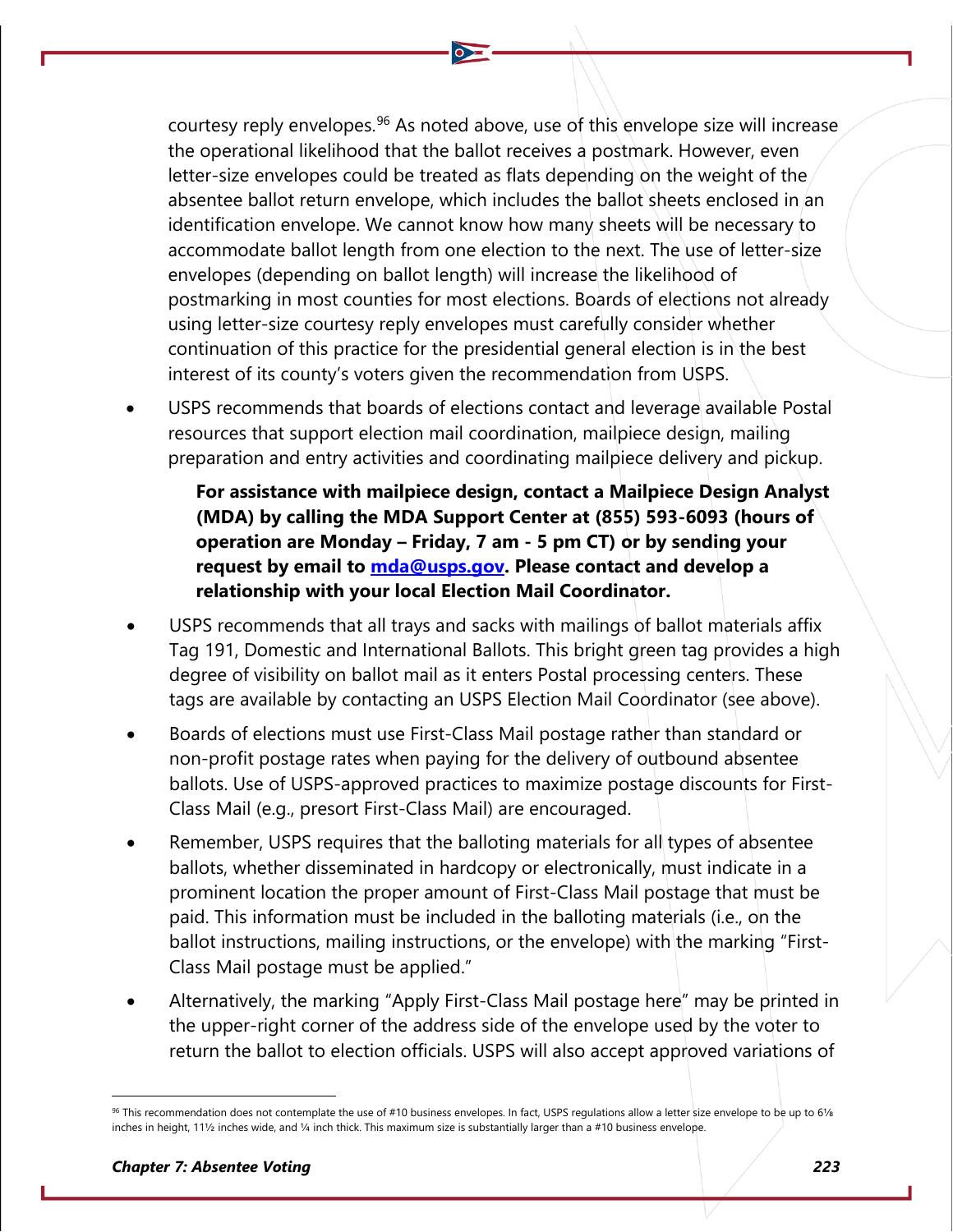the above markings. Additionally, balloting materials must indicate, in a prominent location, the specific amount of First-Class Mail postage required for the return of the ballot to election officials. The marking requirements will not apply to balloting materials that are qualified under the special exemptions specified by USPS.<sup>[97](#page-32-0)</sup>

**Postage Evidencing – The term "postage evidencing system," as used in [R.C. 3509.05\(B\)\(2\),](http://codes.ohio.gov/orc/3509.05) refers to postage meters or private companies that dispense postage through the internet (e.g., Stamps.com), known as the PC Postage program.[98](#page-32-1) As such, absentee ballots bearing postage affixed by a postage meter or through a PC Postage company cannot be accepted after Election Day, even if postmarked by the day before Election Day.** 

- All other forms of postage are acceptable for post-election receipt by the board of elections, including postage labels obtained at a USPS customer service window or from a USPS Self-Service Kiosk.
- Furthermore, please note that postage labels (i.e., Postage Validation Imprint, or PVI) obtained at a USPS customer service window or through a Self-Service Kiosk meet the USPS definition of a "postmark," meaning no other forms of postmarking are necessary. Receiving a postmark through the retail window PVI or the Self-Service Kiosk postage label are the USPS-preferred methods for ensuring that postmarking occurs on ballots being mailed within a week of Election Day.

**Often when USPS processes mail, an ID Tag, in the form of a fluorescent bar code, is printed by USPS on the back of the envelope or flat. While the data contained in the ID Tag bar code is largely informational for USPS operations, it contains a date/timestamp. The ID Tag is not considered a postmark by USPS.[99](#page-32-2) However, it is common sense to use whatever date/time information is provided by USPS on the physical envelope to qualify for counting any otherwise valid absentee ballot.** 

Therefore, for purposes of R.C. 3509.05 $(B)$  only, whenever an official USPS postmark is not present or is not legible, but a readable ID Tag is printed on the envelope, the board of elections must obtain a bar code reader to decode the ID Tag on the envelope. In these instances, if the date/timestamp contained in the ID Tag is no later than the day before Election Day (and the exceptions of  $R.C.$ 

<sup>97</sup> USPS Domestic Mail Manual 703.8.1.2.

<span id="page-32-0"></span>See also[, http://about.usps.com/election-mail/election-mail-resources.htm.](http://about.usps.com/election-mail/election-mail-resources.htm)

<span id="page-32-2"></span><span id="page-32-1"></span><sup>&</sup>lt;sup>98</sup> See 39 CFR 501.01.

<sup>99</sup> [https://about.usps.com/handbooks/po408/ch1\\_003.htm.](https://about.usps.com/handbooks/po408/ch1_003.htm)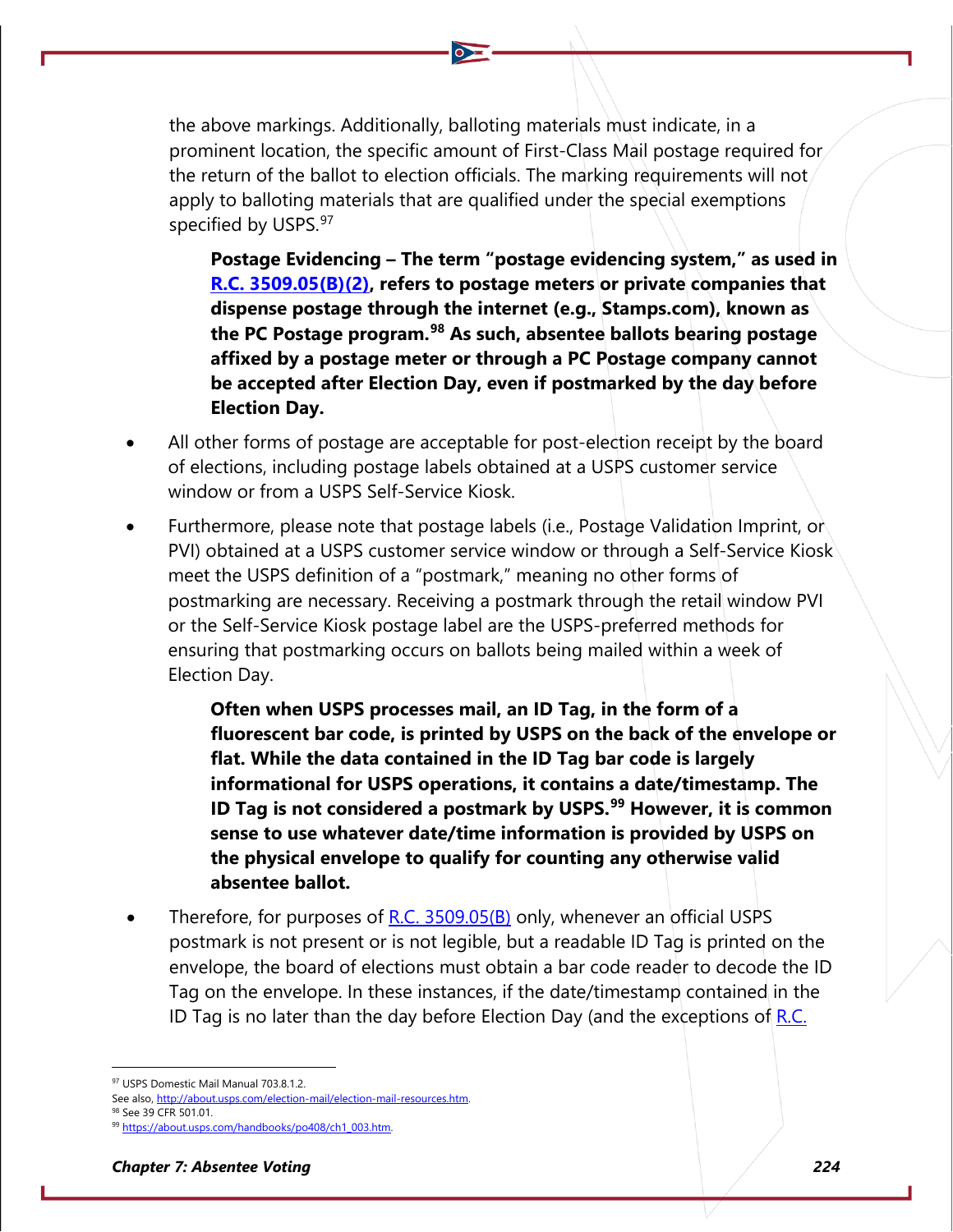[3509.05\(B\)\(2\)](http://codes.ohio.gov/orc/3509.05) regarding postage evidencing systems are not present), the board shall proceed with determining whether or not the absentee ballot is otherwise eligible using the ID Tag as a proxy for a postmark.

The Secretary of State's Office purchased scanners to support boards of elections on a scheduled basis. Please contact your assigned regional liaison to schedule the use of a scanner before your official canvass.

### **STEPS FOR SENDING A REPLACEMENT BALLOT BY MAIL**

Boards of elections may receive requests for replacement ballots from absentee voters who did not receive their ballot in the mail, made a mistake, defaced their ballot, or have another reason for wanting a replacement ballot. A board may provide a voter with up to two replacement absentee ballots.<sup>[100](#page-33-0)</sup> A replacement absentee ballot may be sent only to the address included on the original application. A voter who requests that the ballot be mailed to a different address must complete a new absentee ballot application that includes that new address.[101](#page-33-1)

Additionally, no voter may receive a replacement ballot after the voter's absentee ballot is scanned or entered into the automatic tabulating equipment.<sup>[102](#page-33-2)</sup>

If a voter indicates that they want the board to mail a replacement absentee ballot, the board must go through the following steps:

- 1. If a voter made a mistake or the mailed ballot was defaced, ask the voter to return the ballot to the board for tracking purposes, if the voter still has the ballot. The voter should fold the ballot for privacy and not seal it within the identification envelope. Assure the voter that only one ballot will be counted.
- 2. If a voter did not receive a ballot or lost their ballot, identify when the last ballot was issued. Inform the voter of the date when the ballot was issued and that the USPS estimates first-class election mail requires two to five days to arrive in the mail. <sup>[103](#page-33-3)</sup> Depending on when the voter makes the replacement ballot request, caution them if there may not be enough time to deliver the replacement absentee ballot by mail to the voter. The board should inform them of other options for voting, such as voting early in-person or at their polling location on Election Day.

<span id="page-33-1"></span><sup>101</sup> [R.C. 3509.03.](http://codes.ohio.gov/orc/3509.03v1)

<span id="page-33-0"></span><sup>&</sup>lt;sup>100</sup> This is consistent with the law governing replacement ballots on Election Day. See [R.C. 3505.23](http://codes.ohio.gov/orc/3505.23v1) — "In no case shall more than three ballots be issued to a voter."

<span id="page-33-2"></span><sup>&</sup>lt;sup>102</sup> [R.C. 3509.051\(E\).](http://codes.ohio.gov/orc/3509.051)

<span id="page-33-3"></span><sup>03</sup> State and Local Election Mail - User's Guide.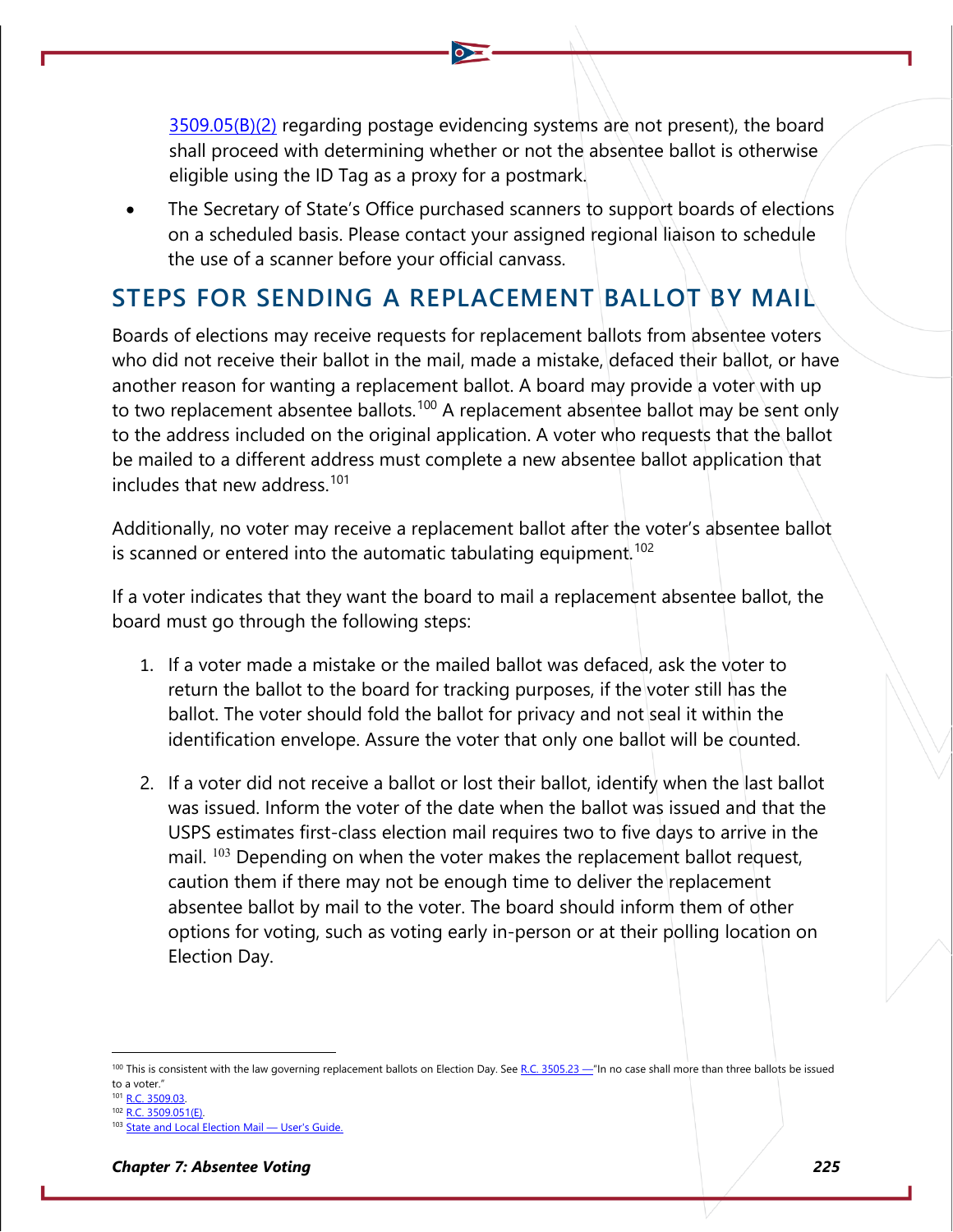3. If the voter still requests the board to mail a replacement absentee ballot, the board must promptly issue the replacement ballot and clearly document electronically when the replacement ballot was issued.

The board of elections may count only one ballot per voter. If the voter marks and returns more than one ballot, the board must count only the first ballot received. It is a felony to vote more than once in the same election.<sup>[104](#page-34-0)</sup>

## **POLL LIST TO IDENTIFY ELECTORS REQUESTING ABSENT VOTER'S BALLOT.**

The board must mark the name of each registered elector in the precinct who requested an absentee ballot for that election.<sup>[105](#page-34-1)</sup> If a voter who is marked in the pollbook as having requested an absentee ballot appears at a precinct polling location to vote on Election Day, the voter will be required to cast a provisional ballot.<sup>[106](#page-34-2)</sup>

### **ABSENTEE BALLOT STATUS LOOKUP**

- $\Box$  Through each board of elections website, absentee voters in the county must be permitted to identify the status of their absentee ballot from the date of application to the date the ballot was accepted for counting. Specifically, each board website must provide the voter with the following information:
- $\Box$  The date the voter's absentee application was approved;
- $\Box$  The date the voter's approved absentee application was processed by the board of elections (i.e., the date the board of elections mailed the ballot or otherwise issued it);
- $\Box$  The date the voter's voted absentee ballot was received by the board of elections; and
- $\Box$  The date the voter's voted absentee ballot was accepted for counting (or, if not accepted for counting, the reason it was determined to be ineligible for counting and the deadline by which the voter may correct any deficiency).

This search functionality must be available to voters beginning at least the 46th<sup>[107](#page-34-3)</sup> day before an election through the 35th day after that same election. For more information on voter access to information, please refer to Chapter 17 Miscellaneous Duties.

<span id="page-34-1"></span><span id="page-34-0"></span><sup>&</sup>lt;sup>104</sup> [R.C. 3599.12\(A\)\(2\).](http://codes.ohio.gov/orc/3599.12v1)

<sup>&</sup>lt;sup>105</sup> This does not apply to Safe at Home address confidentiality program participants per <u>R.C. 111.44</u>.

<span id="page-34-2"></span><sup>&</sup>lt;sup>6</sup> R.C. 3509.09

<span id="page-34-3"></span> $R \cap 3511.04$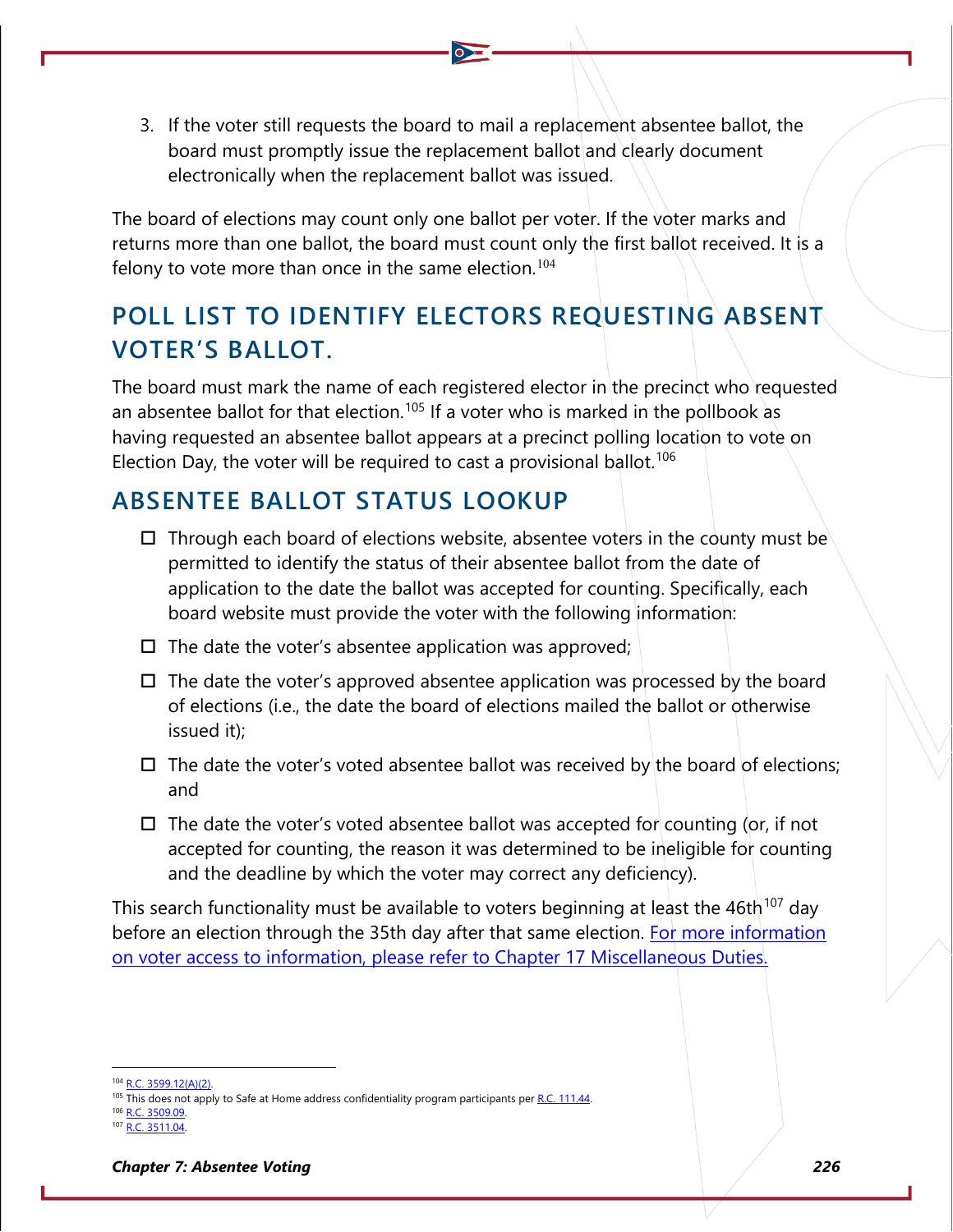# **Section 7.06 Processing Absentee Ballots**

All absentee ballots must be returned by mail or in person to the office of the board of elections. No ballot may be returned by fax or email. **Ohio law prohibits the electronic return of an absentee ballot and the processing or counting of any ballot returned electronically.[108](#page-35-0)**

The board must examine each returned absentee ballot envelope for eligibility before the board may remove the ballot from the envelope.

Boards of elections may begin processing, but not tabulating, absentee ballots not earlier than the day following the close of voter registration.<sup>[109](#page-35-1)</sup> "Processing" includes:

- $\square$  Determining whether a UOCAVA voter signed the ballot and submitted it for mailing not later than 12:01 a.m. on Election Day.<sup>[110](#page-35-2)</sup> If the board receives the ballot within the timeframe discussed in the next section, it shall be deemed to have been submitted for mailing by 12:01 a.m. on Election Day;
- $\Box$  Confirming that the board received the ballot by the close of polls on Election Day at the office of the board of elections if delivered in person, or by the 10th day after Election Day if delivered by mail. **Please note that a postmark is not required in order for a UOCAVA ballot to be valid.** The board must count an otherwise valid UOCAVA ballot regardless of whether it contains a timely postmark, a late postmark, or no postmark; $111$
- $\Box$  Opening absent voter's ballot envelopes that have been examined and accepted as valid. If a ballot is not sealed in the identification envelope, avoid looking at the markings on the ballot, place the ballot in the identification envelope, and seal it. $112$
- $\square$  Determining whether the stub is still attached;
- $\Box$  Preparing the absent voter's ballot for scanning; and
- $\Box$  Scanning of the absent voter's ballot using automatic tabulating equipment at a central counting station;[113](#page-35-5) and identifying absent voter's ballots that cannot be "read" or are "rejected" by the ballot scanning device to determine whether the ballot needs to be remade so that it can be read by the scanner. This includes remaking of UOCAVA ballots transmitted by email or fax.

<span id="page-35-0"></span><sup>&</sup>lt;sup>3</sup> [R.C. 3511.021\(A\)\(4\).](http://codes.ohio.gov/orc/3511.021)

[R.C. 3505.27.](http://codes.ohio.gov/orc/3505.27)

<span id="page-35-2"></span><span id="page-35-1"></span><sup>&</sup>lt;u>---</u><br>C. 3511.11(C).

<span id="page-35-3"></span> $C. 3511.11(C).$ 

[<sup>3511.11\(</sup>A\).](http://codes.ohio.gov/orc/3511.11)

<span id="page-35-5"></span><span id="page-35-4"></span><sup>&</sup>lt;sup>113</sup> In no circumstance may any board initiate the human-readable reporting of election results from absentee ballots processed prior to 7:30 p.m. on Election Day[. R.C. 3505.26.](http://codes.ohio.gov/orc/3505.26)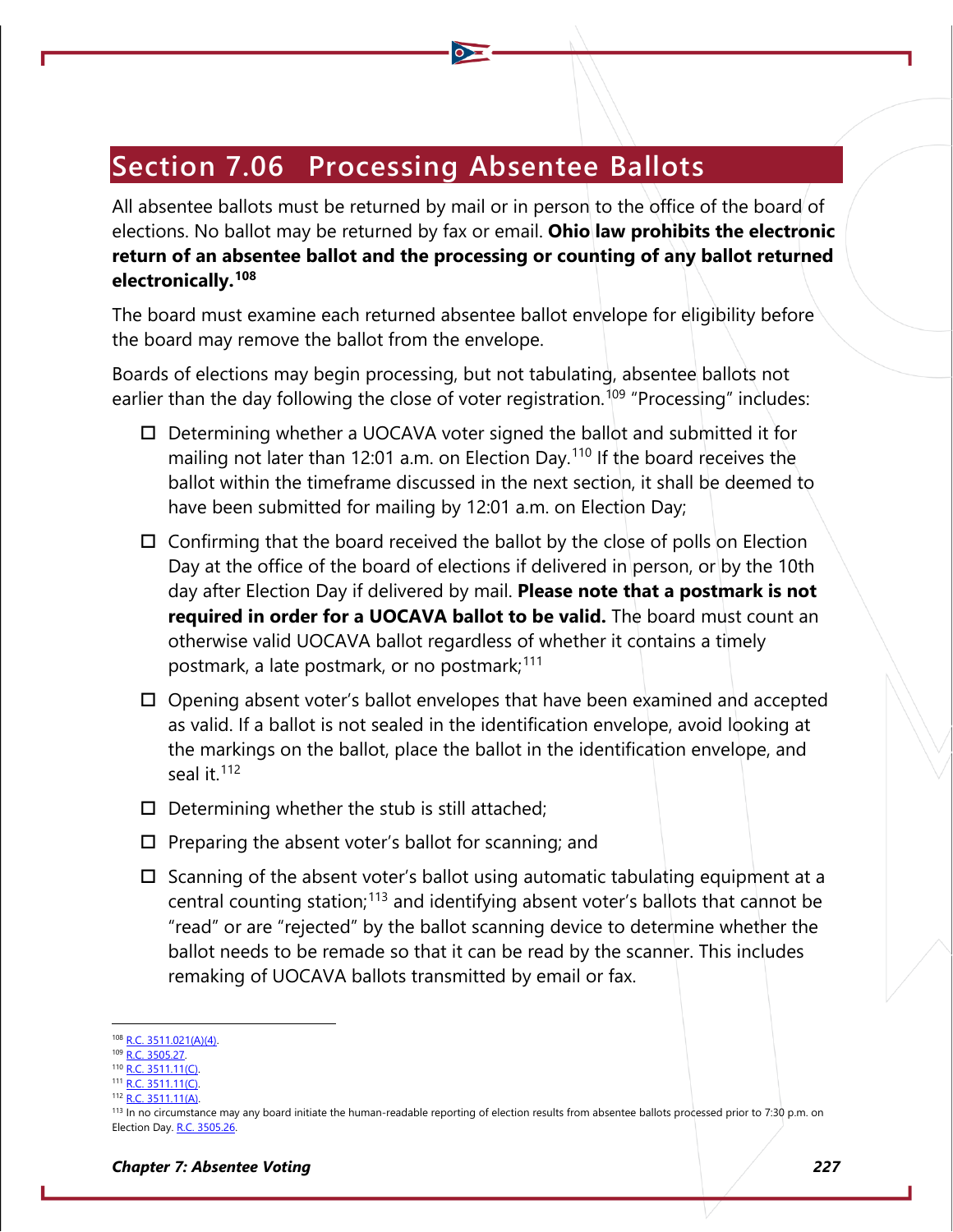Apart from those presenting valid identification and voting in-person immediately, Ohio law requires all absentee voters to place their ballot in the ID envelope and seal the envelope. The board of elections must clearly indicate that the ballot must be sealed within the ID envelope in order to count. If the board receives an absentee ballot that is not sealed in its identification envelope, the board must seal the envelope. If the ballot is not inside the identification envelope, avoid looking at the markings on the ballot, and place the ballot in the identification envelope and seal it.

At the close of early in-person absentee voting each day, a bipartisan team of board of elections' employees must secure all pollbooks, voting equipment, voted ballots, and ballot boxes. The pollbooks, voting equipment, voted ballots, and ballot boxes must be stored in a manner that prevents unauthorized access. Prior to the start of early inperson absentee voting each day, a bipartisan team of board of elections' employees must inspect all voting equipment and ballot boxes to ensure that all tamper-evident seals are intact. The board must program its voting equipment to utilize all available security features, such as the use of a password to open or close the equipment. As a reminder, each board must ensure that when any voting machine is powered-down after the close of early in-person absentee voting each day, the machine does not tabulate any votes cast on it.

## **INCOMPLETE OR NON-CONFORMING IDENTIFICATION ENVELOPE[114](#page-36-0)**

Whenever a board of elections receives an absentee ballot identification envelope that is missing required information or that contains information that does not conform to the voter's registration record, and the board of elections cannot determine the voter's eligibility without the missing or nonconforming information (see Section 1.07 below), the board of elections must promptly contact the absentee voter to give the voter an opportunity to supplement the voter's identification envelope so the voter's ballot can be tabulated. The board must meet this requirement by issuing Secretary of State Form  $11-$ S to the voter. <sup>[115](#page-36-1)</sup> Boards must include a courtesy reply envelope (pre-addressed return envelope) with every Secretary of State Form  $11-\sqrt{2}$  issued. When a telephone number or email address is available, boards must use that contact information to quickly notify the voter about the deficiency on their ID envelope. The voter must provide the necessary information in writing on **Form 11-S**, either by in person delivery or by mail.<sup>[116](#page-36-2)</sup>

<span id="page-36-0"></span><sup>114</sup> Please note that pursuant to a court order, if the nature of the non-matching information is such that an absentee voter provided the number above their picture and not the driver license number (two alphabet letters followed by six numbers), the Board must notify the voter of such error by telephone or in writing, within 2 business days of receiving the application or voted ballot. The voter so notified must be permitted to appear in person at the office of the Board to provide the correct information. In the case of a returned absent voter's ballot, the voter shall have until the 10th day after the election to provide this information to enable their ballot to be counted. Se[e Directive 2008-80.](https://www.sos.state.oh.us/globalassets/elections/directives/2008/dir2008-80.pdf)

<span id="page-36-1"></span><sup>115</sup> See Election Official Manual Chapter 5, pages 30-32 and 35-37

<span id="page-36-2"></span><sup>116</sup> [R.C. 3509.06\(D\)\(3\)\(b\)](https://codes.ohio.gov/ohio-revised-code/section-3509.06)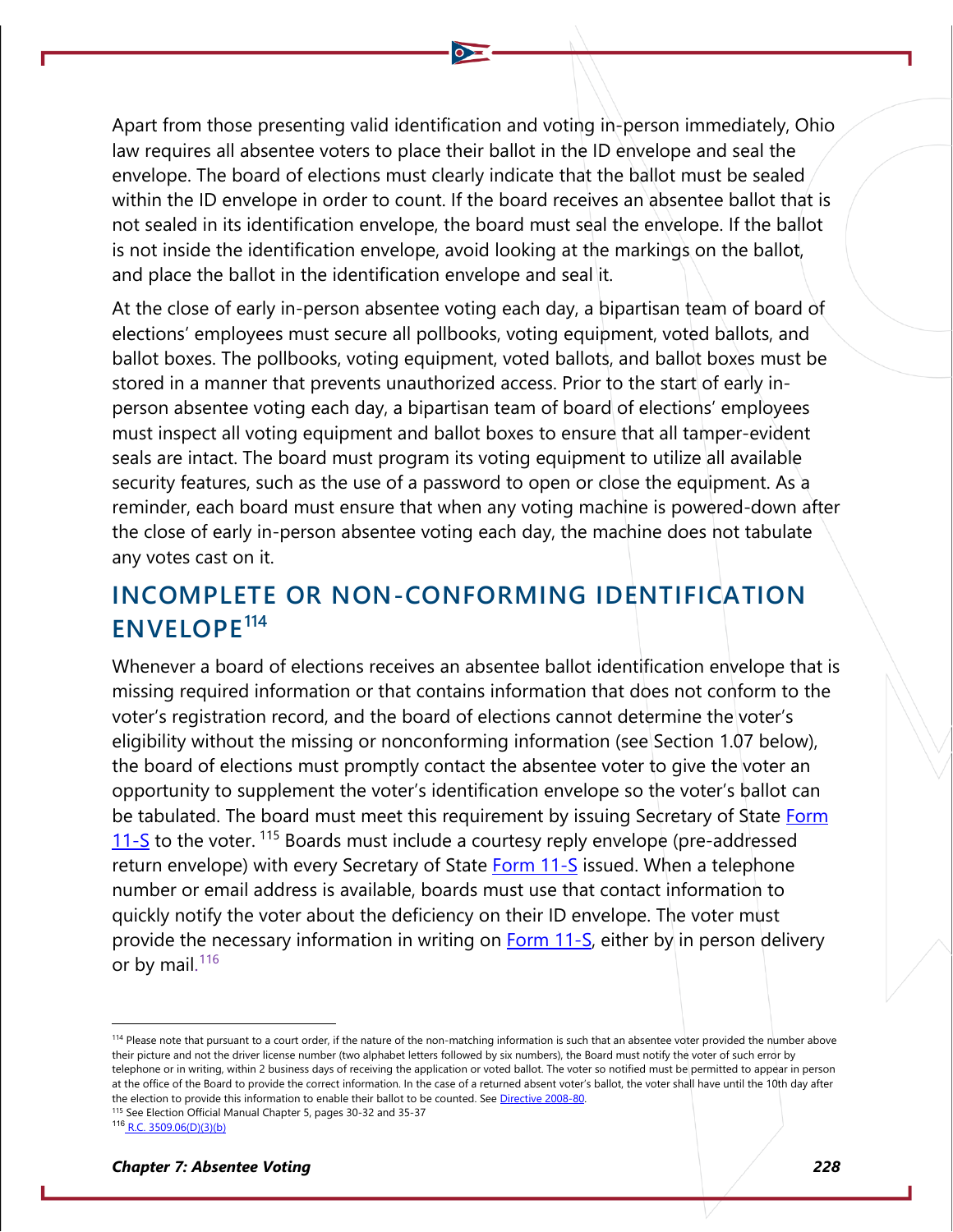Secretary of State [Form 11-S](https://www.ohiosos.gov/globalassets/elections/forms/11-S.pdf) provides spaces for a board of elections to print the voter's name and registration address, and to identify for the voter the specific information that is missing or in error (the "nature of the defect") on the voter's absentee ballot identification envelope. The voter need only provide the information that cures the defect when returning a completed [Form 11-S](https://www.ohiosos.gov/globalassets/elections/forms/11-S.pdf) and does not need to sign and date Form [11-S,](https://www.ohiosos.gov/globalassets/elections/forms/11-S.pdf) unless the voter's signature on the voter's absentee ballot identification envelope was omitted or did not reasonably match the voter's signature on file with the board of elections.

In the event that the board issues [Form 11-S](https://www.ohiosos.gov/globalassets/elections/forms/11-S.pdf) because the voter's driver license number or last four digits of the voter's Social Security number provided on the identification envelope does not match the information as recorded in the statewide voter registration database, and the voter completes and returns  $Form 11-S$  with the same information provided on the identification envelope, the board must review its voter registration records – including original paper records if necessary – prior to the 10th day before the election to determine whether the mismatch is a result of data entry error.

Whenever a voter has requested the voter's absentee ballot to be mailed by the board of elections to an address other than the address at which the voter is registered to vote, and the voter's absentee ballot identification envelope is "defective," the board must issue **Form 11-S** to both the address at which the voter is registered to vote and the address to which the voter had requested the voter's absentee ballot be mailed by the board.<sup>[117](#page-37-0)</sup>

Boards of elections must adhere to the following schedule when reviewing completed absentee ballot identification envelopes and issuing  $Form 11-S$  to absentee voters:

- $\Box$  [Form 11-S](https://www.ohiosos.gov/globalassets/elections/forms/11-S.pdf) must be issued not later than two business days after a "defective" absentee ballot identification envelope is received by the board from the start of absentee voting through the third Saturday prior to an election;
- $\Box$  [Form 11-S](https://www.ohiosos.gov/globalassets/elections/forms/11-S.pdf) must be issued not later than one calendar day after a "defective" absentee ballot identification envelope is received by the board of elections between the third Monday and last Friday prior to an election; and
- $\Box$  [Form 11-S](https://www.ohiosos.gov/globalassets/elections/forms/11-S.pdf) must be issued on the same day that a "defective" absentee ballot identification envelope is received by the board of elections between the Saturday prior to an election and through the 6th day following an election.

For purposes of this section, "issued" means that **Form 11-S** has been presented by the board of elections to the USPS, with accurate first-class postage affixed by the board of elections necessary for first-class delivery.

<span id="page-37-0"></span><sup>117</sup> Regardless of whether the voter requested assistance in casting the absentee ballot, if a voter requests assistance to supplement the voter's identification envelope the board of elections must send two employees, not of the same political party, to the voter to provide assistance. *Ray v. Franklin County Board of Elections* Case No. 2:08-CV-1086, 2008 WL 4966759 (S.D. Ohio Nov. 17, 2008).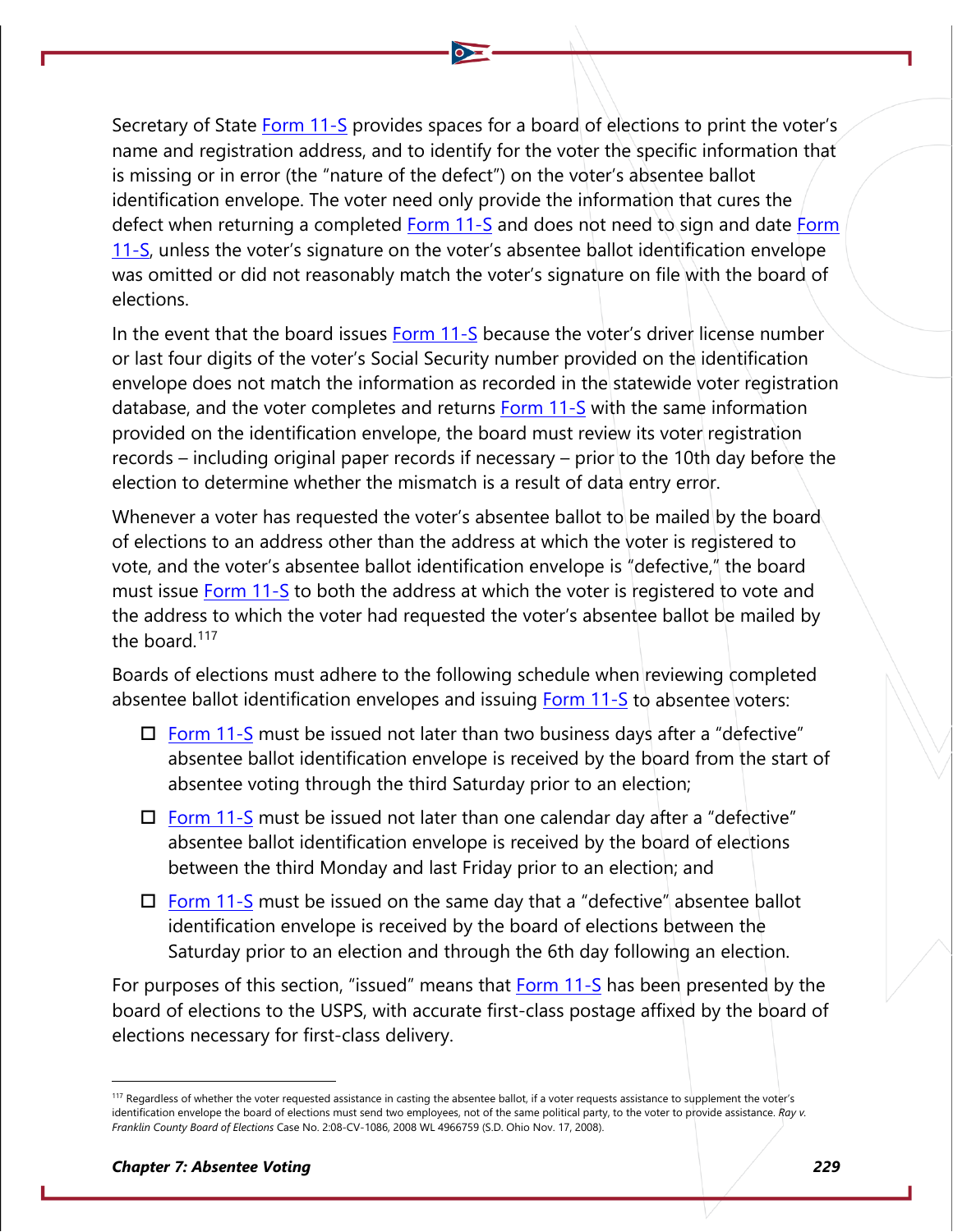It is not necessary for a board to provide  $Form 11-S$  to an absentee voter whose ballot was received by the board of elections after 7:30 p.m. on Election Day and is postmarked later than the day prior to the election.

Once an absentee voter has completed [Form 11-S,](https://www.ohiosos.gov/globalassets/elections/forms/11-S.pdf) the voter may return it to the board of elections in person, by mail or other private delivery service (e.g., UPS, FedEx, etc.), or by any person authorized by state law to return the voter's absentee ballot.<sup>[118](#page-38-0)</sup>

In the case of voters with disabilities or UOCAVA voters, all county boards of elections must provide reasonable accommodations, as follows:

- $\Box$  Voters with Disabilities Regardless of whether the voter requested assistance in casting the absentee ballot, if a voter requests assistance to supplement the voter's identification envelope, the board of elections must send board employees, not of the same political party, to the voter to provide assistance.<sup>[119](#page-38-1)</sup>
- UOCAVA Voters A UOCAVA voter's board of elections must provide notice to the voter in the same manner in which the voter requested transmission of the ballot by the board to the voter (i.e., by email, facsimile, or by mail, if application was made by mail or in person).

A completed [Form 11-S](https://www.ohiosos.gov/globalassets/elections/forms/11-S.pdf) must be received by the board of elections by the 7th day after an election,<sup>[120](#page-38-2)</sup> or be post-marked by the 7th day after the election and received by the board of elections by the 10th day after the election, in order to cure the voter's defective absentee ballot identification envelope and have the ballot included in the official canvass, which may begin on the 11th day following the election.

# **Section 7.07 Mandatory Step-by-Step Process for Counting Absentee Ballots**

## **STEP 1: DETERMINE WHETHER THE BALLOT WAS TIMELY SUBMITTED:**

An absentee ballot returned in person to the board of elections office must be delivered by 7:30 p.m. on Election Day.<sup>[121](#page-38-3)</sup> The ballot also may be returned to the board's designated location for early in-person absentee voting at any time during early inperson absentee voting.

An absentee ballot returned via mail must be postmarked no later than the day before Election Day and received at the board of elections office no later than the 10th day after Election Day. If the absentee ballot returned via mail does not have a postmark, it

<span id="page-38-0"></span><sup>118</sup> R.C. 3509.05(A)

<span id="page-38-1"></span><sup>119</sup> *Ray v. Franklin County Board of Elections* Case No. 2:08-CV-1086, 2008 WL 4966759 (S.D. Ohio Nov. 17, 2008).

<span id="page-38-2"></span> $120$  [R.C. 3509.06\(D\)\(2\)\(b\).](http://codes.ohio.gov/orc/3509.06)

<span id="page-38-3"></span> $121 R C$  3509.05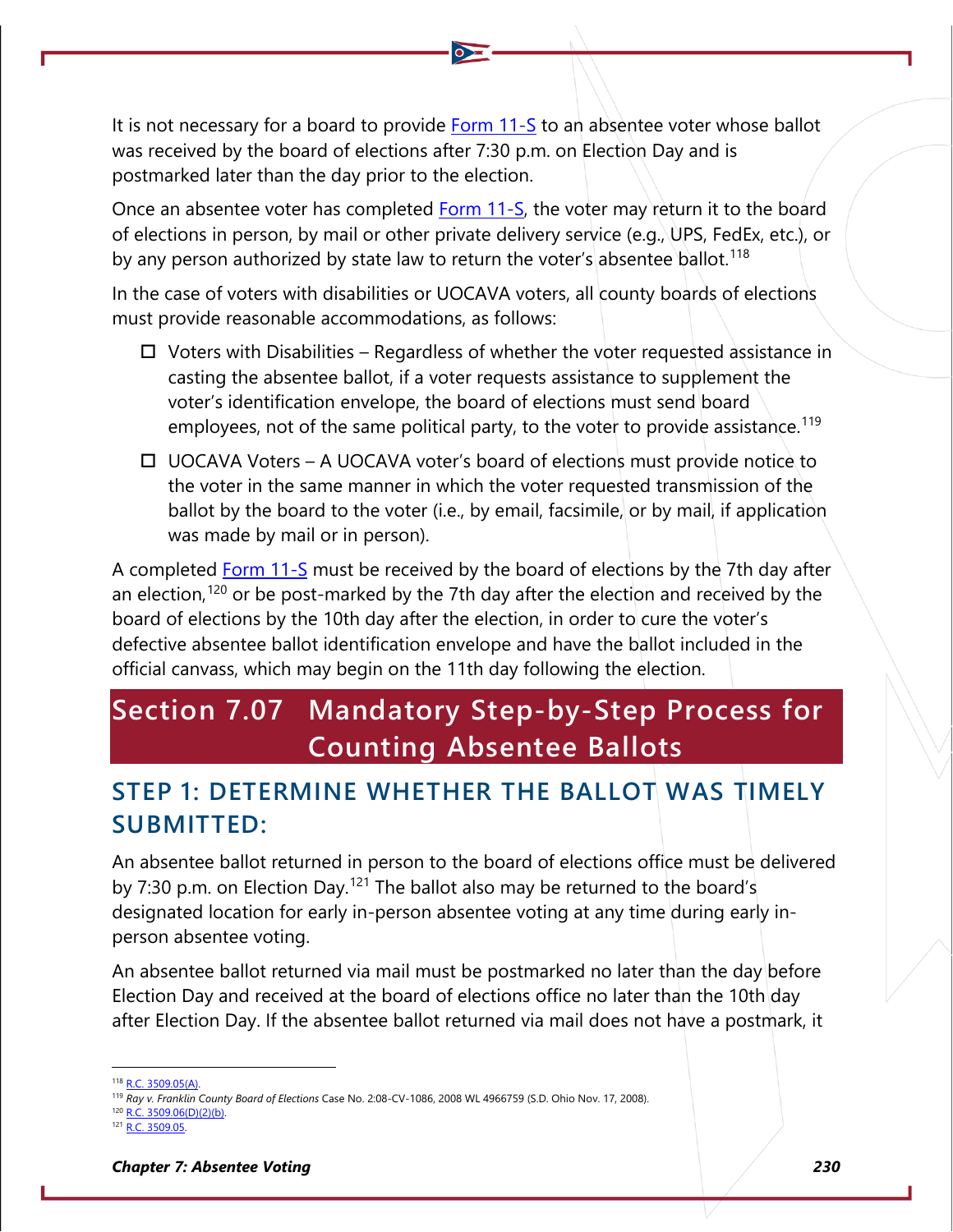must be received at the board of elections office no later than 7:30 p.m. on Election Day.

A postmark does not include mail sent using a postage evidencing system, including a postage meter or postage from private companies that dispense postage through the internet (e.g., Stamps.com), known as the PC Postage program.<sup>[122](#page-39-0)</sup>

Note that a postmark is not required in order for a UOCAVA ballot to be valid. The board must count an otherwise valid UOCAVA ballot regardless of whether it contains a timely postmark, a late postmark, or no postmark.<sup>[123](#page-39-1)</sup>

- $\Box$  If the absentee ballot was not timely submitted, the board must reject the absentee ballot.<sup>[124](#page-39-2)</sup>
- $\Box$  If the absentee ballot was timely submitted, proceed to Step 2.

## **STEP 2: DETERMINE WHETHER THE VOTER HAS PROVIDED THE MINIMUM REQUIRED INFORMATION:**

In order for an identification envelope to be opened and the absentee ballot to be counted, the absentee voter must provide sufficient information on the absentee ballot ID envelope to identify the voter and to determine that the voter was eligible to cast the ballot.[125](#page-39-3)

At a minimum, an absentee voter must provide:<sup>[126](#page-39-4)</sup>

- 1. **Name;[127](#page-39-5)**
- 2. **Signature;[128](#page-39-6) and**
- 3. **Proper Identification:[129](#page-39-7)**
	- The voter's driver license number; $130$
	- The last four digits of the voter's Social Security number;<sup>[131](#page-39-9)</sup> or
	- A copy of a current and valid photo identification, a military identification, or a current (within the last 12 months) utility bill, bank statement, government check, paycheck, or other government document (other than a notice of voter registration mailed by a board of elections) that shows the voter's name and address.[132](#page-39-10)

<span id="page-39-0"></span><sup>122</sup> [R.C. 3509.05\(B\)\(2\).](http://codes.ohio.gov/orc/3509.05) See also 39 CFR 501.01.

<span id="page-39-2"></span><span id="page-39-1"></span><sup>123</sup> [R.C. 3511.11\(C\).](http://codes.ohio.gov/orc/3511.11) <sup>124</sup> [R.C. 3509.07.](http://codes.ohio.gov/orc/3509.07)

<sup>&</sup>lt;sup>125</sup> [R.C. 3509.07\(C\).](http://codes.ohio.gov/orc/3509.07)

<span id="page-39-4"></span><span id="page-39-3"></span><sup>126</sup> *NEOCH v. Husted*, 837 F.3d 612 (6th Cir. 2016); [R.C. 3509.06\(D\),](http://codes.ohio.gov/orc/3509.06) [R.C. 3509.07\(A\).](http://codes.ohio.gov/orc/3509.07)

<span id="page-39-5"></span><sup>127</sup> *NEOCH v. Husted*, 837 F.3d 612 (6th Cir. 2016); [R.C. 3509.06\(D\)\(3\)\(a\)\(i\).](http://codes.ohio.gov/orc/3509.06)

<span id="page-39-6"></span><sup>128</sup> *NEOCH v. Husted*, 837 F.3d 612 (6th Cir. 2016); [R.C. 3509.06\(D\)\(3\)\(a\)\(iv\).](http://codes.ohio.gov/orc/3509.06)

<span id="page-39-7"></span><sup>129</sup> *NEOCH v. Husted*, 837 F.3d 612 (6th Cir. 2016); [R.C. 3509.06\(D\)\(3\)\(a\)\(v\).](http://codes.ohio.gov/orc/3509.06)

<span id="page-39-8"></span><sup>130</sup> [R.C. 3509.06\(D\)\(3\)\(a\)\(v\)\(I\).](http://codes.ohio.gov/orc/3509.06)

<span id="page-39-9"></span><sup>131</sup> [R.C. 3509.06\(D\)\(3\)\(a\)\(v\)\(II\).](http://codes.ohio.gov/orc/3509.06)

<span id="page-39-10"></span><sup>132</sup> [R.C. 3509.06\(D\)\(3\)\(a\)\(v\)\(III\).](http://codes.ohio.gov/orc/3509.06)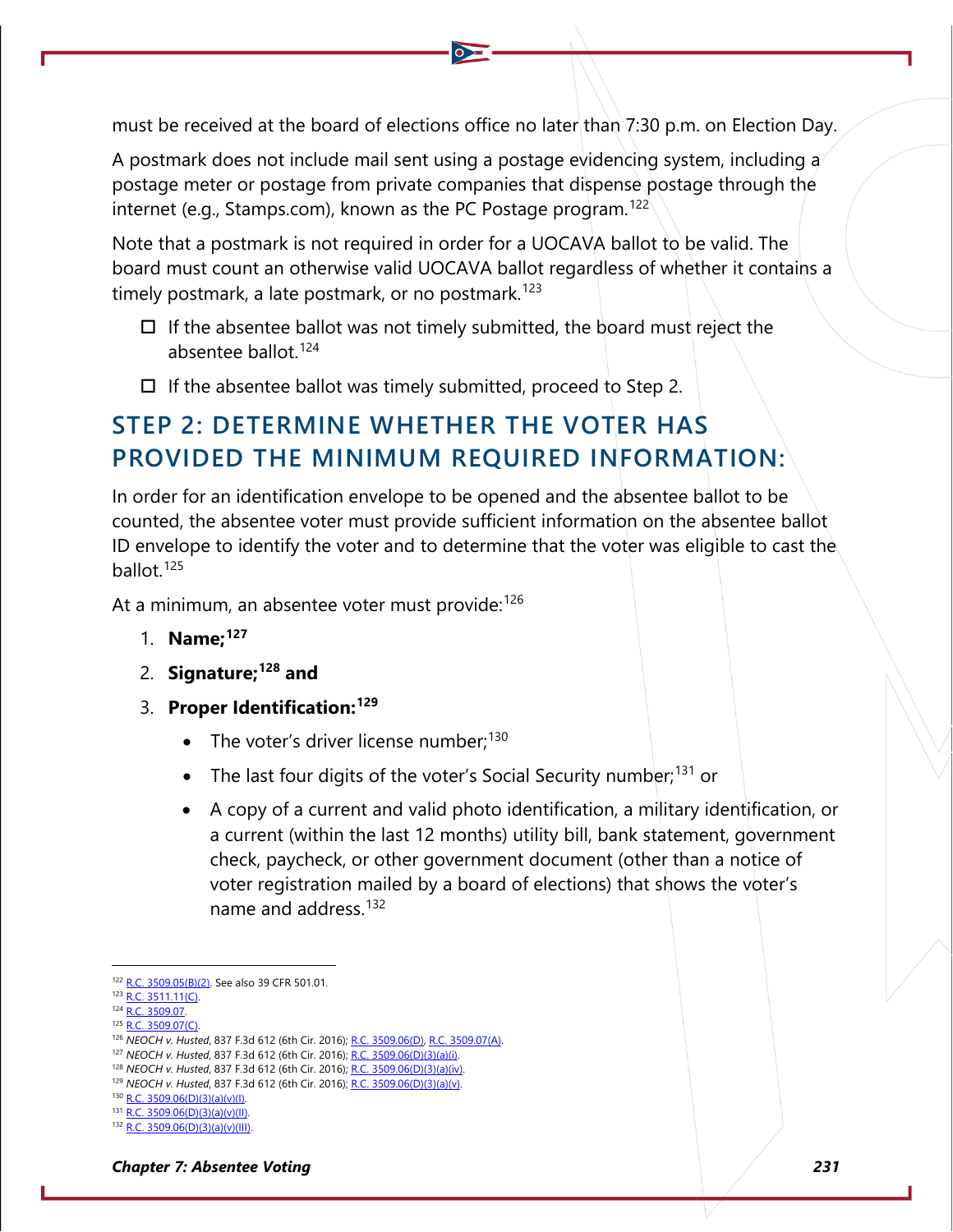- It is important to note that the board of elections is required to pre-print the voter's name as it appears in the voter registration record onto the absentee ballot identification envelope. Occasionally, a voter may strike through and write a name on the identification envelope that is different from the name preprinted by the board using the voter's name as it appears in the voter registration record. Ohio law does not permit an absentee ballot identification envelope to be used as a voter registration update form (change of name form). If the absentee voter's name on the absentee identification envelope or Secretary of State **Form 11-S** does not match the name in the voter's registration record, the board must reject the absentee ballot.[133](#page-40-0)
- The absentee voter's signature must correspond with the signature that appears in the voter's registration file. If the absentee voter's signature on the absentee identification envelope or Secretary of State [Form 11-S](https://www.ohiosos.gov/globalassets/elections/forms/11-S.pdf) does not correspond with the signature in the voter's registration record, the board must reject the absentee ballot.
- The absentee voter must provide a form of proper identification.

**Note:** The absentee voter is not required to provide the same form of identification they provided when registering to vote. If an identification data field in the county voter registration system (CVRS) or statewide voter registration database (SWVRD) is blank, the information contained on an absentee identification envelope, provided under penalty of falsification, may be entered into the CVRS to complete the voter's registration record both in the CVRS and SWVRD. In any instance of deficiency, the Board must carefully review its voter registration records to determine if an error on the part of the board of elections is the result of the deficiency before it ever rejects any ballot.

#### **If the absentee voter has not provided a form of proper identification on the absentee identification envelope or Secretary of State [Form 11-](https://www.ohiosos.gov/globalassets/elections/forms/11-S.pdf) [S,](https://www.ohiosos.gov/globalassets/elections/forms/11-S.pdf) the board must reject the absentee ballot.[134](#page-40-1)**

- $\Box$  If the absentee voter has provided their name, signature, and a form of proper identification on the absentee identification envelope or Secretary of State [Form 11-S,](https://www.ohiosos.gov/globalassets/elections/forms/11-S.pdf) and the board can confirm the absentee voter's eligibility,  $135$  proceed to Step 4.
- $\Box$  If the absentee voter has provided their name, signature, and a form of proper identification on the absentee identification envelope or Secretary of

<span id="page-40-0"></span><sup>&</sup>lt;sup>133</sup> [R.C. 3509.07\(B\).](http://codes.ohio.gov/orc/3509.07)

<sup>134</sup> [R.C. 3509.07\(F\).](http://codes.ohio.gov/orc/3509.07)

<span id="page-40-2"></span><span id="page-40-1"></span>[R.C. 3509.07\(A\) and \(C\).](http://codes.ohio.gov/orc/3509.07)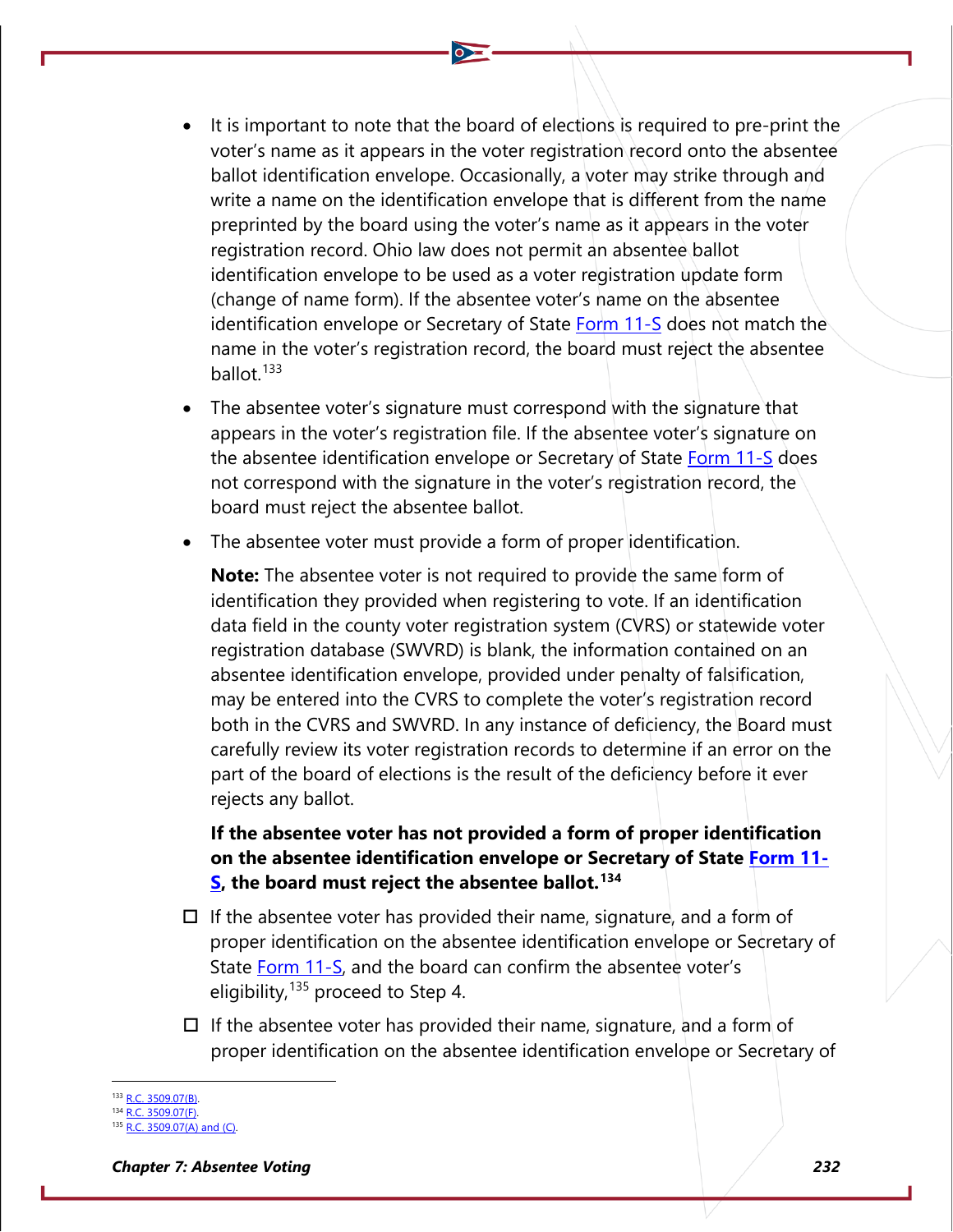State [Form 11-S,](https://www.ohiosos.gov/globalassets/elections/forms/11-S.pdf) but the board cannot determine the absentee voter's eligibility, proceed to Step 3.

## **STEP 3: DETERMINE WHETHER VOLUNTARY INFORMATION PROVIDED ON THE ABSENTEE IDENTIFICATION ENVELOPE CONFIRMS THE VOTER'S ELIGIBILITY.**

Only if the board of elections cannot confirm that the absentee voter was eligible to cast the ballot based on the required information the absentee voter provided, may it look at the voluntary information provided on the absentee ballot identification envelope.

1. **Residence Address[136](#page-41-0) -** Pursuant to *NEOCH v. Husted*, 837 F.3d 612 (6th Cir. 2016), failure to complete the address field on an absentee identification envelope is not a reason to reject an absentee ballot.<sup>[137](#page-41-1)</sup> If sufficient information is present for the board of elections to confirm that the voter is eligible to vote the ballot that was cast, the ballot must be counted. If the voter has a confidential voter registration record (i.e., they are a participant in the Safe at Home program), that voter need only provide their program participant identification number.

It is important to note that the board of elections is required to pre-print the voter's address as it appears in the voter registration record onto the absentee ballot identification envelope. See, paragraph E.1. of Section 1.05, above. Occasionally, a voter may strike-through and write an address on the identification envelope that is different from the address preprinted by the board using the voter's registration record. Ohio law does not permit an absentee ballot identification envelope to be used as a voter registration update form (change of address form). If the absentee ballot identification envelope indicates that the voter's registration information is out-of-date and that the voter is required to vote a provisional ballot (i.e., the address written by the voter is outside of the precinct in which the voter is registered), the absentee ballot cannot be counted; $^{138}$  $^{138}$  $^{138}$ 

When reviewing addresses, remember that the U.S. Postal Service assigns a mailing address (e.g., Columbus) that is not the same as the political subdivision (i.e., City, Village, or Township) in which the voter resides (e.g., the City of Bexley). The political subdivision, ZIP Code, and/or city (as assigned by the USPS) are generally not relevant to this determination.

<sup>136</sup> *NEOCH v. Husted*, 837 F.3d 612 (6th Cir. 2016); [R.C. 3509.06\(D\)\(3\)\(a\)\(ii\).](http://codes.ohio.gov/orc/3509.06)

<span id="page-41-1"></span><span id="page-41-0"></span><sup>137</sup> *NEOCH v. Husted*, 837 F.3d 612 (6th Cir. 2016).

<span id="page-41-2"></span><sup>138</sup> [R.C. 3509.07\(C\).](http://codes.ohio.gov/orc/3509.07)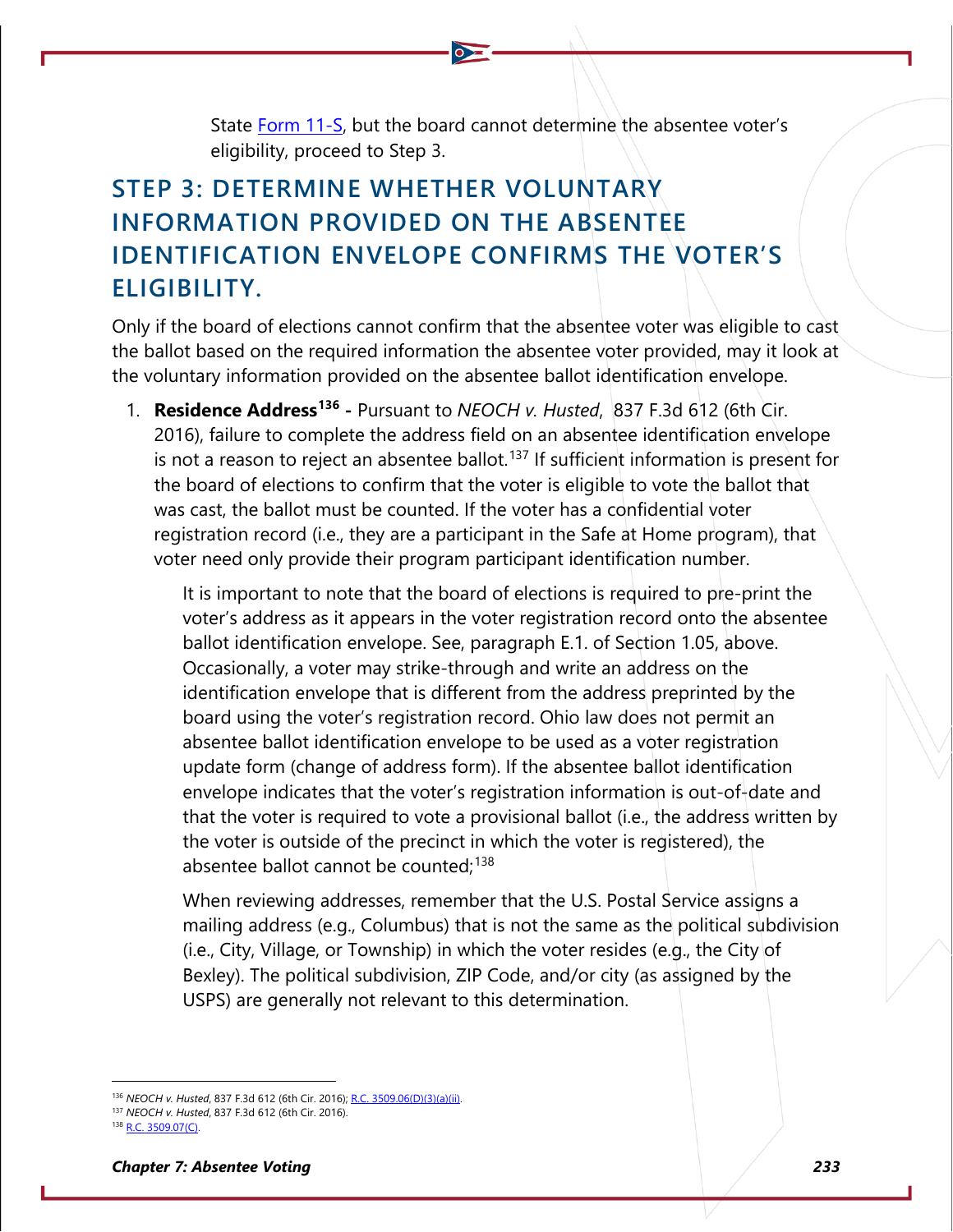The voter's address is sufficient when the number and street is in the county (e.g., 2598 Ruhl Avenue) regardless of the City and ZIP code (except when the same address exists in two different precincts within the same county).

The following examples assume the ballots were cast in a polling location in Franklin County:

| <b>Street No. &amp; Name</b> | City / ZIP         | <b>Political Subdiv.</b> | In County? | Valid? |
|------------------------------|--------------------|--------------------------|------------|--------|
| 2598 Ruhl Ave.               | Columbus, 43209    | Bexley                   | Yes        | Yes    |
| 2598 Ruhl Ave.               | Bexley, 43209      | Bexley                   | Yes        | Yes    |
| 63 Pinebrooke                | Westerville, 43082 | Westerville              | No         | No.    |

**Under no circumstances shall a board of elections use any database other than the county's voter registration system (CVRS) or the statewide voter registration database (SWVRD) when determining whether or not the address on an absentee ballot identification envelope is valid**. Specifically, boards of elections may not use the property records of a County Auditor or County Treasurer or any maps of a County Engineer to determine whether or not an absentee ballot identification envelope is valid.

If a board of elections must use the voter's address to confirm a voter's eligibility, it must not require technical precision in a voter's completion of the address field. Boards should consider technical mistakes (such as inverting digits)<sup>[139](#page-42-0)</sup> and be aware that technical mistakes in providing one's address may not be cited as reasons to reject an absentee ballot.

2. **Date of Birth** - Pursuant to *NEOCH v. Husted*, 837 F.3d 612 (6th Circuit 2016), failure to complete the date of birth field on an absentee identification envelope is not a reason to reject an absentee ballot.<sup>[140](#page-42-1)</sup> If sufficient information is present for the board of elections to confirm that the absentee voter is eligible to vote the ballot that was cast, the ballot must be counted. A board of elections may never reject an absentee ballot for the sole reason that the date of birth is missing, insufficient, or incomplete.

If a board of elections must use date of birth to confirm a voter's eligibility, it must not require technical precision in a voter's completion of the date of birth field. Technical mistakes in providing one's date of birth (such as accidental transposition of month and year numerals, mistakenly writing the current date, or inverting digits) may not be cited as reasons to reject an absentee ballot.<sup>[141](#page-42-2)</sup>

 $\Box$  If the board could not determine the absentee voter's eligibility from the properly provided required information, and the voluntary information on

<span id="page-42-0"></span><sup>139</sup> *NEOCH v. Husted*, 837 F.3d 612 (6th Cir. 2016).

<span id="page-42-2"></span><span id="page-42-1"></span><sup>140</sup> *NEOCH v. Husted*, 837 F.3d 612 (6th Cir. 2016).

<sup>141</sup> *NEOCH v. Husted*, 837 F.3d 612 (6th Cir. 2016).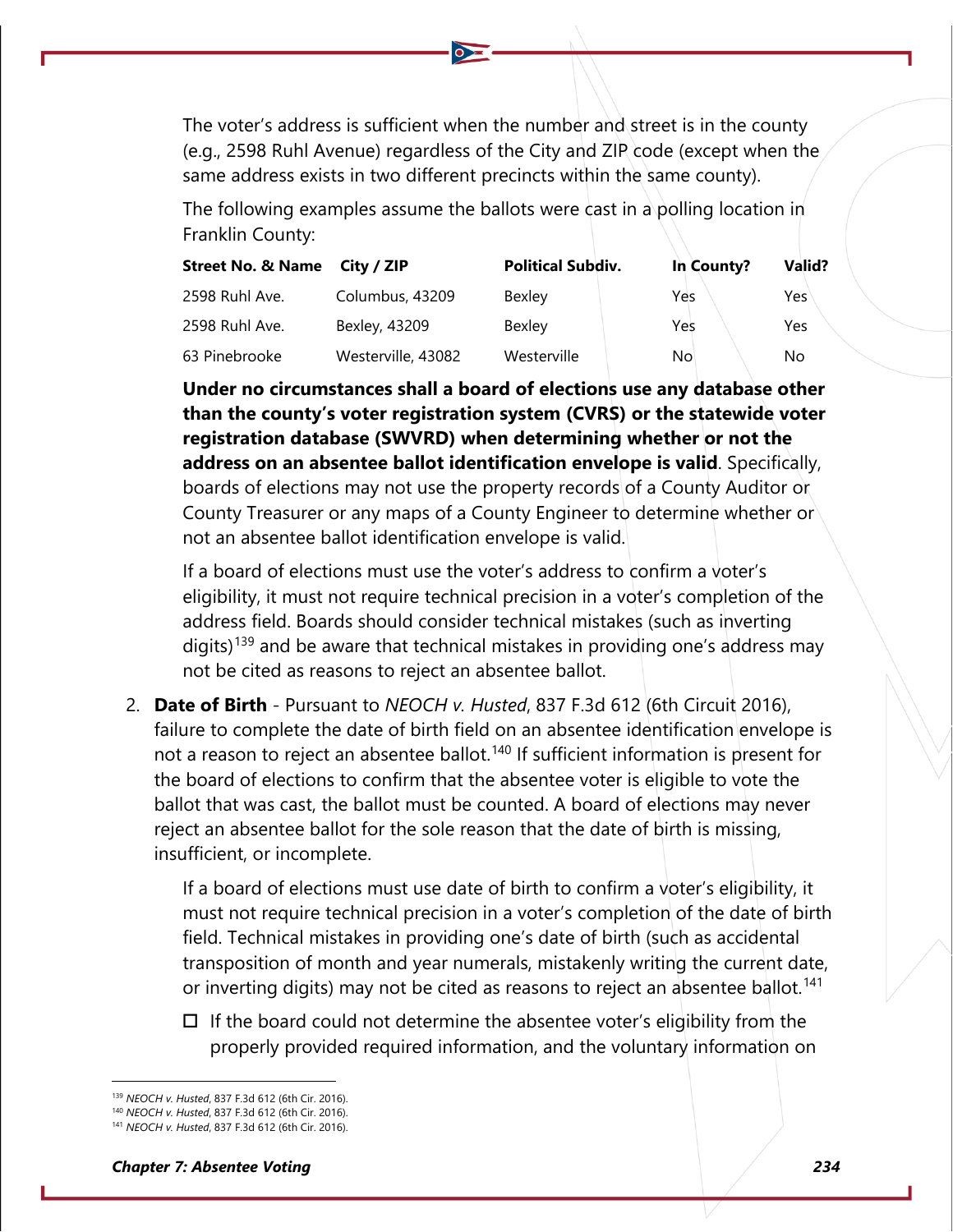the absentee identification envelope does not allow the board to confirm the absentee voter's eligibility, the board must reject the absentee ballot.<sup>[142](#page-43-0)</sup>

 $\Box$  If the board could not determine the absentee voter's eligibility from the properly provided required information, but the voluntary information on the absentee identification envelope allows the board to confirm the absentee voter's eligibility, proceed to Step 4.

## **STEP 4: OPEN ELIGIBLE ABSENTEE BALLOTS AND CONFIRM CONTENTS.**

- $\Box$  If the eligible absentee ballot contains more than one ballot of any kind, or any voted ballot that the voter was not entitled to vote, the board must reject the absentee ballot.<sup>[143](#page-43-1)</sup>
- $\Box$  If Stub A is detached from the eligible absentee ballot, the board must reject the absentee ballot. $144$
- $\Box$  If the correct ballot is enclosed in the absentee identification envelope along with Stub A, the board must count the ballot.

The board must endorse the back of the identification envelope of any absentee ballot that was not eligible with the words "Not Counted," along with the reason the ballot was not counted,[145](#page-43-3) and retain the rejected ballot pursuant to established retention schedules.

### **All valid absentee ballots returned by the close of polls on Election Day, whether returned in person or by mail, must be included in the unofficial canvass.**

Valid absentee ballots received after the close of polls on Election Day through the 10th day after the election, including ballots whose identification envelopes were insufficient but were cured by the 7th day following the election, must be included in the official canvass.

<span id="page-43-0"></span><sup>142</sup> *NEOCH v. Husted*, 837 F.3d 612 (6th Cir. 2016); [R.C. 3509.07\(A\).](http://codes.ohio.gov/orc/3509.07)

<span id="page-43-2"></span><span id="page-43-1"></span><sup>143</sup> [R.C. 3509.07\(D\).](http://codes.ohio.gov/orc/3509.07)

<sup>144</sup> [R.C. 3509.07\(E\).](http://codes.ohio.gov/orc/3509.07)

<span id="page-43-3"></span><sup>145</sup> [R.C. 3509.07.](http://codes.ohio.gov/orc/3509.07)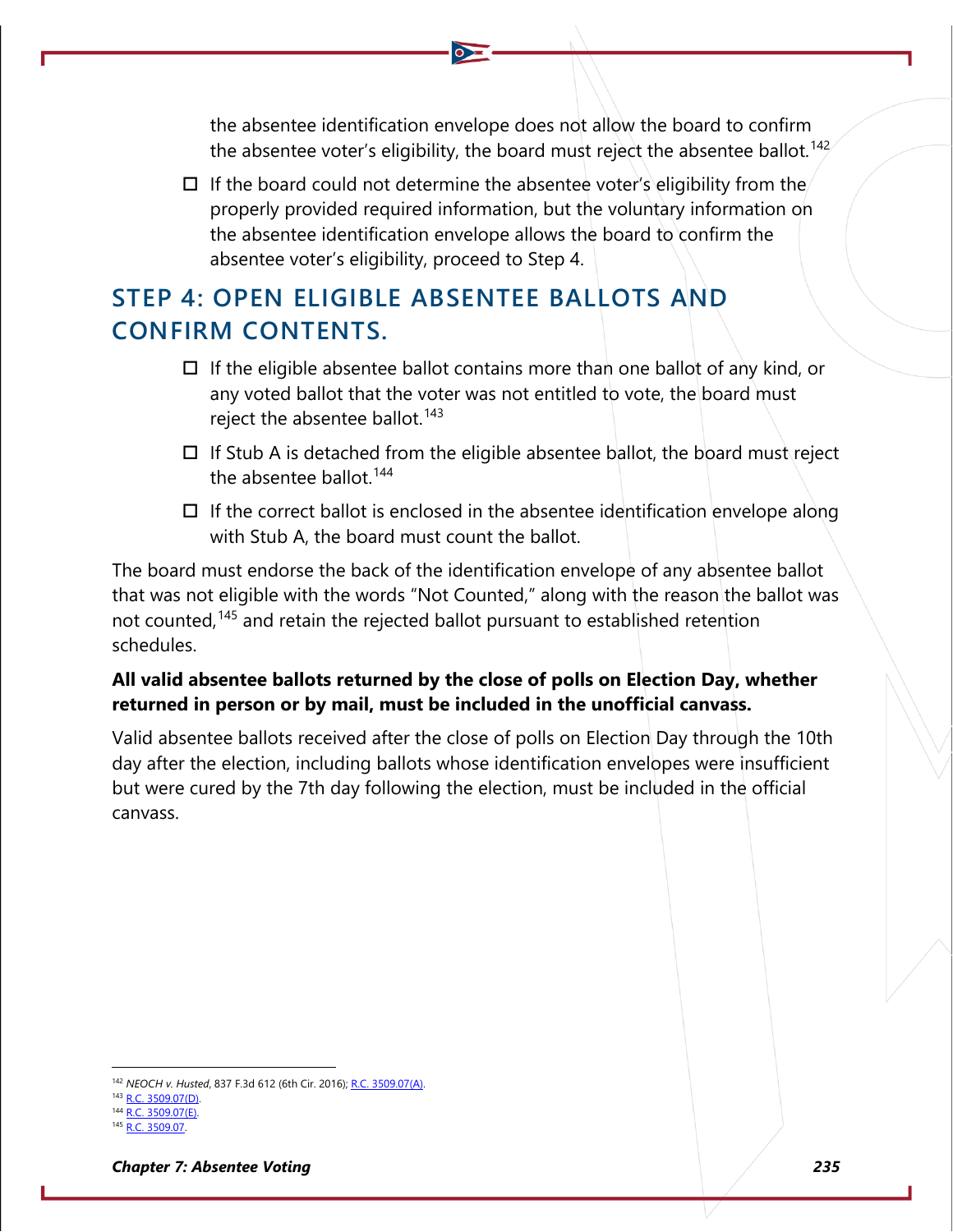# **Section 7.08 Eligibility of Former Ohio Residents to Vote by Absentee Ballot in Ohio in a Presidential Election**

In order to cast a ballot for President and Vice-President from the Ohio precinct in which the voter resided prior to moving to another state, a former Ohio resident must:<sup>[146](#page-44-0)</sup>

- 1. Be qualified to vote in Ohio, with the exception of residence and registration. The former resident must be a United States citizen who will be at least 18 years old as of the day of the Presidential Election; have resided in Ohio for at least 30 consecutive days immediately before moving from Ohio; and have been otherwise eligible to vote in Ohio before moving from Ohio. Therefore, the voter may not be currently incarcerated for a felony conviction, have been adjudicated incompetent to vote by a court, or have been twice convicted of violations of Ohio's election laws;
- 2. Have moved to another state from their Ohio residence not more than 90 days before the day of the Presidential Election;
- 3. Not be registered to vote in the new state of residence; and
- 4. Complete a Certificate of Intent to vote in a Presidential Election, under penalty of elections falsification.

A former Ohio resident who satisfies the requirements listed above may vote in Ohio for President and Vice-President, but not for any other offices or issues.<sup>[147](#page-44-1)</sup> The voter may cast an absentee ballot by mail, an absentee ballot in person at the board office or other designated location during the early in-person absentee voting period, or a ballot in person on Election Day at the Ohio precinct polling location where the voting residence was located at the time the voter moved from Ohio to another state.

## **CERTIFICATE OF INTENT TO VOTE IN A PRESIDENTIAL ELECTION**

An eligible former resident must complete two copies of the Certificate of Intent to Vote in a Presidential Election [\(Form 107-A\)](https://www.ohiosos.gov/globalassets/elections/forms/107-A.pdf)<sup>[148](#page-44-2)</sup> and file them in person or by mail with the board of elections of the county where the individual was last a qualifying former resident of Ohio.<sup>[149](#page-44-3)</sup>

<span id="page-44-0"></span><sup>&</sup>lt;sup>6</sup> [R.C. 3504.01.](http://codes.ohio.gov/orc/3504.01)

<span id="page-44-1"></span><sup>&</sup>lt;sup>147</sup> [R.C. 3504.01.](http://codes.ohio.gov/orc/3504.01)

<sup>48</sup> R.C. 3504.02

<span id="page-44-3"></span><span id="page-44-2"></span><sup>&</sup>lt;sup>149</sup> If the voter has a confidential voter registration record (i.e., is a participant in the Safe at Home program), the applicant may include the applicant's program participation identification number instead of the applicant's address or precinct in the Certificate of Intent[. R.C. 3504.02.](http://codes.ohio.gov/orc/3504.02)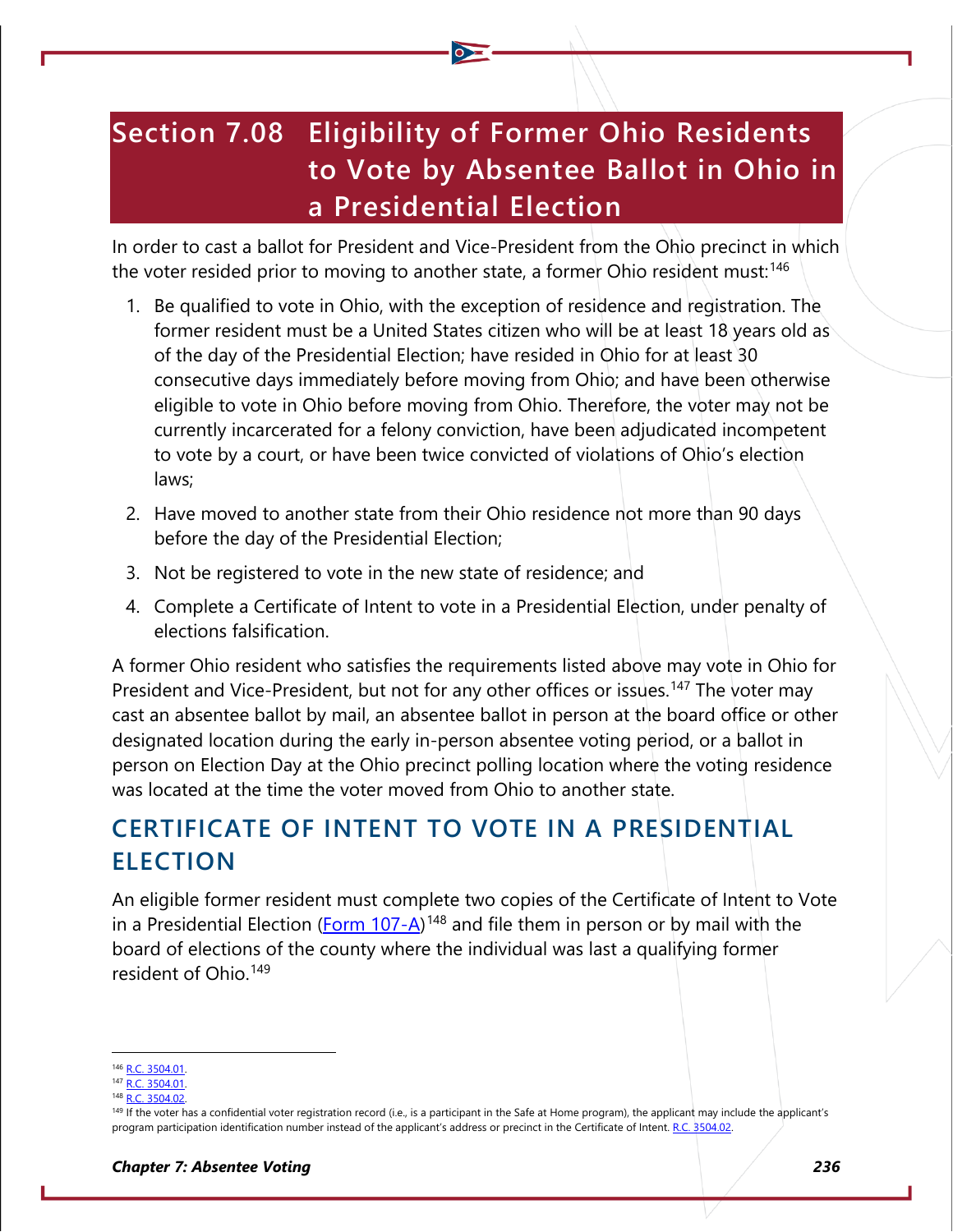The Certificates of Intent must be filed no later than the 30th day before the general election at which the President and Vice-President are elected.[150](#page-45-0)

### **NOTICE TO SECRETARY OF STATE**

A board of elections that receives a valid and timely-filed Certificate of Intent to Vote in a Presidential Election from any former Ohio resident must send one of the copies of that form to the Ohio Secretary of State's Elections Division no later than the 25th day before the day of the presidential election.<sup>[151](#page-45-1)</sup>

## **ABSENTEE BALLOT FOR FORMER OHIO RESIDENT**

An eligible former Ohio resident may request and receive an absentee ballot by mail or in person if the former Ohio resident timely files the Certificates of Intent and timely submits an absentee ballot application. An application for an absentee ballot by mail must be received by the appropriate board of elections by 12:00 p.m. noon on the Saturday before the election. The voter may request the ballot to be mailed to the voter's new residence. The residential address of the voter on the application must be the voter's voting residence at the time the voter moved from Ohio to another state. All other identification requirements for both the application and the identification envelope apply.

### **ELECTION DAY VOTING FOR FORMER OHIO RESIDENT**

On Election Day, former Ohio residents must vote at the precinct and polling location where their voting residence was located at the time the voter moved from Ohio to another state. The pollbook or poll list must be marked "Former Resident's Presidential Ballot" to indicate any former Ohio residents at that precinct and/or polling location who have filed a Certificate of Intent to Vote in a Presidential Election.<sup>[152](#page-45-2)</sup>

A former Ohio resident must sign their name in the pollbook.<sup>[153](#page-45-3)</sup> All other Election Day voter identification requirements apply.

### **TYPE OF BALLOT FOR FORMER OHIO RESIDENT**

To provide "President and Vice-President Only" ballots to former Ohio residents who have timely filed a Certificate of Intent to Vote in a Presidential Election, boards of elections must issue a centrally counted, optical scan, paper ballot from the correct precinct's ballot of the voter's former Ohio voting residence.

After the former Ohio resident has marked the ballot, the ballot must be placed in an envelope (identification envelope for absentee ballots or an envelope created

<span id="page-45-0"></span><sup>&</sup>lt;sup>150</sup> [R.C. 3504.02.](http://codes.ohio.gov/orc/3504.02)

<sup>151</sup> R.C. 3504.05

<span id="page-45-3"></span><span id="page-45-2"></span><span id="page-45-1"></span> $52$  [R.C. 3504.04.](http://codes.ohio.gov/orc/3504.04) [R.C. 3504.01;](http://codes.ohio.gov/orc/3504.01) [R.C. 3504.04.](http://codes.ohio.gov/orc/3504.04)